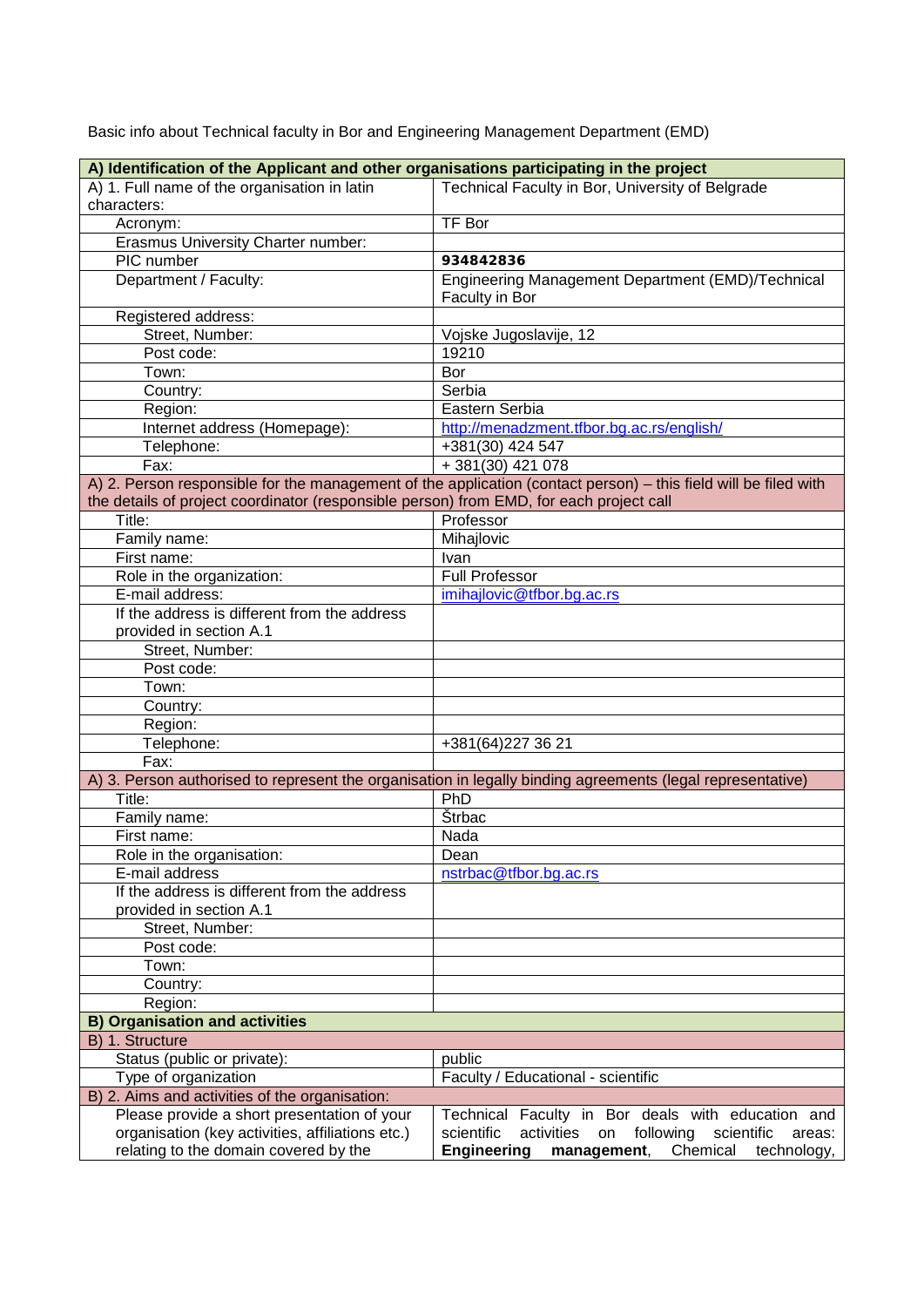| project. | Environmental protection, Extractive metallurgy, Mining,       |
|----------|----------------------------------------------------------------|
|          | Recycling. Technical faculty in Bor is the member of           |
|          | University of Belgrade, which is listed among first 300        |
|          |                                                                |
|          | universities at Shanghai list.                                 |
|          | The projects in which the Faculty is, or was, involved are     |
|          | based on - basic, applied and developmental researches         |
|          | and forms of research that are in function of development      |
|          | of new technological processes, model based prediction         |
|          | tools, services and products, as well as of education          |
|          | processes within the scientific fields wherein this faculty    |
|          | has been registered. Most of the projects are from the         |
|          | field of environment protection, ecology,<br>material          |
|          | science, optimization of production processes, defining        |
|          | the material flow models of complex technological              |
|          | developing educational processes<br>processes,<br>and          |
|          | consulting.                                                    |
|          | Engineering Management Department (EMD) was                    |
|          | developed 15 years ago, at Technical faculty in Bor. This      |
|          | accredited<br>(national<br>department<br>is<br>accreditation   |
|          |                                                                |
|          | commission of Republic of Serbia) for education at BSc,        |
|          | MSc and PhD level. Curriculum of Management                    |
|          | department of Technical faculty in Bor is available at:        |
|          | http://menadzment.tfbor.bg.ac.rs/english/curriculum/           |
|          | Members of Engineering Management Department                   |
|          | experts in<br>Material flow<br>(EMD) are<br>balancing,         |
|          | Environmental management, Quantitative data analysis,          |
|          | Numerical modeling, Statistical modeling (including linear     |
|          | and nonlinear statistics), Modeling of industrial processes    |
|          | and use of simulation techniques (Optimization methods         |
|          | Programming, Non-linear<br>Linear<br>Programming,              |
|          | Dynamic<br>Programming),<br>Data<br>mining,<br>Algorithm       |
|          | development, Information systems, E-commerce, multi-           |
|          | criteria models for ranking and selection of optimal           |
|          | solutions (Multi-criteria methods: PROMETHEE, AHP,             |
|          | ELECTRE), Services Marketing, Market research, Web             |
|          | design, E- commerce and Online marketing. Members of           |
|          | this department have published large number of scientific      |
|          | papers in international journals from SCI and SCIe lists       |
|          |                                                                |
|          | presenting the results of our projects and research            |
|          | activities. The projects on which the EMD experts are          |
|          | included are in the scope of: Material flow analysis,          |
|          | Material flow management, Education and Consulting,            |
|          | Curriculum<br>development,<br>International<br><b>Networks</b> |
|          | Building                                                       |
|          | EMD was included in the international Resita network for       |
|          | entrepreneurship<br>innovations<br>and                         |
|          | (http://www.resitanet.eu).                                     |
|          | EMD publishes international scientific journal - Serbian       |
|          | Journal of Management (www.sim06.com)                          |
|          | EMD is each year organizing International Conference           |
|          | on Strategic Management - http://mksm.sjm06.com/,              |
|          | as well as EMD is each year organizing International           |
|          | Symposium on Environmental and Material<br>Flow                |
|          | Management (EMFM) jointly with the Environmental               |
|          | Campus Birkenfeld, University of Applied Science Trier         |
|          | (Germany), and the Faculty of Mechanical Engineering,          |
|          |                                                                |
|          | University<br>of<br>Zenica (Bosnia<br>Herzegovina)-<br>and     |
|          | http://emfm.tfbor.bg.ac.rs/                                    |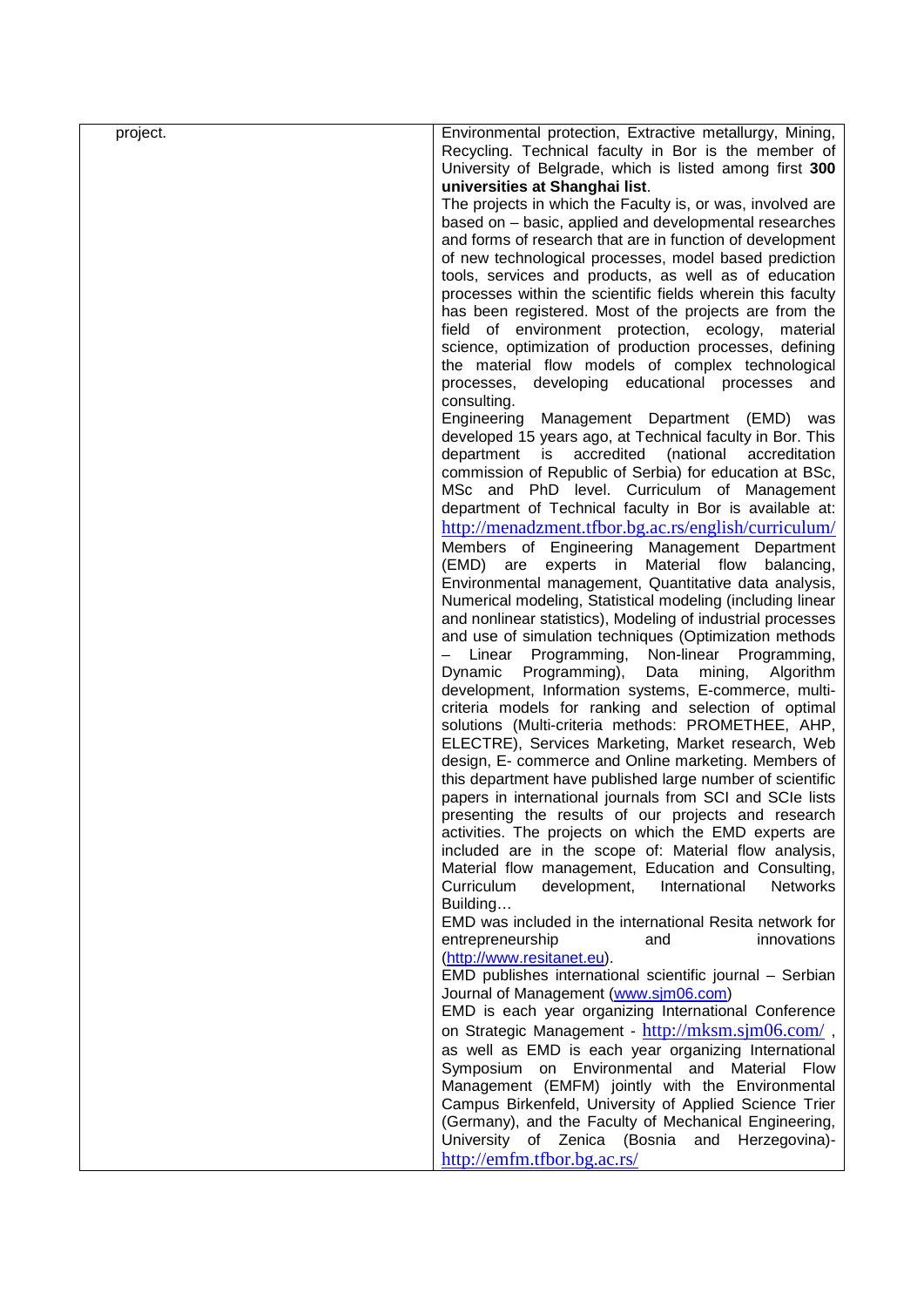Enrolment in previous project activities:

| Partner / Coordinator<br>Role of the organization in the project     |                                                                                                                                                                                                                                             |  |
|----------------------------------------------------------------------|---------------------------------------------------------------------------------------------------------------------------------------------------------------------------------------------------------------------------------------------|--|
| B) 3. Other EU and International grants                              |                                                                                                                                                                                                                                             |  |
|                                                                      | The projects for which the organization, or the department has received financial support from the EC                                                                                                                                       |  |
| (European Commision) and other International Programmes in the past: |                                                                                                                                                                                                                                             |  |
| 1. Programme or initiative:                                          |                                                                                                                                                                                                                                             |  |
| Type of project                                                      | ERASMUS +                                                                                                                                                                                                                                   |  |
| Reference number:                                                    |                                                                                                                                                                                                                                             |  |
| Beneficiary organisation/department:                                 | University of Belgrade, Technical Faculty in Bor,<br><b>Engineering Management Department</b>                                                                                                                                               |  |
| Project participant from Management<br>Department - TF Bor:          | 5 students and 2 professors                                                                                                                                                                                                                 |  |
| Title of project:                                                    | Erasmus + Programme, Key Action 1 - Mobility<br>for learners and staff - Higher Education Student<br>and Staff Mobility, between University of Eastern<br>Finland, Joensuu, Finland and University in<br>Belgrade, Technical Faculty in Bor |  |
| The source of financial support:                                     | European Commission, through National agency<br>of Finland                                                                                                                                                                                  |  |
| 2. Programme or initiative:                                          |                                                                                                                                                                                                                                             |  |
| Type of project                                                      | ERASMUS +                                                                                                                                                                                                                                   |  |
| Reference number:                                                    | 485-5512/2015                                                                                                                                                                                                                               |  |
| Beneficiary organisation/department:                                 | University of Belgrade, Technical Faculty in Bor,<br><b>Engineering Management Department</b>                                                                                                                                               |  |
| Project participant from Management                                  | 2 students and 3 professors                                                                                                                                                                                                                 |  |
| Department - TF Bor:                                                 |                                                                                                                                                                                                                                             |  |
| Title of project:                                                    | Erasmus + Programme, Key Action 1 - Mobility<br>for learners and staff - Higher Education Student<br>and Staff Mobility, between Obuda University,<br>Budapest, Hungary and University in Belgrade,<br><b>Technical Faculty in Bor</b>      |  |
| The source of financial support:                                     | European Commission, through National agency<br>of Hungary                                                                                                                                                                                  |  |
| 3. Programme or initiative:                                          |                                                                                                                                                                                                                                             |  |
| Type of project                                                      | Small Grant Project Visegrad Fund (V4)                                                                                                                                                                                                      |  |
| Reference number:                                                    | 11540386                                                                                                                                                                                                                                    |  |
| Beneficiary organisation/department:                                 | University of Belgrade, Technical Faculty in Bor                                                                                                                                                                                            |  |
| Project participant from Management<br>Department - TF Bor:          | Ivan Mihajlović, Danijela Voza, Isidora Milošević,<br>Danijela Durkalić                                                                                                                                                                     |  |
| Title of project:                                                    | Environmental awareness as a universal<br>European Value                                                                                                                                                                                    |  |
| The source of financial support:                                     | Visegrad Fund                                                                                                                                                                                                                               |  |
| 4. Programme or initiative:                                          |                                                                                                                                                                                                                                             |  |
| Type of project                                                      | Small Grant Project Visegrad Fund (V4)                                                                                                                                                                                                      |  |
| Reference number:                                                    | 11410011                                                                                                                                                                                                                                    |  |
| Beneficiary organisation/department:                                 | University of Belgrade, Technical Faculty in Bor                                                                                                                                                                                            |  |
| Project participant from Management<br>Department - TF Bor:          | Ivan Mihajlović, Danijela Voza, Isidora Milošević,<br>Milica Arsić                                                                                                                                                                          |  |
| Title of project:                                                    | Possibilities for development of business cluster<br>network between SMEs from Visegrad IV and<br>Serbia                                                                                                                                    |  |
| The source of financial support:                                     | Visegrad Fund                                                                                                                                                                                                                               |  |
| 5. Programme or initiative:                                          |                                                                                                                                                                                                                                             |  |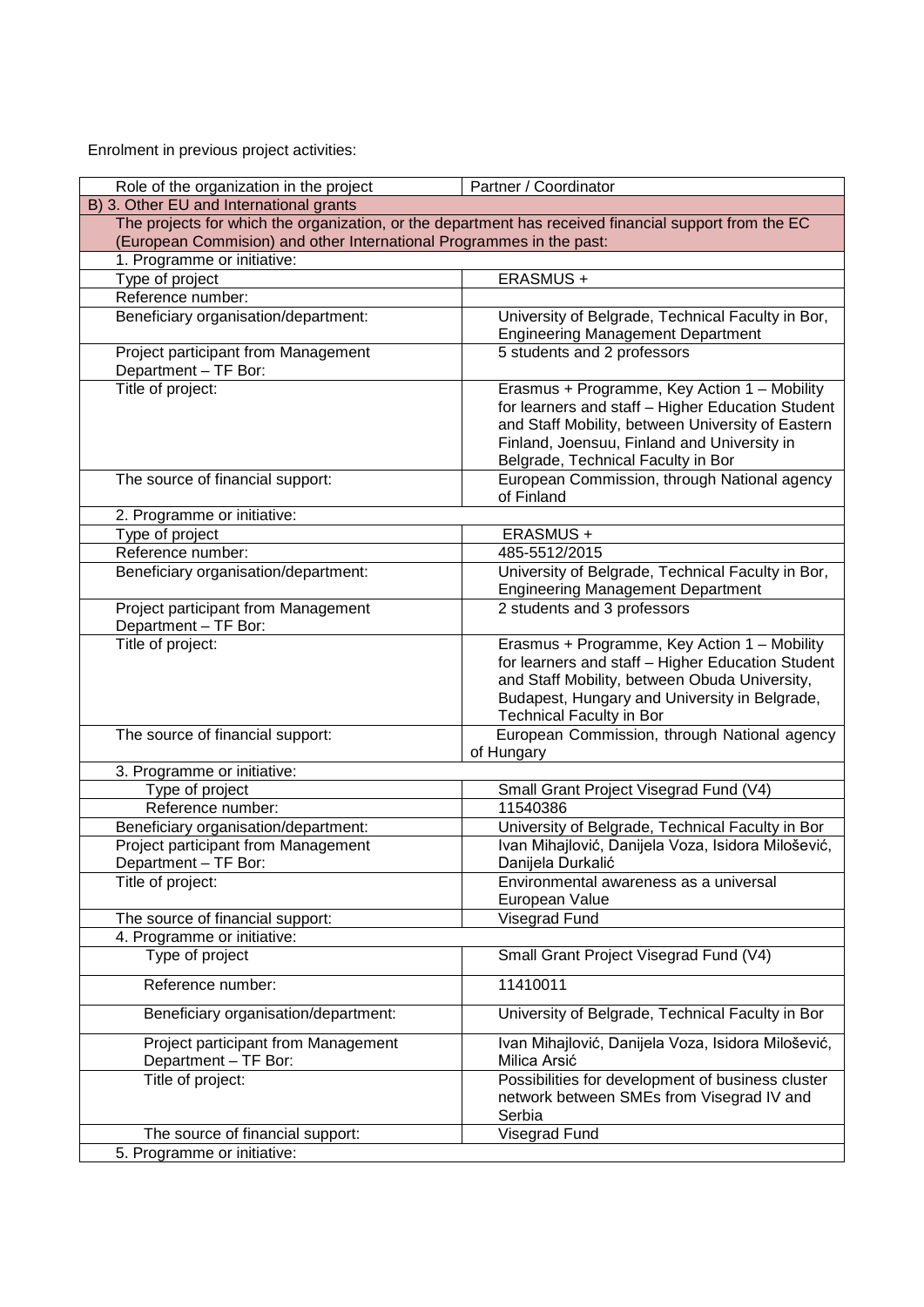| Type of project                                             | International academic network-RESITA                                                                                                                                                                                                                                            |
|-------------------------------------------------------------|----------------------------------------------------------------------------------------------------------------------------------------------------------------------------------------------------------------------------------------------------------------------------------|
| Reference number:                                           |                                                                                                                                                                                                                                                                                  |
| Beneficiary organisation /department:                       | University of Belgrade, Technical faculty in Bor,<br>Management department                                                                                                                                                                                                       |
| Project participant from Management<br>Department - TF Bor: | Živan Živković, Dragana Živković, Ivan<br>Mihajlović, Danijela Voza, Ivica Nikolić, Marija<br>Panić, Nenad Milijić, Aleksandra Fedajev, Isidora<br>Milošević, Ivan Jovanović, Tamara Rajić,<br>Predrag Đorđević, Milica Arsić, Sanela Arsić,<br>Milena Jevtić, Danijela Durkalić |
| Title of project:                                           | <b>International Resita Network for</b><br>Entrepreneurship and Innovation                                                                                                                                                                                                       |
| The source of financial support:                            | <b>DAAD</b>                                                                                                                                                                                                                                                                      |
| 6. Programme or initiative:                                 |                                                                                                                                                                                                                                                                                  |
| Type of project                                             | PHARE-CBC ROMANIA-SERBIA 2004                                                                                                                                                                                                                                                    |
| Reference number:                                           | RO 2004/016-943.01.01.08                                                                                                                                                                                                                                                         |
| Beneficiary organisation/department:                        | University Eftimie Murgy, Resita, Romania                                                                                                                                                                                                                                        |
| Project participant from Management<br>Department - TF Bor: | Živan Živković, Dragana Živković, Ivan<br>Mihajlović, Danijela Voza, Nenad Milijić, Isidora<br>Milošević, Ivan Jovanović, Tamara Rajić, Milica<br>Arsić                                                                                                                          |
| Title of project:                                           | Center of Enterpreneurship and Cultural<br>Management (CEMI)                                                                                                                                                                                                                     |
| The source of financial support:                            | IPA - PHARE                                                                                                                                                                                                                                                                      |
| 7. Programme or initiative:                                 |                                                                                                                                                                                                                                                                                  |
| Type of project                                             | PHARE-CBC ROMANIA-SERBIA 2006                                                                                                                                                                                                                                                    |
| Reference number:                                           | RO 2006/018-448.01.02.15                                                                                                                                                                                                                                                         |
| Beneficiary organisation/department:                        | University Eftimie Murgy, Resita, Romania                                                                                                                                                                                                                                        |
| Project participant from Management<br>Department - TF Bor: | Ivan Jovanović, Nenad Milijić                                                                                                                                                                                                                                                    |
| Title of project:                                           | The virtual space of knowledge - the way of<br>integration                                                                                                                                                                                                                       |
| The source of financial support:                            | <b>IPA - PHARE</b>                                                                                                                                                                                                                                                               |
| 8. Programme or initiative:                                 |                                                                                                                                                                                                                                                                                  |
| Type of project                                             | <b>ERASMUS MUNDUS EXTERNAL</b><br><b>COOPERATION WINDOW PROJECT</b><br><b>BASILEUS</b>                                                                                                                                                                                           |
| Reference number:                                           |                                                                                                                                                                                                                                                                                  |
| Beneficiary organisation/department:                        | Technical faculty in Bor                                                                                                                                                                                                                                                         |
| Title of project:                                           | Balkans Academic Scheme for the<br>Internationalisation of Learning in cooperation<br>with EU                                                                                                                                                                                    |
| The source of financial support:                            | <b>EU Commission</b>                                                                                                                                                                                                                                                             |
| 9. Programme or initiative:                                 |                                                                                                                                                                                                                                                                                  |
| Type of project                                             | IPA - HETIP                                                                                                                                                                                                                                                                      |
| Reference number:                                           |                                                                                                                                                                                                                                                                                  |
| Beneficiary organisation/department:                        | Technical faculty in Bor                                                                                                                                                                                                                                                         |
| Title of project:                                           | Restoration of building sand procurement of<br>teaching and research equipment at the<br><b>Technical Faculty in Bor</b>                                                                                                                                                         |
| The source of financial support:                            | the infrastructure program for high education                                                                                                                                                                                                                                    |
| 10. Programme or initiative:                                |                                                                                                                                                                                                                                                                                  |
| Type of project                                             | <b>GET IT</b>                                                                                                                                                                                                                                                                    |
| Reference number:                                           |                                                                                                                                                                                                                                                                                  |
| Beneficiary organisation/department:                        | Technical faculty in Bor/Management<br>Department                                                                                                                                                                                                                                |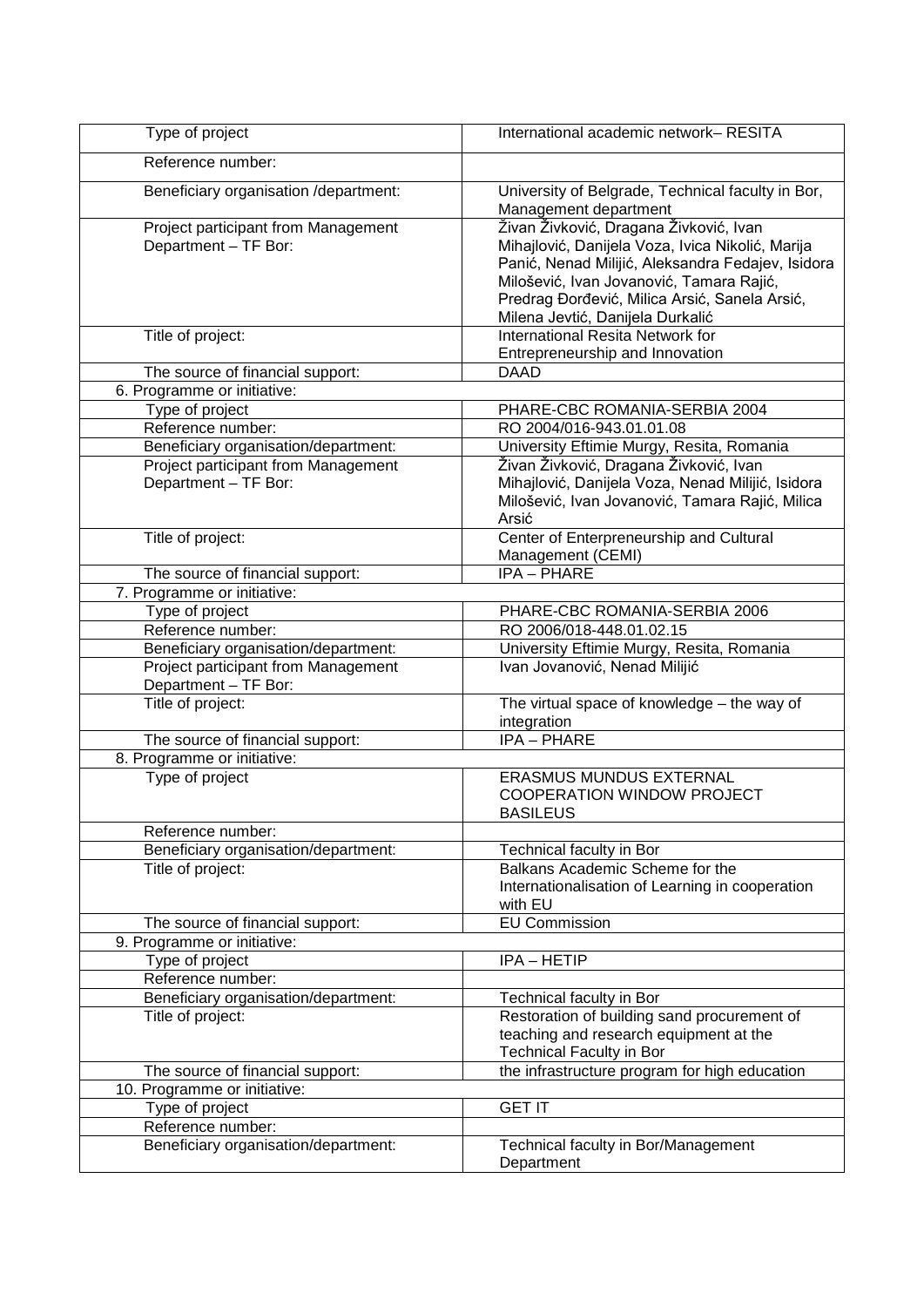| Project participant from Management<br>Department - TF Bor:                                         | Ivan Mihajlović                                                                                           |
|-----------------------------------------------------------------------------------------------------|-----------------------------------------------------------------------------------------------------------|
| Title of project:                                                                                   | GET - IT Serbia (ICT in Entrepreneurship<br>education)                                                    |
| The source of financial support:                                                                    | Hewlett Packard and Micro Entrepreneurship<br>Institute                                                   |
| 11. Programme or initiative:                                                                        |                                                                                                           |
| Type of project                                                                                     | <b>CARDS</b>                                                                                              |
| Reference number:                                                                                   | 06SER02/03/001 Project No S97                                                                             |
| Beneficiary organisation/department:                                                                | <b>Technical Faculty in Bor</b>                                                                           |
| Title of project:                                                                                   | Banat regions' sustainable development<br>academic camp.                                                  |
| The source of financial support:                                                                    | <b>EU Commission</b>                                                                                      |
| 12. Programme or initiative:                                                                        |                                                                                                           |
| Type of project (JEP, JPCR, JPGR, JPHES,<br>SMCR, SMHES)                                            | <b>JPCR</b>                                                                                               |
| Reference number:                                                                                   | 511044-TEMPUS-1-2010-1                                                                                    |
| Beneficiary organization /department:                                                               | Technical faculty in Bor                                                                                  |
| Title of project:                                                                                   | Modernisation of Post-Graduate Studies in<br>Chemistry and Chemistry Related Programmes -<br><b>MCHEM</b> |
| 13. Programme or initiative:                                                                        |                                                                                                           |
| Type of project (JEP, JPCR, JPGR, JPHES,<br>SMCR, SMHES)                                            | <b>JPCR</b>                                                                                               |
| Reference number:                                                                                   | 511001-TEMPUS-1-2010-1                                                                                    |
| Beneficiary organisation/department:                                                                | Technical faculty in Bor                                                                                  |
| Title of project:                                                                                   | Development of Environment and Resources<br>Engineering Learning - DEREL                                  |
| 14. Programme or initiative:                                                                        |                                                                                                           |
| Type of project (JEP, JPCR, JPGR, JPHES,<br>SMCR, SMHES)                                            | <b>JEP</b>                                                                                                |
| Reference number:                                                                                   | TEMPUS JEP - 2147 - 91/1                                                                                  |
| Beneficiary organization/department:                                                                | <b>Technical Faculty in Bor</b>                                                                           |
| Title of project:                                                                                   | <b>Business School Bor</b>                                                                                |
| 15. Programme or initiative:                                                                        |                                                                                                           |
| Type of project (JEP, JPCR, JPGR, JPHES,<br>SMCR, SMHES)                                            |                                                                                                           |
| Reference number:                                                                                   |                                                                                                           |
| Beneficiary organisation/department:                                                                |                                                                                                           |
| Title of project:                                                                                   |                                                                                                           |
| If organisation was involved in other TEMPUS projects please add rows as necessary.                 |                                                                                                           |
|                                                                                                     | The list of projects for which the organization, or the department responsible for the management of this |
| application, has received financial support from the National Programmes during the last ten years: |                                                                                                           |
| 1. Programme or initiative: Technological Development                                               |                                                                                                           |
| Type of project                                                                                     | Research project                                                                                          |
| Reference number:<br>Beneficiary organisation/department:                                           | TR 33037 (time period 2011 - 2014)                                                                        |
| Project participant from Management                                                                 | Darko Brodić, Assistant Professor                                                                         |
| Department - TF Bor:                                                                                |                                                                                                           |
| Title of project:                                                                                   | Development and application of distributed                                                                |
|                                                                                                     | system for monitoring and control of electrical                                                           |
|                                                                                                     | energy consumption of large consumers                                                                     |
| The source of financial support:                                                                    | Ministry of Science and Technological                                                                     |
|                                                                                                     | Development of the Republic of Serbia                                                                     |
| 2. Programme or initiative: Basic Research                                                          |                                                                                                           |
| Type of project                                                                                     | Research project                                                                                          |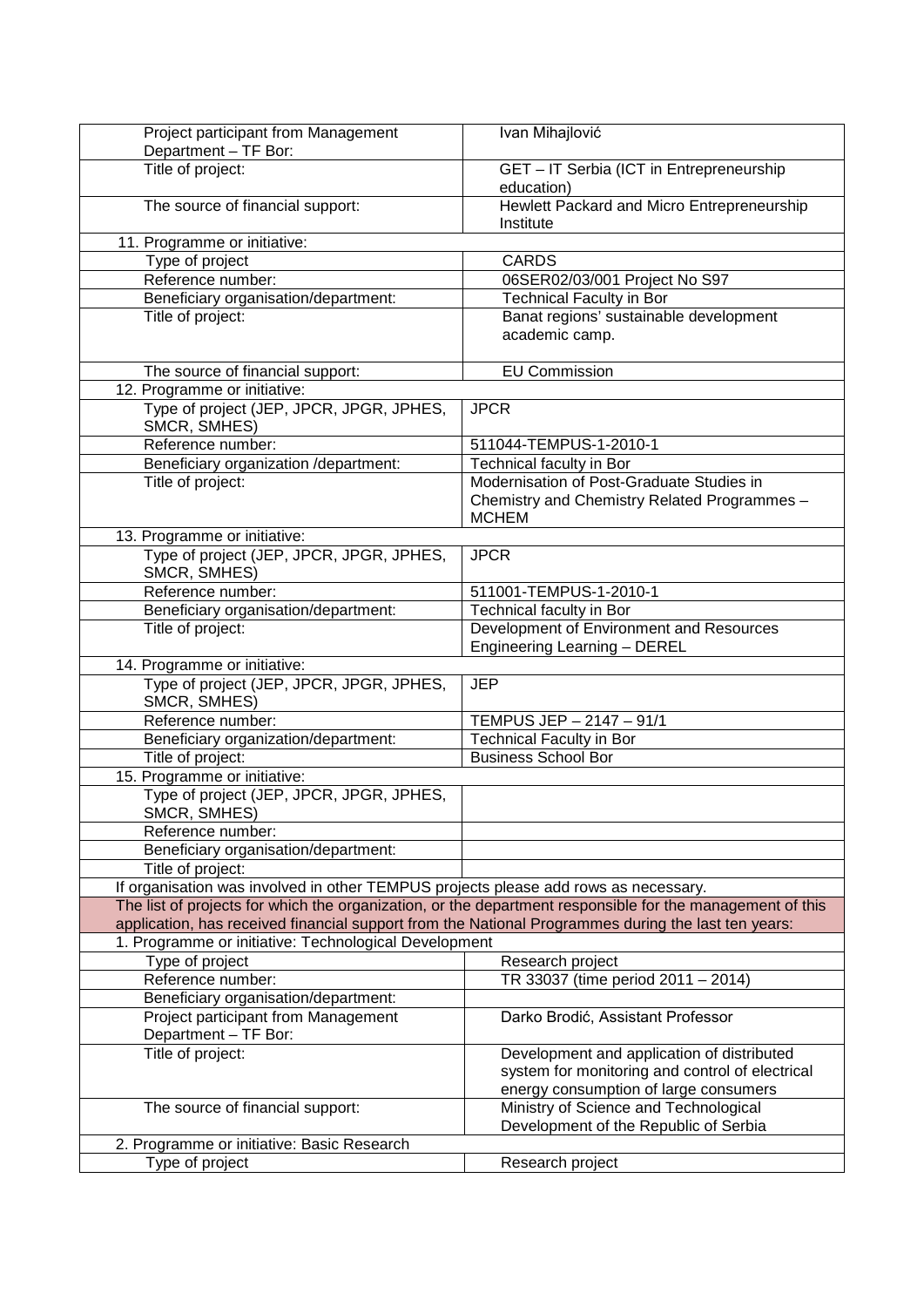| Reference number:                                                     | OI 179013(time period 2011 - 2014)                                               |
|-----------------------------------------------------------------------|----------------------------------------------------------------------------------|
| Beneficiary organization/department:                                  | University of Niš - Faculty of Mechanical                                        |
|                                                                       | Engineering                                                                      |
| Project participant from Management                                   | Milovan Vuković, Danijela Voza                                                   |
| Department - TF Bor:                                                  |                                                                                  |
| Title of project:                                                     | Sustainability of the Identity of Serbs and                                      |
|                                                                       | National Minorities in the Border Municipalities                                 |
|                                                                       | of Eastern and Southeastern Serbia                                               |
| The source of financial support:                                      | Ministry of Science and Technological                                            |
|                                                                       | Development of the Republic of Serbia                                            |
| 3. Programme or initiative: Fundamental Research                      |                                                                                  |
| Type of project<br>Reference number:                                  | Research project<br>ON 174007 (time period 2011 - 2014)                          |
| Beneficiary organization/department:                                  | Faculty of Sciences and Mathematics, University                                  |
|                                                                       | of Niš                                                                           |
| Project participant from Management                                   | Ivana Đolović, Ivana Radojević                                                   |
| Department - TF Bor:                                                  |                                                                                  |
| Title of project:                                                     | Functional analysis, stochastic analysis and<br>applications                     |
| The source of financial support:                                      | Ministry of Science and Technological                                            |
|                                                                       | Development of the Republic of Serbia                                            |
| 4. Programme or initiative: Technological Development                 |                                                                                  |
| Type of project                                                       | Materials and Chemical Technology                                                |
| Reference number:                                                     | TR 34023 (time period 2011 - 2017)                                               |
| Beneficiary organisation/department:                                  | Technical faculty in Bor, University of Belgrade                                 |
| Project participant from Management                                   | Nada Štrbac, Ivan Mihajlović, Đorđe Nikolić,                                     |
| Department - TF Bor:                                                  | Isidora Milošević, Milica Arsić, Predrag                                         |
|                                                                       | Đorđević, Ivan Jovanović                                                         |
| Title of project:                                                     | Developing technological processes for                                           |
|                                                                       | nonstandard copper concetrates processing with                                   |
|                                                                       | the aim to decrease pollutants emission<br>Ministry of Science and Technological |
| The source of financial support:                                      | Development of the Republic of Serbia                                            |
| 5. Programme or initiative: Integrated and Interdisciplinary Research |                                                                                  |
| Type of project                                                       | Materials and Chemical Technology                                                |
| Reference number:                                                     | III 46000 (time period 2011 - 2014)                                              |
| Beneficiary organisation/department:                                  | University of Belgrade, Faculty of Technology                                    |
|                                                                       | and Metallurgy, Belgrade                                                         |
| Project participant from Management                                   | Snežana Urošević                                                                 |
| Department - TF Bor:                                                  |                                                                                  |
| Title of project:                                                     | Development of new of capsules and enzyme                                        |
|                                                                       | technologies for the production of biocatalysts                                  |
|                                                                       | and bioactive food components to increase its                                    |
|                                                                       | competitiveness, quality and safety                                              |
| The source of financial support:                                      | Ministry of Science and Technological                                            |
|                                                                       | Development of the Republic of Serbia                                            |
| 6. Programme or initiative: Technological Development                 |                                                                                  |
| Type of project                                                       | Materials and Chemical Technology                                                |
| Reference number:                                                     | TR 34020 (time period 2011 - 2014)                                               |
| Beneficiary organization/department:                                  | University of Niš, Faculty of Technology,<br>Leskovac                            |
| Project participant from Management                                   | Snežana Urošević                                                                 |
| Department - TF Bor:                                                  |                                                                                  |
| Title of project:                                                     | Development of new and improvement of                                            |
|                                                                       | existing technological processes for production                                  |
|                                                                       | of technical textile fibers and materials                                        |
| The source of financial support:                                      | Ministry of Science and Technological                                            |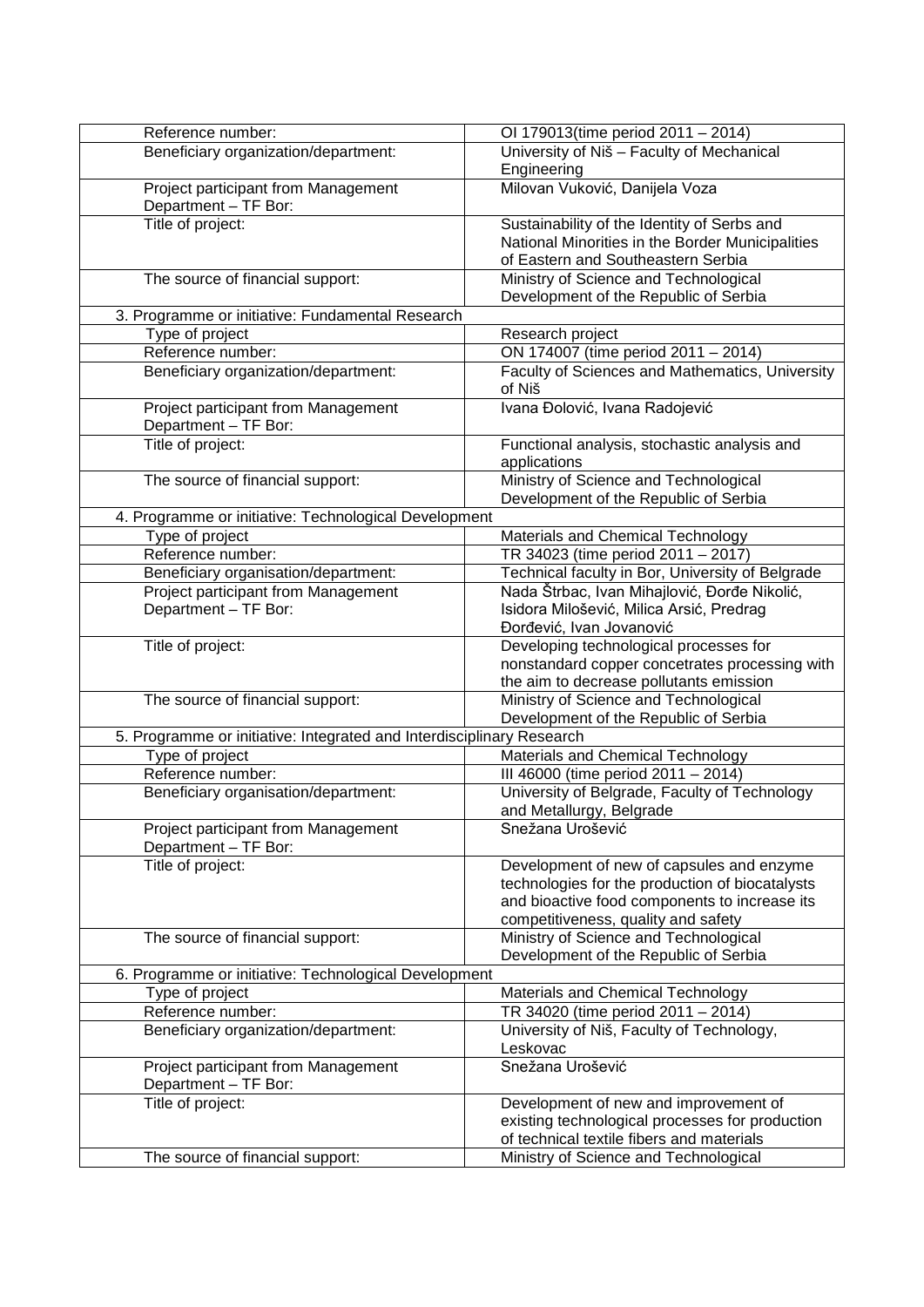|                                                             | Development of the Republic of Serbia                                                                       |
|-------------------------------------------------------------|-------------------------------------------------------------------------------------------------------------|
| 7. Programme or initiative: Basic Research                  |                                                                                                             |
| Type of project                                             | Research project                                                                                            |
| Reference number:                                           | MPN RS - ON 172037 (time period 2011 -<br>2014)                                                             |
| Beneficiary organization/department:                        | <b>TF BOR</b>                                                                                               |
| Project participant from Management<br>Department - TF Bor: | Dragana Živković, Dragan Manasijević                                                                        |
| Title of project:                                           | Advanced multicomponent metal systems and<br>nanostructured materials with diverse functional<br>properties |
| The source of financial support:                            | Ministry of education, science and technological<br>development                                             |
| 8. Programme or initiative:                                 |                                                                                                             |
| Type of project                                             | Education - Networking                                                                                      |
| Reference number:                                           |                                                                                                             |
| Beneficiary organisation/department:                        | <b>Technical Faculty in Bor/Management</b><br>Department                                                    |
| Project participant from Management<br>Department - TF Bor: | Ivan Mihajlović, Đorđe Nikolić                                                                              |
| Title of project:                                           | Adaptation of curriculum to implement the HP<br>LIFE program to promote youth<br>entrepreneurship           |
| The source of financial support:                            | Center for promotion of Scinece - Belgrade,<br>Serbia                                                       |
| 9. Programme or initiative:                                 |                                                                                                             |
| Type of project                                             | Education - Networking                                                                                      |
| Reference number:                                           |                                                                                                             |
| Beneficiary organization/department:                        | <b>Technical Faculty in Bor/Management</b><br>Department                                                    |
| Project participant from Management<br>Department - TF Bor: | Ivan Mihajlović, Đorđe Nikolić                                                                              |
| Title of project:                                           | Round Table - Application of Case Studies in<br><b>Contemporary Education</b>                               |
| The source of financial support:                            | Mining and Metallurgical Company - RTB Bor                                                                  |
| 10. Programme or initiative: Fundamental Research           |                                                                                                             |
| Type of project                                             | Research project                                                                                            |
| Reference number:                                           | 1232 (time period 2002 - 2005)                                                                              |
| Beneficiary organization/department:                        | Faculty of Sciences and Mathematics, University<br>of Niš                                                   |
| Project participant from Management<br>Department - TF Bor: | Ivana Đolović                                                                                               |
| Title of project:                                           | Operator equations, approximation and<br>applications                                                       |
| The source of financial support:                            | Ministry of Science and Technological<br>Development of the Republic of Serbia                              |
| 11. Programme or initiative: Fundamental Research           |                                                                                                             |
| Type of project                                             | Research project                                                                                            |
| Reference number:                                           | 144003 (time period 2006 - 2010)                                                                            |
| Beneficiary organisation/department:                        | Faculty of Sciences and Mathematics, University<br>of Niš                                                   |
| Project participant from Management<br>Department - TF Bor: | Ivana Đolović                                                                                               |
| Title of project:                                           | Operator theory, stochastic analysis and<br>applications                                                    |
| The source of financial support:                            | Ministry of Science and Technological                                                                       |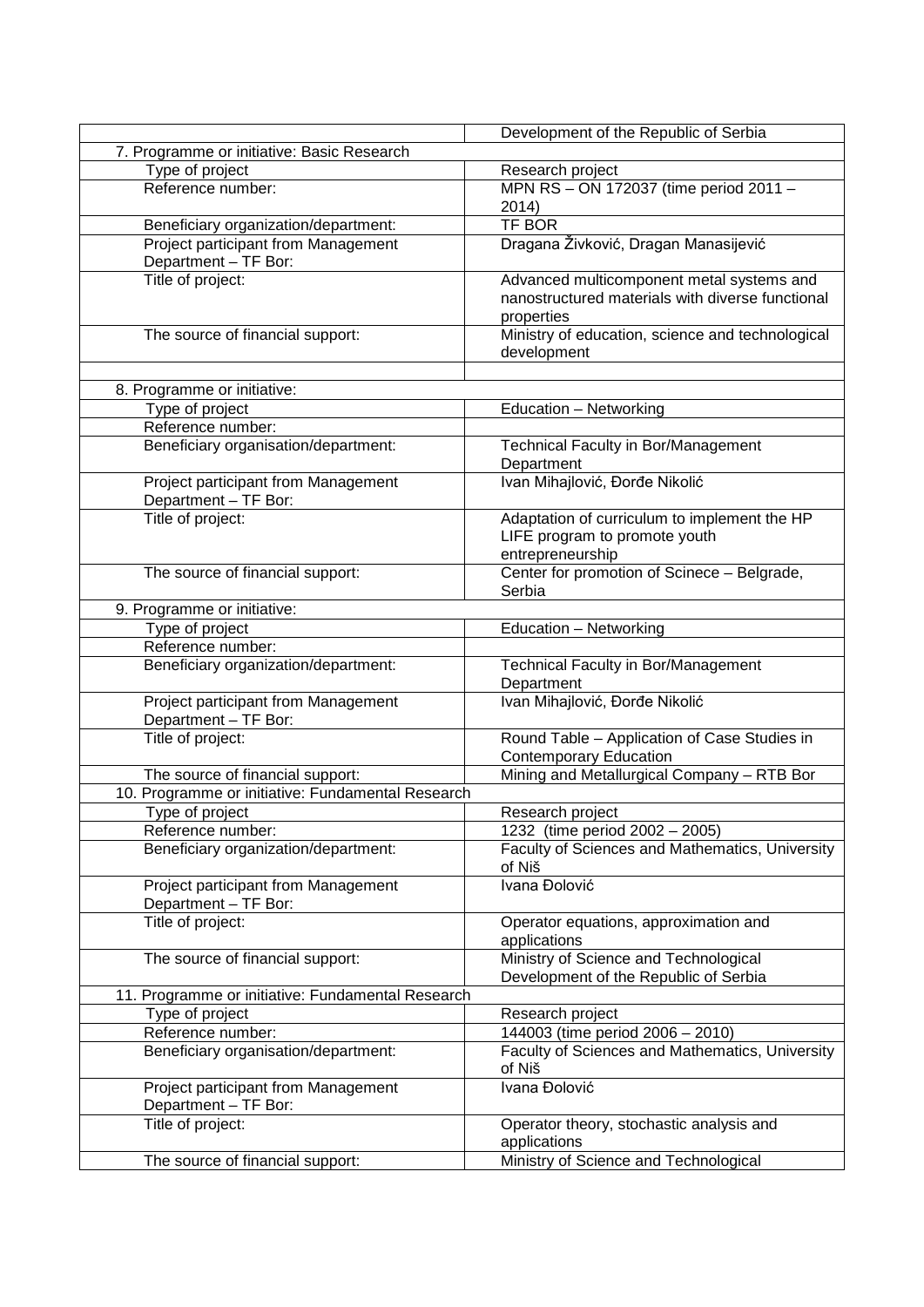|                                                             | Development of the Republic of Serbia                                                                                                                                                                           |
|-------------------------------------------------------------|-----------------------------------------------------------------------------------------------------------------------------------------------------------------------------------------------------------------|
| 12. Programme or initiative:                                |                                                                                                                                                                                                                 |
| Type of project                                             |                                                                                                                                                                                                                 |
| Reference number:                                           | EE-223002B                                                                                                                                                                                                      |
| Beneficiary organisation/department:                        | Technical faculty in Bor, University of Belgrade                                                                                                                                                                |
| Project participant from Management<br>Department - TF Bor: | Tamara Ognjanović                                                                                                                                                                                               |
| Title of project:                                           | Energy Efficiency - A computer controlled<br>thermal imaging system for monitoring and<br>diagnosis of power and measuring transformers<br>and other elements in power plants<br><b>Electrodistribution Bor</b> |
| The source of financial support:                            | Ministry of Science and Technological<br>Development of the Republic of Serbia                                                                                                                                  |
| 13. Programme or initiative:                                |                                                                                                                                                                                                                 |
| Type of project                                             |                                                                                                                                                                                                                 |
| Reference number:                                           | ON 174025                                                                                                                                                                                                       |
| Beneficiary organization/department:                        | Faculty of science and Mathematics,<br>Department of Mathematics, University of Nis.                                                                                                                            |
| Project participant from Management<br>Department - TF Bor: | Darko Kocev                                                                                                                                                                                                     |
| Title of project:                                           | Problems of Nelinear Analysis, Operator theory,<br><b>Topologies and Applications</b>                                                                                                                           |
| The source of financial support:                            | Ministry of Science and Technological<br>development, Serbia                                                                                                                                                    |

**Capacity:** Total number of professors and associates on Technical faculty in Bor and Management Department

|                                           | Technical faculty in<br>Bor-TF Bor | Management Department (EMD) |
|-------------------------------------------|------------------------------------|-----------------------------|
| Full professors                           | 19                                 |                             |
| Associate professors                      | 15                                 | 6                           |
| Assistant professors                      | 30                                 | 9                           |
| English teachers                          | 4                                  | 4                           |
| Assistant researchers                     | 18                                 | 6                           |
| Teaching assistants                       | 5                                  |                             |
| Total number of professors and associates | 91                                 | 29                          |
| Totatal number of employees               | 120                                |                             |

**Capacity:** Number of students on Technical Faculty in Bor and Management Department per year

|              | Faculty | <b>Management Department</b> |     |
|--------------|---------|------------------------------|-----|
| First year   | 227     |                              | 113 |
| Second year  | 134     |                              | 33  |
| Third year   | 139     |                              | 63  |
| Fourth year  | 408     |                              | 200 |
| Total number | 908     |                              |     |

| D) Operational Capacity |  |
|-------------------------|--|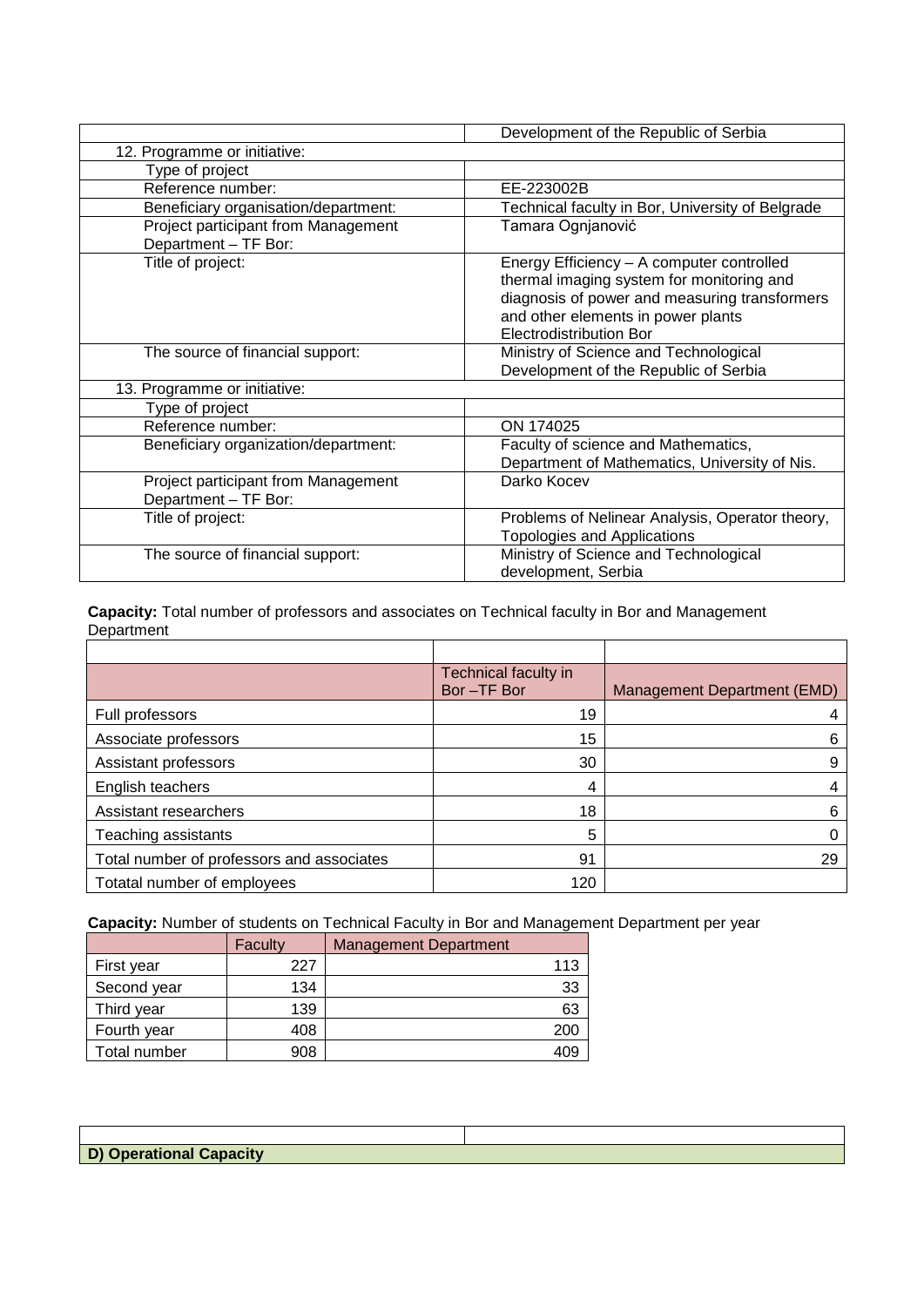| D) 1. Skills and expertise of key staff involved in the project |                                                                                                                                                                                                                                                                                                                                                                                                                                                                                                                                                                                                                                                                                                                                                                                                       |  |
|-----------------------------------------------------------------|-------------------------------------------------------------------------------------------------------------------------------------------------------------------------------------------------------------------------------------------------------------------------------------------------------------------------------------------------------------------------------------------------------------------------------------------------------------------------------------------------------------------------------------------------------------------------------------------------------------------------------------------------------------------------------------------------------------------------------------------------------------------------------------------------------|--|
| Name of key person                                              | Summary of relevant skills and experience                                                                                                                                                                                                                                                                                                                                                                                                                                                                                                                                                                                                                                                                                                                                                             |  |
| Živan Živković                                                  | Professor at Management Department of Technical Faculty in Bor. Chief of<br>Management Department of Technical Faculty in Bor. Author or Co Author of<br>160 papers published in indexed international journals. Founder of Serbian<br>Journal of Management. President of Scientific Board of International May<br>Conference on Strategic management.Google scholar report is available<br>here.                                                                                                                                                                                                                                                                                                                                                                                                    |  |
| Ivan Mihajlović                                                 | Full Professor at Management Department of Technical Faculty in Bor.<br>Master Trainer of International GET IT program sponsored by Hewlett<br>Packard. Author or Co Author of more than 50 papers published in indexed<br>international journals. Main skills: numerical modeling of complex<br>technological processes. Linear and nonlinear statistics. Material flow and<br>heat flow management. Editor in chief of Serbian Journal of Management<br>(http://www.sjm06.com/). Vice-president of the Scientific Board of the<br>International May Conference on Strategic management<br>(http://mksm.sjm06.com). Google scholar report is available here.                                                                                                                                         |  |
| Nada Štrbac                                                     | Professor at Management Department of Technical Faculty in Bor. Author or<br>Co Author of 43 papers published in indexed international journals.<br>Research skills in Management of technologies and materials. President of<br>Organizational<br>board<br>of<br>International<br>October<br>Conference<br>(http://www.ioc.tf.bor.ac.rs/). Author of 39 papers published in indexed<br>international journals.                                                                                                                                                                                                                                                                                                                                                                                       |  |
| Milovan Vuković                                                 | Professor at Management Department of Technical Faculty in Bor. Areas of<br>research: Environmental Management - assessment and models of surface<br>water quality; environmental awareness; natural resource conflicts. Business<br>ethics – corporate social responsibility. Research Methods – qualitative<br>methodology, statistical techniques. Author or co-author of 25 papers in<br>indexed international journals (over 100 citations), 80 papers in national<br>journals, 13 textbooks and monographs.                                                                                                                                                                                                                                                                                     |  |
| Dejan Riznić                                                    | Full Professor at Management Department of Technical Faculty in Bor.<br>Author or Co Author of 5 papers published in indexed international journals.<br>Fruitful experience in teaching at Technical faculty in Bor, in the fields of<br>Marketing, Organization and Organization of Sales. His teaching has been<br>organized following high educational standards and in line with relevant<br>issues and requirements of contemporary business environment. Google<br>scholar report is available here.                                                                                                                                                                                                                                                                                            |  |
| Ivana Đolović                                                   | Associate Professor at Management Department of Technical Faculty in Bor.<br>Author or Co Author of 15 papers published in indexed international journals.<br>Main interests: Functional analysis and operator theory, sequence spaces,<br>summability, matrix transformations                                                                                                                                                                                                                                                                                                                                                                                                                                                                                                                        |  |
| Slavica Stevanović                                              | EFL/ESP Teacher, Management Department, Technical Faculty Bor.<br>Textbook evaluator certified by the Ministry of Education, Science and<br>Technological Development of Serbia. ELTA association member.<br>Conducting a FLA research at the moment.<br>Main fields of interest: FLA, EFL/ESP teaching methods, communicative and<br>task-based approach to language learning, translating.                                                                                                                                                                                                                                                                                                                                                                                                          |  |
| Snežana Urošević                                                | Associate Professor Department of Management at Technical Faculty in Bor.<br>Author or Co-Author of four books, of which two primary university textbook,<br>a monograph of national importance, 17 papers published in indexed<br>international journals, more than 60 papers published in the national journal,<br>more than 90 papers presented at national and international scientific<br>meetings. Member of the scientific committees and organizing committees of<br>over 20 international and national conferences. Editor in chief of National<br>Journal "Textile Industry"<br>publisher - Union of textile engineers and<br>technicians of Serbia and member of the editorial board of the international<br>scientific journal "Annals of The University of Oradea, Fascicle of Textiles, |  |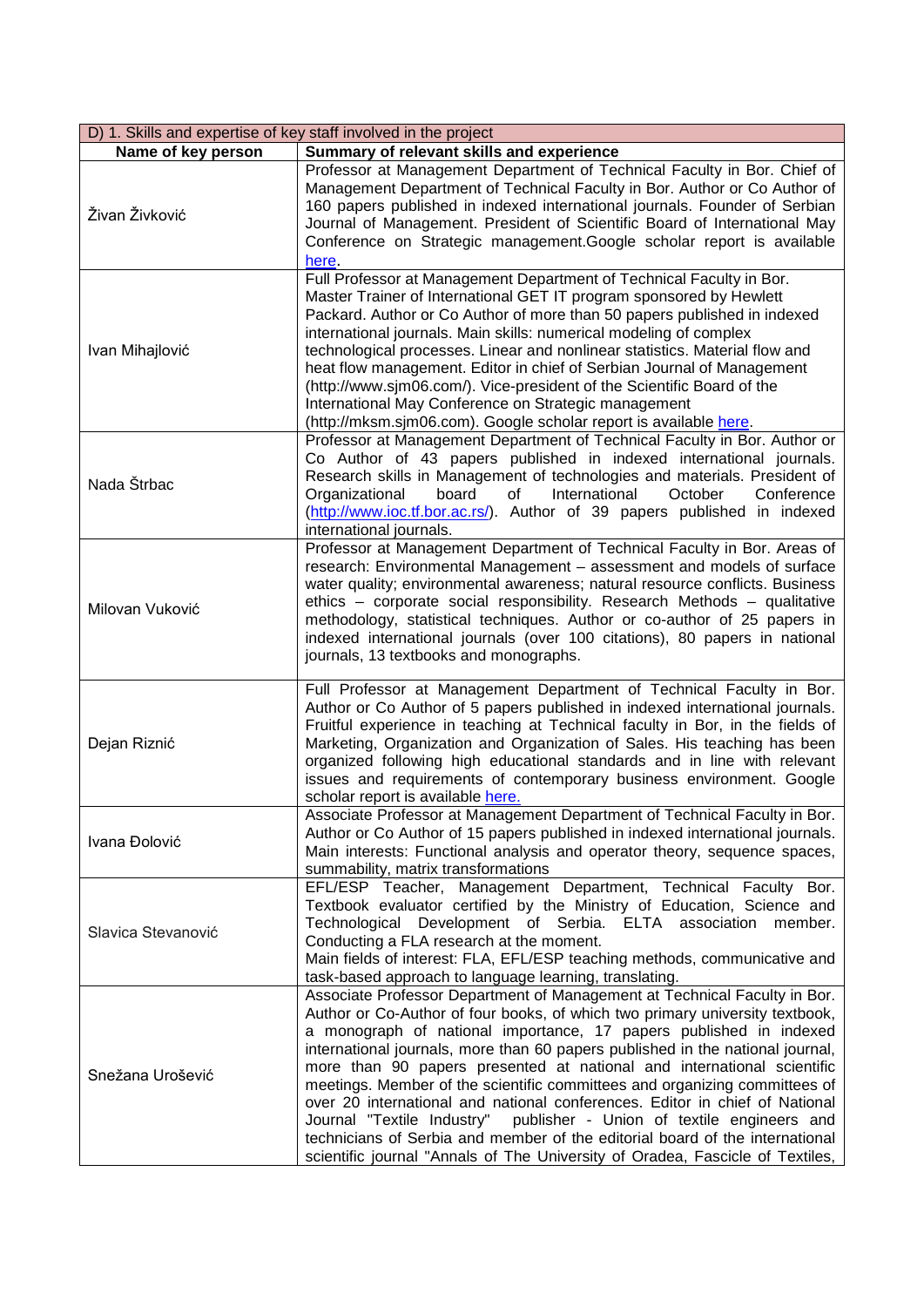|                  | Leatherwork" publisher - University of Oradea, Faculty of Energy Engineering<br>and Industrial Management, Oradea, Romania. Detailed knowledge of all the<br>topics of Human Resource Management and Career Development. Google<br>Scholar report is available here.                                                                                                                                                                                                                                                                                                                                                                                                                                                                                                                                                                                                                                                                                                                                                                                                                                                                                                                                                                       |
|------------------|--------------------------------------------------------------------------------------------------------------------------------------------------------------------------------------------------------------------------------------------------------------------------------------------------------------------------------------------------------------------------------------------------------------------------------------------------------------------------------------------------------------------------------------------------------------------------------------------------------------------------------------------------------------------------------------------------------------------------------------------------------------------------------------------------------------------------------------------------------------------------------------------------------------------------------------------------------------------------------------------------------------------------------------------------------------------------------------------------------------------------------------------------------------------------------------------------------------------------------------------|
| Dejan Bogdanović | Associate Professor at Management Department of Technical Faculty in Bor.<br>Areas of research: Planning, development, and application of different<br>optimization models for solving various problems in the fields of engineering<br>management; Development and application of different multicriteria models<br>for ranking and selection of optimal solutions; Modeling of industrial<br>processes and use of simulation techniques. Research methodologies:<br>Multicriteria methods: PROMETHEE, AHP, ELECTRE; Optimization methods<br>- Linear Programming, Non-linear Programming, Dynamic Programming.<br>Author of 9 papers published in indexed international journals. Google<br>scholar report is available here.                                                                                                                                                                                                                                                                                                                                                                                                                                                                                                            |
| Đorđe Nikolić    | Associate Professor at Management Department of Technical Faculty in Bor,<br>Trainer of International GET IT program sponsored by Hewlett Packard.<br>Design, development and use of different optimization models for solving<br>various problems in engineering management. Development and application<br>of different multi-criteria models for ranking and selection of optimal<br>solutions. Modeling of different industrial processes and the application of<br>simulation techniques. The application of statistical tools for the analysis of<br>empirical models in management. Research methodology: Multi-criteria<br>decision methods: PROMETHEE, AHP, TOPSIS, VIKOR, ELECTRE, SAW;<br>Analytical statistics: Models for time series and forecasting, Hypothesis<br>testing, Factor analysis (PCA), Cluster Analysis, Correlation Analysis, and<br>Multiple Regression Analysis; SEM (Structural Equation Modeling) analysis:<br>Confirmatory Factor Analysis (CFA) and Path analysis. Technical editor of<br>Serbian Journal of Management. Author or Co Author of 28 papers published<br>in indexed international journals. Technical Editor of Serbian Journal of<br>Management. Google scholar report is available here. |
| Ivan Jovanović   | Associate Professor at Management Department of Technical Faculty in Bor.<br>Areas of research: Making and application of Business plan; Planning,<br>development and application of optimization models for solving problems in<br>the field of engineering management; The application project management<br>concept in modern business; Development and application of different<br>multicriteria models for ranking and selection of optimal solutions. Research<br>methodologies: Creating a business plan based on different methodologies;<br>Optimization Methods: Linear programming, Transportation problem, Game<br>theory, Network planning techniques, for project management; Methods for<br>multi-criteria optimization: ELECTRA PROMETHEE, AHP. Analytical<br>statistics: Hypothesis testing, Factor analysis (PCA), Correlation Analysis<br>and Multiple Regression Analysis; SEM (Structural Equation Modeling)<br>analysis: Confirmatory Factor Analysis (CFA) and Path analysis. Author or<br>Co Author of 7 papers published in indexed international journals. Google<br>scholar report is available here.                                                                                                           |
| Darko Brodić     | Associate Professor of Computer Science at Management Department of<br>Technical Faculty in Bor, University of Belgrade. Research Area: Signal<br>Processing, Image Processing, Document Image Processing, OCR, Pattern<br>Analysis, Artificial Intelligence, Natural Language Processing, Speech<br>Processing, Magnetic Field Measurement, Environmental Risk. Special<br>attention has been made on the development of state of the art methods for<br>script and language recognition, closely related languages, evolving<br>languages, information retrieval and so on. Further, a new proposition of<br>environmental risk standard for the extremely magnetic field emission to<br>which the computer users are exposed is suggested. Wider research area:<br>Algorithms, Programming, Information systems, E-commerce. Tools: Matlab,<br>SPSS, WEKA. Additional tools: Microsoft Office, Microsoft Visio, Latex,<br>Coreldraw, Adobe Photoshop, Pascal, C. International cooperation:                                                                                                                                                                                                                                             |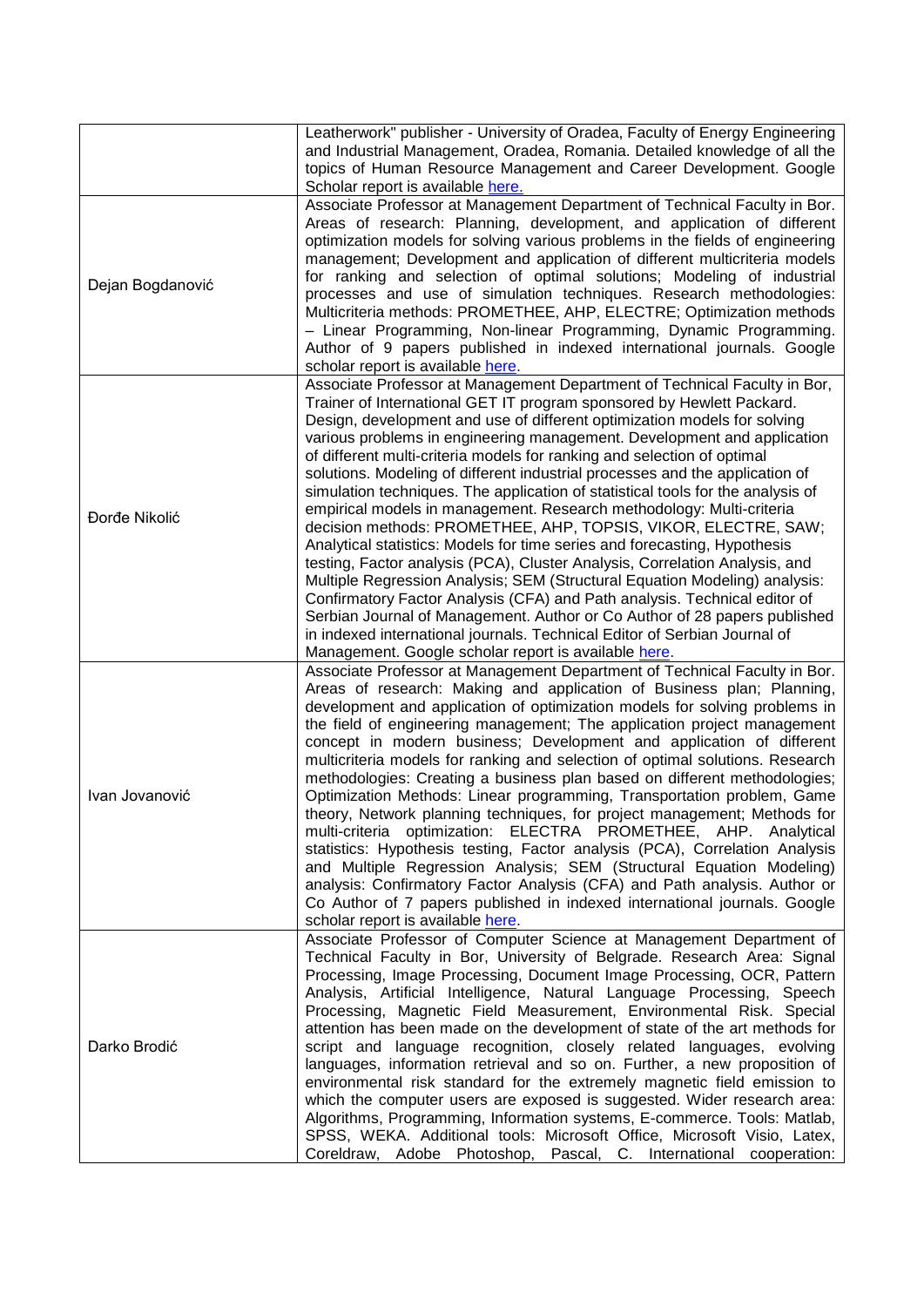|                   | University of Calabria, Rende, Italy; Federal University of Perambuco,<br>Recife, Brazil; Tsinghua University, Beijing, China; Technical University of<br>Sofia, Sofia, Bulgaria. More than 120 publications with 70 papers presented<br>at international conferences (24 referenced in Scopus and 20 referenced in<br>Web of Science) and 50 papers in international peer-reviewed journals (48<br>referenced in Scopus and 36 referenced in Web of Science), two textbooks,<br>edited books. He is a reviewer in the well-known international scientific<br>journals published by IEEE, IET, Elsevier and Springer. Also, he is member<br>of the program committee of the Springer and IEEE conferences as well as<br>the member of the editorial board of the international peer-reviewed journal<br>ETASR (Engineering, Technology & Applied Science Research). Google<br>scholar report is available here. DBLP report is available here. Mendeley<br>researcher profile is available here. Research Gate profile is available here.<br>Scopus author ID: 35726542400, ORCID: http://orcid.org/0000-0001-7923-<br>7876.                                                                                                                                                             |
|-------------------|------------------------------------------------------------------------------------------------------------------------------------------------------------------------------------------------------------------------------------------------------------------------------------------------------------------------------------------------------------------------------------------------------------------------------------------------------------------------------------------------------------------------------------------------------------------------------------------------------------------------------------------------------------------------------------------------------------------------------------------------------------------------------------------------------------------------------------------------------------------------------------------------------------------------------------------------------------------------------------------------------------------------------------------------------------------------------------------------------------------------------------------------------------------------------------------------------------------------------------------------------------------------------------------|
| Isidora Milošević | Assistant Professor at Management Department of Technical Faculty in Bor,<br>Certified Get- IT trainer. Author or Co Author of 12 papers published in<br>indexed international journals, of which 9 papers cited 32 times. Areas of<br>research: Strategic Management, Market research, Management of New<br>Technology and Innovation, Strategic Management of New Technologies,<br>Sound knowledge of multivariate data analysis techniques, Exploratory<br>Factor Analysis (EFA), Correlation Analysis, Multiple Regression, Structural<br>Equation Modeling (SEM), SWOT- AHP methodology and their application in<br>software packages SPSS, LISREL, Expert Choice Decision Lab.                                                                                                                                                                                                                                                                                                                                                                                                                                                                                                                                                                                                     |
| Milica Arsić      | Assistant Professor at Management Department of Technical Faculty in Bor.<br>Areas of research: Environmental management, Research and Development<br>Management, Entrepreneurship. Author or co-author of 6 papers published in<br>international peer-reviewed journals and more than 20 papers presented at<br>national and international conferences. Member of organizational committee<br>of International Conference - Environmental and Material Flow Management.<br>Certificated GET-IT trainer. Google scholar report is available here.                                                                                                                                                                                                                                                                                                                                                                                                                                                                                                                                                                                                                                                                                                                                        |
| Predrag Đorđević  | Assistant Professor at Management Department of Technical Faculty in Bor.<br>Areas of research: Modeling of technological processes for reliable prediction<br>of technological parameters of the processes, especially from the aspect of<br>the management of output parameters of these processes, in order to<br>achieve desired outcomes. Application of advanced statistical tools for the<br>modeling of technological processes, with analysis and comparison of the<br>benefits of the application of certain tools in specific situations. These tools<br>include the application of multivariate linear methods and nonlinear methods<br>(Neural Networks) for the purpose of process modeling, Factor Analysis;<br>Structural Equation Modeling; application of Quality tools in order to control<br>the output of production processes and the quality of services in different<br>sectors (e.g. Control charts, Quality Function Deployment, Sampling<br>Methodology, etc.). Author or Co-Author of 15 papers in indexed international<br>journals. President of Organizational Board and Technical Editor of the<br>Proceedings of the International May Conference on Strategic Management<br>- IMKSM (http://mksm.sjm06.com/). Google scholar report is available here. |
| Nenad Milijić     | Assistant Professor at Management Department of Technical Faculty in Bor.<br>Certificated GET-IT trainer. Fluent user of Statistical package SPSS<br>(multivariate statistical techniques: cluster analysis, factor analysis, principal<br>component analysis, discriminant analysis; descriptive statistics, general<br>linear modeling), LISREL, MS Office (MS Project), Decision Lab, Expert<br>Choice, QM for Windows. Author or Co Author of 7 papers published in<br>indexed international journals. Technical editor of Serbian Journal of<br>Management. Member of the editorial board of the national journal Serbian<br>Academic Thought. Google scholar report is available here.                                                                                                                                                                                                                                                                                                                                                                                                                                                                                                                                                                                             |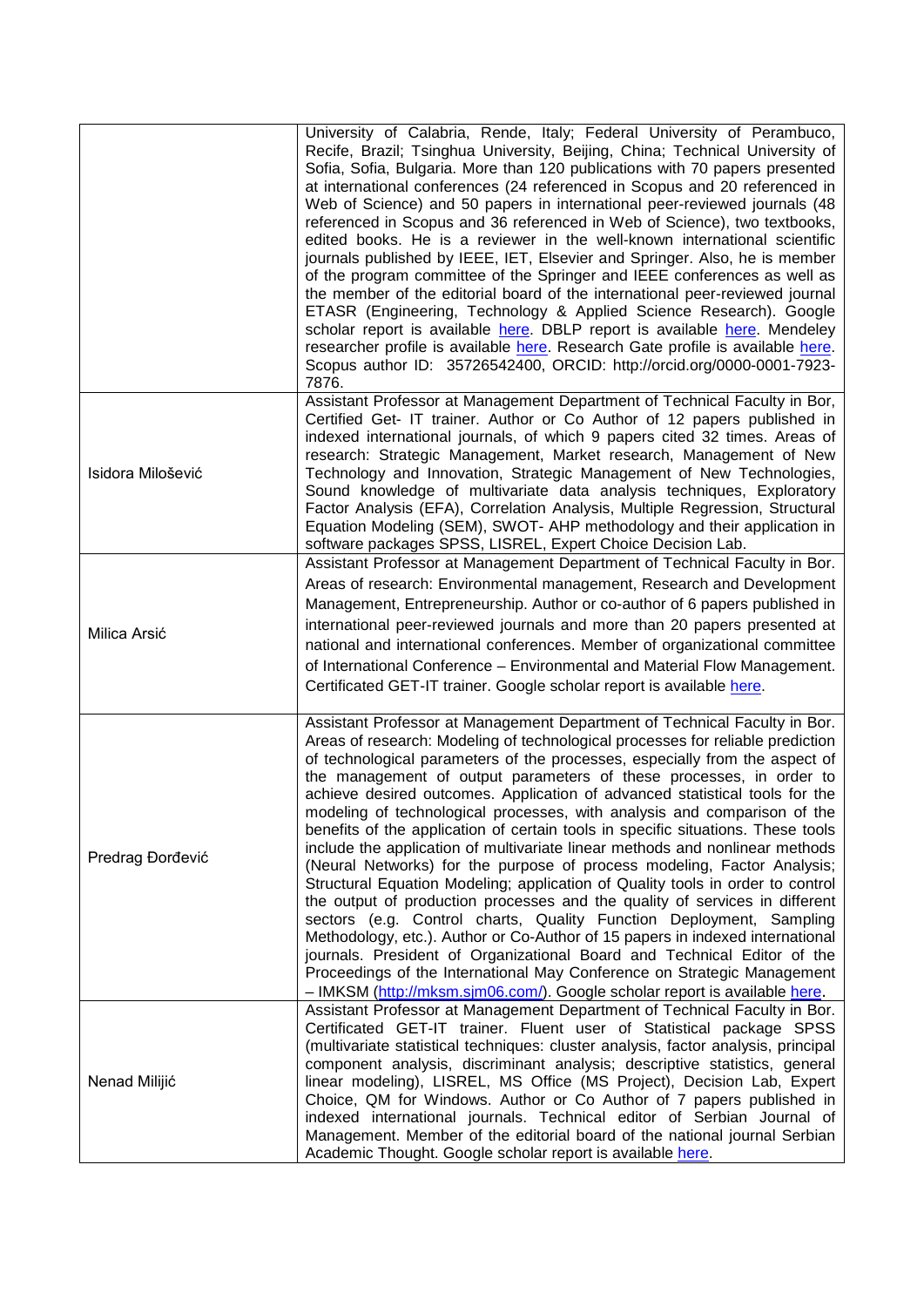| Aleksandra Fedajev      | Assistant Professor for economic subjects at Management Department of<br>Technical Faculty in Bor. Areas of research: business environment,<br>economic policy, regional development, transition, business economy, multi-<br>criteria analysis. Very proficient in various software tools such as SPSS, MS<br>Office, Decision Lab and others. Certified Get- IT trainer. Author or Co<br>Author of over the 30 papers published in indexed international journals,<br>refereed conference proceedings and edited<br>books.<br>Member of<br>organizational board of Environmental Management and Material Flow<br>conference and editorial board of Serbian Journal of Management. Google<br>scholar report is available here.                   |
|-------------------------|---------------------------------------------------------------------------------------------------------------------------------------------------------------------------------------------------------------------------------------------------------------------------------------------------------------------------------------------------------------------------------------------------------------------------------------------------------------------------------------------------------------------------------------------------------------------------------------------------------------------------------------------------------------------------------------------------------------------------------------------------|
| Danijela Voza           | dr Danijela Voza - assistant professor at the Technical Faculty in Bor. She is<br>engaged as a teacher for subjects: Environmental Management, Business<br>Ethics and Business Organizations. She is author or co-author of 12<br>scientific papers published in international and national journals, 4 articles in<br>national monographs and 9 articles presented at international conferences.<br>Certificated GET-IT trainer. Skills: fluent user of Statistical packages SPSS<br>and STATISTICA (multivariate statistical techniques: cluster analysis, factor<br>analysis, principal component analysis, discriminant analysis; descriptive<br>statistics). Google scholar report is available here.                                        |
| Marija Panić (ex Savić) | Assistant Professor at Management Department of Technical Faculty in Bor.<br>Expert level of linear and nonlinear programming. Modeling of business and<br>technology processes using modern statistical methods and tools: Bayesian<br>probability and statistics, Monte Carlo Simulation, Markov chains and<br>processes, Game theory, Gibbs sampling, Multi-criteria optimization in<br>technological processes. President of the 11 th Student's Symposium<br>Organizational Board (2015). Member of the Organizational Board of<br>International Symposium on Environmental and Material Flow Management<br>- EMFM. Author or co-author of 9 papers published in indexed international<br>journals. Google scholar report is available here. |
| Ivana Stanišev          | PhD student and assistant at Management Department of Technical Faculty<br>in Bor. Areas of Research: Linear algebra, Indefinite inner product spaces,<br>general inverses.                                                                                                                                                                                                                                                                                                                                                                                                                                                                                                                                                                       |
| Ivica Nikolić           | PhD student and assistant at Management Department of Technical Faculty<br>in Bor. Skills: Aplicable Knowledge in System Theory, Management of new<br>technology and innovation, Management, Entrepreneurship and Creative<br>thinking. Tools and techniques: SWOT Analysis, Methods of linear and<br>nonlinear statistical analysis, Mind maps, Creative thinking. Knowledge of<br>software: SPSS, MATLAB, MATCAD, MS Excel, MS Access, MS Project.                                                                                                                                                                                                                                                                                              |
| Milena Jevtić           | PhD student at the Faculty of Technical Sciences University of Pristina,<br>Study program of Electrical and Computer Engineering. Teaching assistant<br>at Management Department of Technical Faculty in Bor. Areas of research:<br>Artificial Intelligence, Soft Computing, Metaheuristics algorithms. Google<br>scholar report is available here.                                                                                                                                                                                                                                                                                                                                                                                               |
| Sanela Arsić            | PhD student and Teaching assistant at Management Department of<br>Technical Faculty in Bor. Areas of research: Operations Research (linear and<br>nonlinear programming), Strategic Management, Quality Management,<br>Corporate Social Responsibility. Development and application of different<br>multi-criteria models for ranking and selection of optimal solutions. Fluent<br>user of Statistical package SPSS. Member of organizational committee of<br>International Conference - Environmental and Material Flow Management.<br>Editor<br>chief<br>of<br>student<br>journal<br>Engineering<br>Management<br>in.<br>(http://menadzment.tfbor.bg.ac.rs/english/student-journal/). Google scholar<br>report is available here.              |
| Danijela Durkalić       | Teaching Assistant at Management Department of Technical Faculty in Bor.<br>PhD student at Faculty of Economics, University of Kragujevac, field<br>macroeconomics. Areas of research: European integration, convergence<br>criteria, monetary and fiscal union. Methods and models: PROMETHEE,<br>Entropy, structural model. Author about of 20 papers in conferences, journals                                                                                                                                                                                                                                                                                                                                                                  |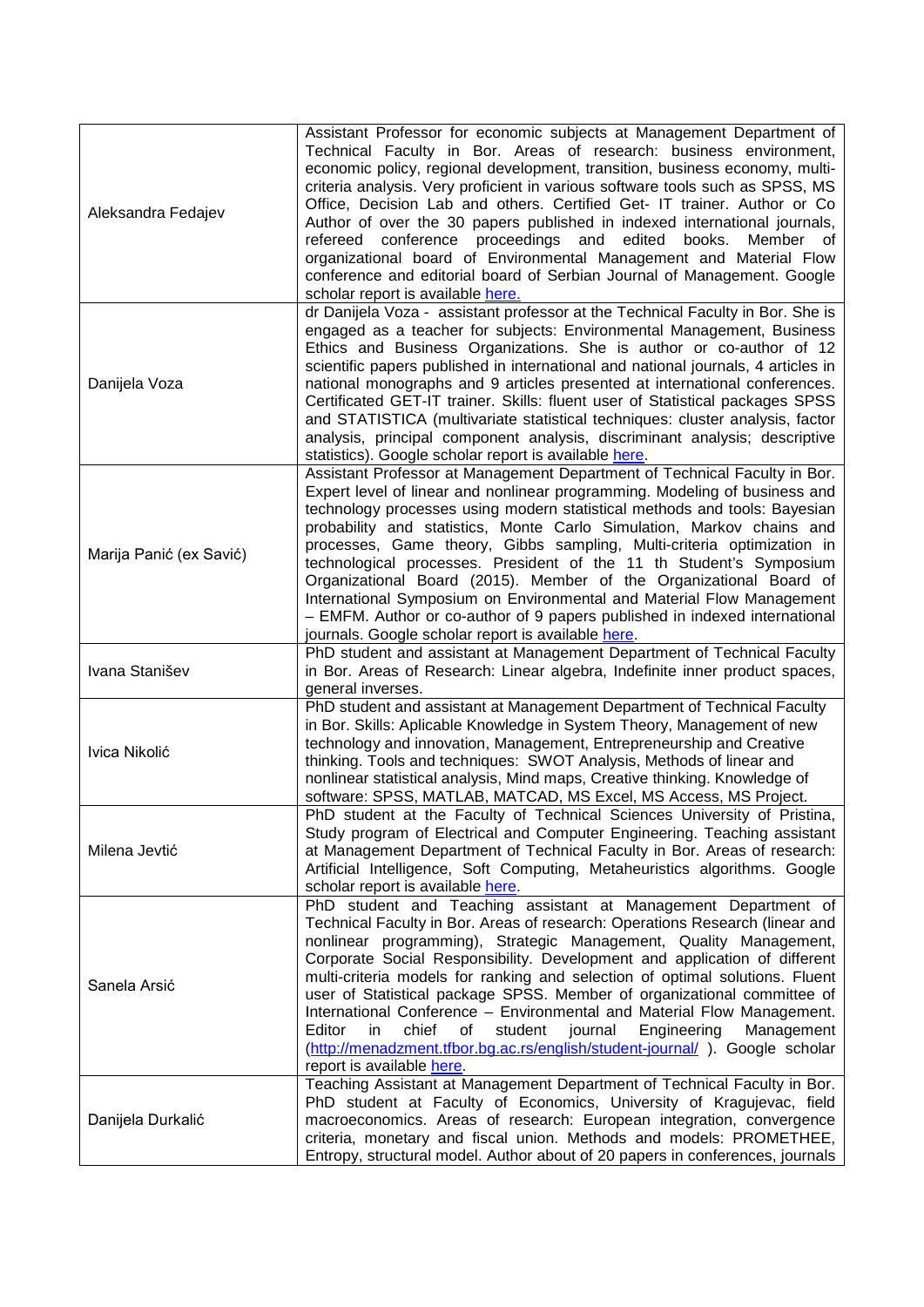|                    | and monograph. Google scholar report is available here.                                                                                                                                                                                                                                                                                                                                                                                                                                                 |
|--------------------|---------------------------------------------------------------------------------------------------------------------------------------------------------------------------------------------------------------------------------------------------------------------------------------------------------------------------------------------------------------------------------------------------------------------------------------------------------------------------------------------------------|
| Sandra Vasković    | EFL Teacher, Management Department, Technical Faculty in Bor, University<br>of Belgrade. Textbook evaluator certified by the Ministry of Education,<br>Science and Technological Development of Serbia. ELTA (English Language<br>Teachers' Association) member. Conducting a FLA research at the moment.<br>Main fields of interest: EFL teaching methods (Structural, Functional and<br>Interactive), Use of Technology in English language teaching, Teaching<br>Strategies. CLIL, FLA, translating. |
| Anđelka Stojanović | PhD student and teaching assistant at Engineering Management Department<br>of Technical Faculty in Bor. Fields of study: Production management,<br>Decision-making theory, and Reliability theory. Research interests: Modeling<br>of business and technology processes using modern statistical methods and<br>tools; Corporate Social Responsibility; Project management. A fluent user of<br>Statistical package SPSS. Google Scholar report is available here.                                      |
| Branislav Ivanov   | PhD student at the Faculty of Sciences and Mathematics University of Nis,<br>Department of Computer Science. Assistant at Management Department of<br>Technical Faculty in Bor. Research Area: Algorithms, Programming, Linear<br>algebra, Generalized inverses, Matrix theory, Neural networks. Wider<br>research area: Database, Information systems and WEB Design. Tools:<br>Wolfram Mathematica, Matlab, Java, C++, C. Additional tools: Microsoft<br>Office, Pascal, HTML, JavaScript.            |

**List of references (SCI/SCIE) of Management Department Researchers:**

# **2017**

Arsić, S., Nikolić, D., Živković, Z. (2017). Hybrid SWOT - ANP - FANP model for prioritization strategies of sustainable development of ecotourism in National Park Djerdap, Serbia, Forest Policy and Economics, 80, pp. 11-26.

Brodíc, D., Amelio, A. (2017). Analysis of the Human-Computer interaction on the example of image-based CAPTCHA by association rule mining, Lecture Notes in Computer Science (including subseries Lecture Notes in Artificial Intelligence and Lecture Notes in Bioinformatics), 9961 LNCS, pp. 38-51.

Brodić, D., Amelio, A. (2017). Range detection of the extremely low-frequency magnetic field produced by laptop's AC adapter, Measurement Science Review, 17 (1), pp. 1-8.

Brodić, D., Amelio, A. (2017). Time evolving clustering of the low-frequency magnetic field radiation emitted from laptop computers, Measurement: Journal of the International Measurement Confederation, 99, pp. 171- 184.

Denic, B., Peric, Z., Despotovic, V. (2017). Three-level delta modulation for laplacian source coding, Advances in Electrical and Computer Engineering, 17 (1), pp. 95-102.

Premović, M., Tomović, M., Minić, D., Manasijević, D., Živković, D., Ćosović, V., Grković, V., Đorđević, A. (2017). Determination of 200 °C Isothermal Section of Al-Ag-Ga Phase Diagram by Microanalysis, X-ray Diffraction, Hardness and Electrical Conductivity Measurements, Journal of Materials Engineering and Performance, pp. 1-11.

Štrbac, N., Marković, I., Mitovski, A., Balanović, L., Živković, D., Grekulović, V. (2017). The possibilities for reuse of steel scrap in order to obtain blades for knives, Revista de Metalurgia, 53 (1), art. no. e086, .

Živković, D., Cubela, D., Manasijevic, D., Balanovic, L., Gigovic-Gekic, A., Gomidželovic, L., Štrbac, N., Mitovski, A. (2017). Thermal and structural characteristics of a eutectic Au-Ge alloy, Materialpruefung/Materials Testing, 59 (2), pp. 118-122.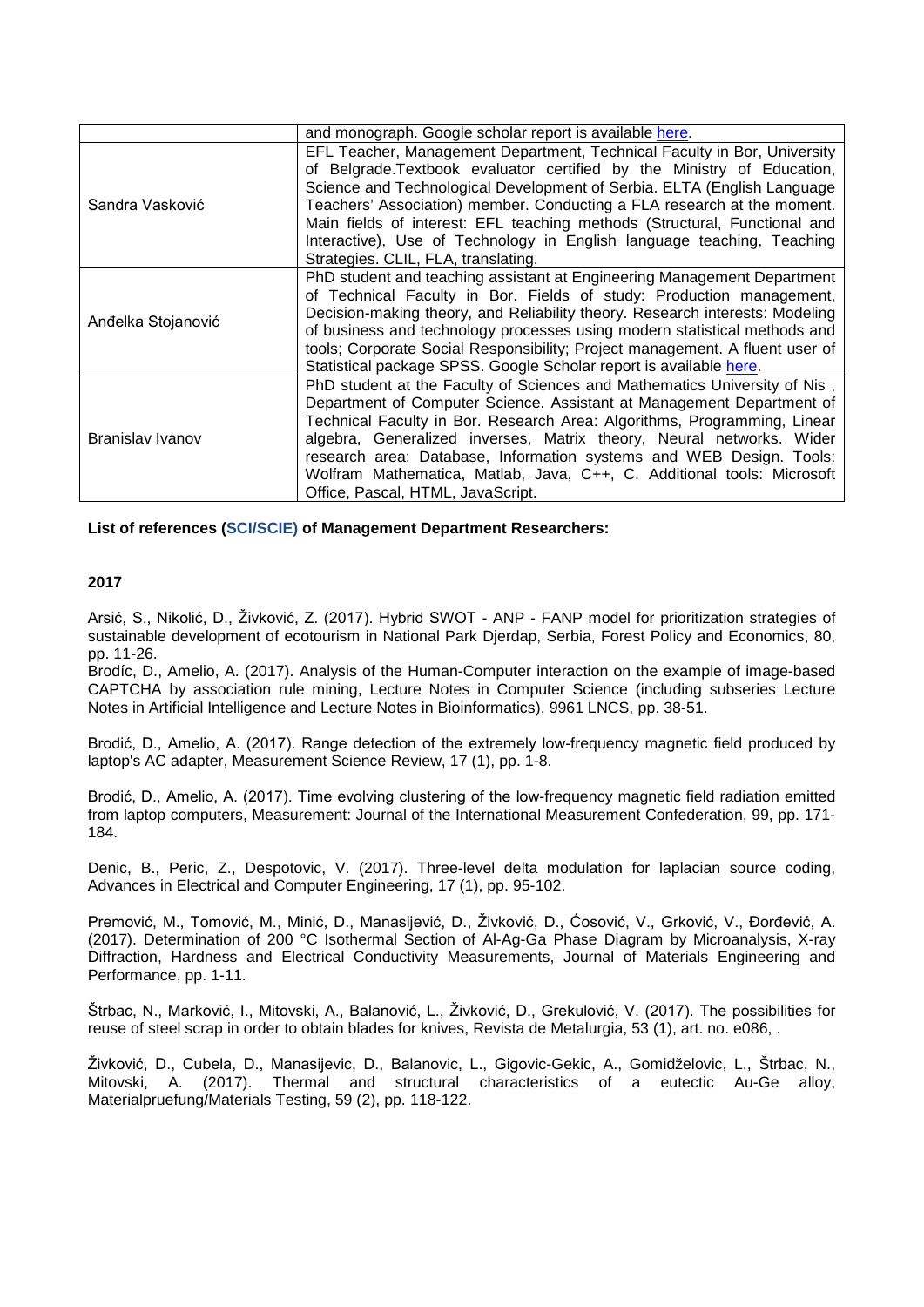Živković, Ž., Nikolić, D., Savić, M., Djordjević, P., Mihajlović, I. (2017). Prioritizing Strategic Goals in Higher Education Organizations by Using a SWOT–PROMETHEE/GAIA–GDSS Model, Group Decision and Negotiation, pp. 1-18.

# **2016**

Bogdanović, D., Stanković, V., Urošević, S., Stojanović, M. (2016). Multicriteria ranking of workplaces regarding working conditions in a mining company, International Journal of Occupational Safety and Ergonomics, 22 (4), pp. 479-486.

Brodic, D., Petrovska, S., Jevtic, M., Milivojevic, Z.N. (2016). The influence of the CAPTCHA types to its solving times, 2016 39th International Convention on Information and Communication Technology, Electronics and Microelectronics, MIPRO 2016 - Proceedings, art. no. 7522335, pp. 1274-1277.

Brodić, D. (2016). Analysis of the extremely low frequency magnetic field emission from laptop computers, Metrology and Measurement Systems, 23 (1), pp. 143-154.

Brodić, D., Amelio, A. (2016). Detecting of the extremely low frequency magnetic field ranges for laptop in normal operating condition or under stress, Measurement: Journal of the International Measurement Confederation, 91, pp. 318-341.

Brodić, D., Amelio, A., Milivojević, Z.N. (2016). A new image analysis framework for Latin and Italian language discrimination, CEUR Workshop Proceedings, 1589, pp. 46-55.

Brodić, D., Amelio, A., Milivojević, Z.N. (2016). An approach to the language discrimination in different scripts using adjacent local binary pattern, Journal of Experimental and Theoretical Artificial Intelligence, pp. 1-19.

Brodić, D., Amelio, A., Milivojević, Z.N. (2016). Identification of Fraktur and Latin Scripts in German Historical Documents Using Image Texture Analysis, Applied Artificial Intelligence, 30 (5), pp. 379-395.

Brodić, D., Amelio, A., Milivojević, Z.N. (2016). Language discrimination by texture analysis of the image corresponding to the text, Neural Computing and Applications, pp. 1-22. Article in Press. Brodić, D., Amelio, A., Milivojević, Z.N., Jevtic, M. (2016). Document image coding and clustering for script discrimination, ICIC Express Letters, 10 (7), pp. 1561-1566.

Brodić, D., Milivojević, Z.N. (2016). Text line segmentation with the parametric water flow algorithm, Information Technology and Control, 45 (1), pp. 52-61.

Brodić, D., Tanikić, D., Amelio, A. (2016). An approach to evaluation of the extremely low-frequency magnetic field radiation in the laptop computer neighborhood by artificial neural networks, Neural Computing and Applications, pp. 1-13. Article in Press.

Djolović, I., Malkowsky, E. (2016). Characterization of some classes of compact operators between certain matrix domains of triangles, Filomat, 30 (5), pp. 1327-1337.

Djolović, I., Malkowsky, E., Petković, K. (2016). New approach to some results related to mixed norm sequence spaces, Filomat, 30 (1), pp. 83-88.

Gomidzelovic, L., Zivkovic, D., Balanovic, L., Manasijevic, D. (2016). Ternary Au-Ga-Sb system: calculation of thermodynamic properties using general solution model, Rare Metals, 35 (3), pp. 262-268.

Gomidželović, L., Kostov, A., Živković, D., Krstić, V. (2016). Analytic approach to alloys thermodynamics: Ternary Cu-Ga-Ni system, Materials Research, 19 (5), pp. 1026-1032.

Gomidželović, L., Požega, E., Kostov, A., Vuković, N., Živković, D., Manasijević, D. (2016). Thermodynamic properties and microstructures of different shape-memory alloys, Materiali in Tehnologije, 50 (1), pp. 47-53. Jovanovic, I., Nikolic, Dj., Savic, M., Zivkovic, Z. (2016). Environmental engineering and management journal, 15(4), 791-799.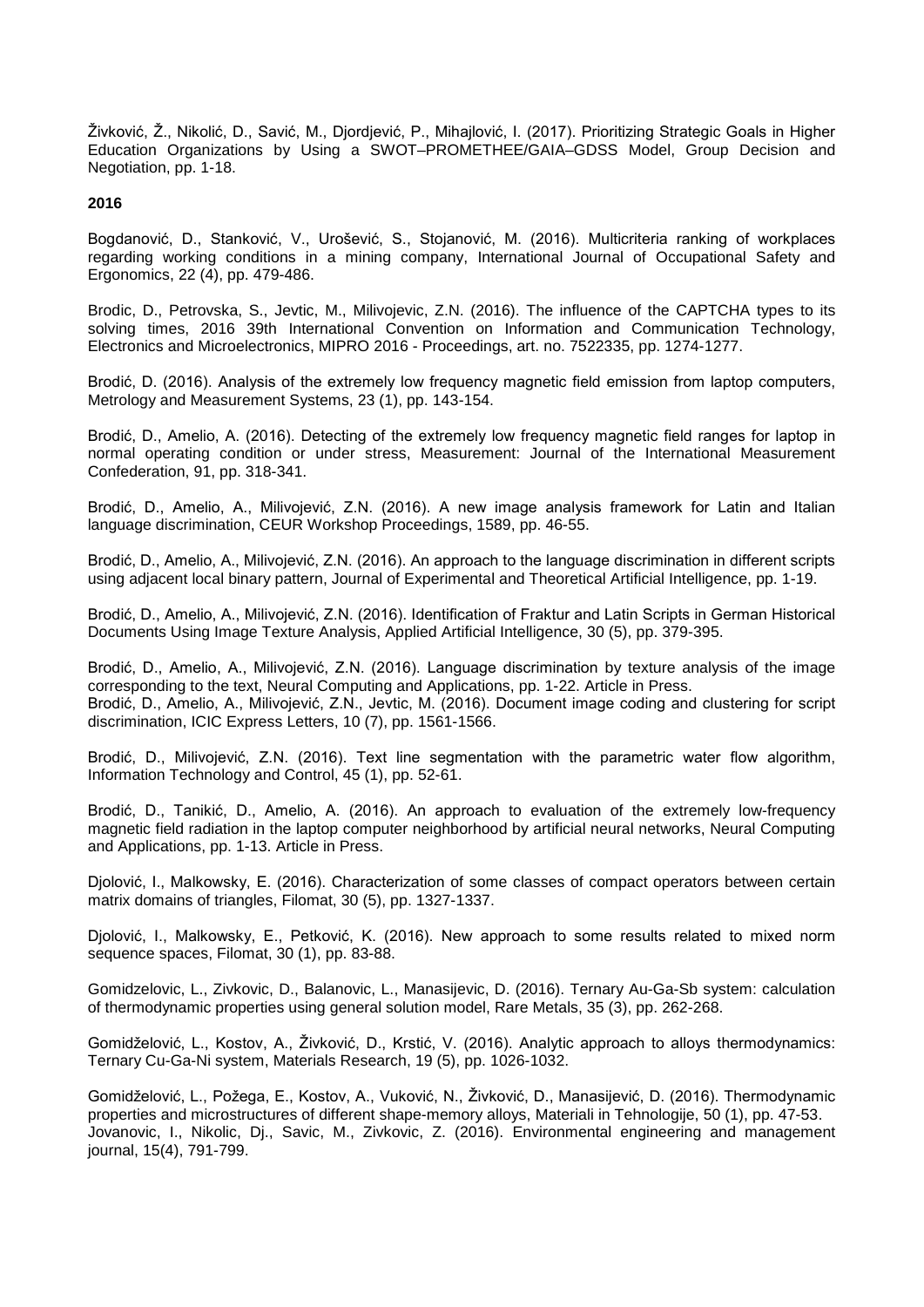Jovanovic, I., Savic, M., Zivkovic, Z., Boyanov, B., Peltekov, A. (2016). Environmental modeling & assessment, 21(4), 455-465.

Jovanović, F., Milijić, N., Dimitrova, M., Mihajlović, I. (2016). Risk management impact assessment on the success of strategic investment projects: Benchmarking among different sector companies, Acta Polytechnica Hungarica, 13 (5), pp. 221-241.

Jovanović, I., Savić, M., Živković, Ž., Boyanov, B.S., Peltekov, A. (2016). An Linear Programming Model for Batch Optimization in the Ecological Zinc Production, Environmental Modeling and Assessment, 21 (4), pp. 455-465.

Kešelj, D.M., Lazić, D.Z., Živković, Z.D., Škundrić, B.T., Penavin-Škundrić, J.V., Sladojević, S.G. (2016). Effect of degree of crystallinity and the contents of aluminium oxide and sodium oxide on water sorption capacity in nay zeolite, Hemijska Industrija, 70 (4), pp. 399-407.

Liu, Y., Liu, S., Zhang, C., Lu, X., Chen, C., Du, Y., Živković, D. (2016). Thermodynamic Assessment of the Bi–Ni and Bi–Ni–X (X = Ag, Cu) Systems, Journal of Electronic Materials, 45 (2), pp. 1041-1056.

Manasijević, D., Minić, D., Balanović, L., Premović, M., Gorgievski, M., Živković, D., Milisavljević, D. (2016). Experimental investigation and thermodynamic prediction of the Al–Bi–In phase diagram, Journal of Alloys and Compounds, 687, pp. 969-975.

Manasijević, D., Minić, D., Premović, M., Balanović, L., Živković, D., Manasijević, I., Mladenović, S. (2016). Thermodynamic calculations and characterization of the Bi-Ga-In ternary alloys, Journal of Alloys and Compounds, 664, pp. 199-208.

Manasijević, D., Živković, D., Arsić, S., Milošević, I. (2016). Exploring students' purposes of usage and educational usage of Facebook, Computers in Human Behavior, 60, pp. 441-450.

Mihajlović, I., Voza, D., Milošević, I., Durkalić, D. (2016). Environmental awareness as a universal European value, Serbian Journal of Management, 11 (2), pp. 149-153.

Premović, M., Brož, P., Minić, D., Manasijević, D., Živković, D., Ćosović, V., Đorđević, A. (2016). Thermodynamic assessment and experimental study of the Al-Ag-Ga phase diagram, Thermochimica Acta, 646, pp. 39-48.

Savic, M., Djordjevic, P., Milosevic, I., Mihajlovic, I., Zivkovic, Z. (2016). Assessment of the ISO 9001 functioning on an example of relations with supplier's development: empirical study for transitional economy conditions, Total Quality Management and Business Excellence, pp. 1-22.

Savic, M., Mihajlovic, I., Djordjevic, P., Zivkovic, Z. (2016). ANFIS-Based Prediction of the Decomposition of Sodium Aluminate Solutions in the Bayer Process, Chemical Engineering Communications, 203 (8), pp. 1053-1061.

Savic, M., Mihajlovic, I., Djordjevic, P., Zivkovic, Z. (2016). ANFIS-Based Prediction of the Decomposition of Sodium Aluminate Solutions in the Bayer Process, Chemical Engineering Communications, 203 (8), pp. 1053-1061.

Sokić, M.D., Ilić, I.B., Manojlović, V.D., Marković, B.R., Gulišija, Z.P., Pavlović, M.D., Štrbac, N.D. (2016). Modeling and prediction of the end of life vehicles number distribution in Serbia, Acta Polytechnica Hungarica, 13 (4), pp. 159-172.

Stojcetovic, B., Nikolic, D., Velinov, V., Bogdanovic, D. (2016). Application of integrated strengths, weaknesses, opportunities, and threats and analytic hierarchy process methodology to renewable energy project selection in Serbia, Journal of Renewable and Sustainable Energy, 8 (3), art. no. 035906, .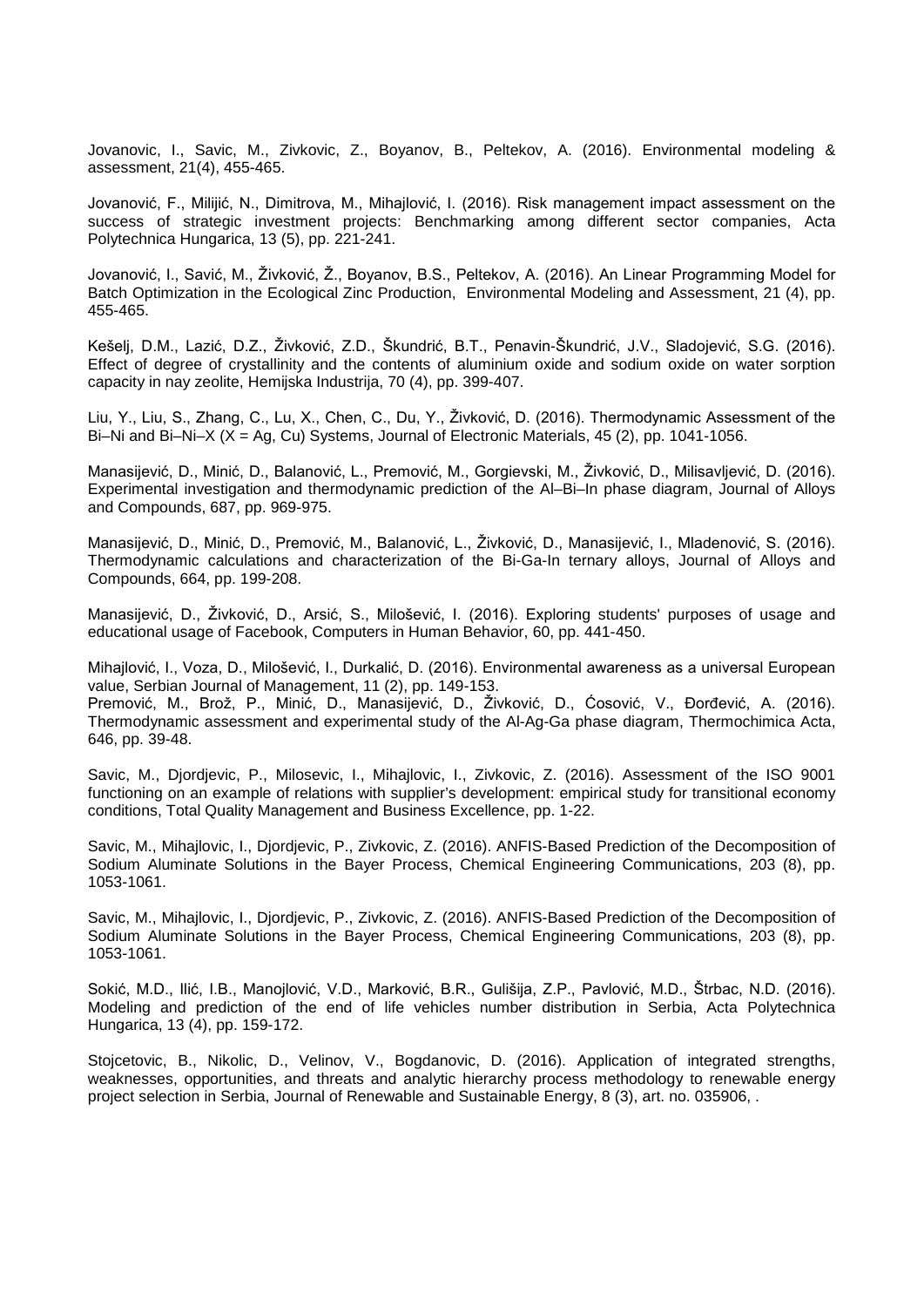Šerbula, S., Stanković, V., Živković, D., Kamberović, Ž., Gorgievski, M., Kalinović, T. (2016). Characteristics of Wastewater Streams Within the Bor Copper Mine and Their Influence on Pollution of the Timok River, Serbia, Mine Water and the Environment, 35 (4), pp. 480-485.

Wang, R., Chen, W., Tang, Y., Zhang, L., Du, Y., Jin, Z., Živković, D. (2016). Diffusivities, atomic mobilities, and simulation of ternary eutectic solidification in the Ag–Al–Cu melts, Journal of Materials Science, 51 (12), pp. 5979-5991.

Živković, D., Cubela, D., Manasijevic, D., Balanovic, L., Gigovic-Gekic, A., Gomidželovic, L., Štrbac, N., Mitovski, A. (2016). Thermal and structural characteristics of a eutectic Au-Ge alloy, Materialpruefung/Materials Testing, 59 (2), pp. 118-122.

# **2015**

Brodic, D. (2015). Measurement of the extremely low frequency magnetic field in the laptop neighborhood, Revista Facultad de Ingenieria, (76), pp. 39-45.

Brodic, D., Milivojevic, Z.N., Amelio, A. (2015). Analysis of the South Slavic scripts by run-length features of the image texture, Elektronika ir Elektrotechnika, 21 (4), pp. 60-64.

Brodic, D., Milivojevic, Z.N., Maluckov, C.A. (2015). Characterization of the script using adjacent local binary patterns, 2015 38th International Conference on Telecommunications and Signal Processing, TSP 2015, art. no. 7296388, .

Brodić, D. (2015). Text line segmentation with water flow algorithm based on power function, Journal of Electrical Engineering, 66 (3), pp. 132-141.

Brodić, D., Amelio, A. (2015). Classification of the Extremely Low Frequency Magnetic Field Radiation Measurement from the Laptop Computers, Measurement Science Review, 15 (4), pp. 202-209.

Brodić, D., Amelio, A., Jevtić, M. (2015). Classification of German scripts by adjacent local binary pattern analysis of the coded text, Lecture Notes in Computer Science (including subseries Lecture Notes in Artificial Intelligence and Lecture Notes in Bioinformatics), 9426, pp. 233-244.

Brodić, D., Amelio, A., Milivojević, Z.N. (2015). Characterization and distinction between closely related south slavic languages on the example of serbian and croatian, Lecture Notes in Computer Science (including subseries Lecture Notes in Artificial Intelligence and Lecture Notes in Bioinformatics), 9256, pp. 654-666.

Brodić, D., Amelio, A., MilivojeviĆ, Z.N. (2015). Classification of the scripts in medieval documents from Balkan region by run-length texture analysis, Lecture Notes in Computer Science (including subseries Lecture Notes in Artificial Intelligence and Lecture Notes in Bioinformatics), 9489, pp. 442-450.

Brodić, D., Milivojević, Z.N., Maluckov, Č.A. (2015). An approach to the script discrimination in the Slavic documents: Script discrimination, Soft Computing, 19 (9), pp. 2655-2665.

Ćosović, V., Minić, D., Manasijević, D., Premović, M., Dervišević, I., Živković, D. (2015). Experimental investigation and thermodynamic calculations of the Ag-Ga-Zn phase diagram, Journal of Alloys and Compounds, 632, pp. 783-793.

Despotovic, V., Walter, O., Haeb-Umbach, R. (2015). Semantic analysis of spoken input using Markov logic networks, Proceedings of the Annual Conference of the International Speech Communication Association, INTERSPEECH, 2015-January, pp. 1859-1863.

Djenadić, D.M., Manić, M.T., Riznić, D.T. (2015). The impact of clerestory lights on energy efficiency of buildings, Thermal Science, 19 (3), pp. 893-904.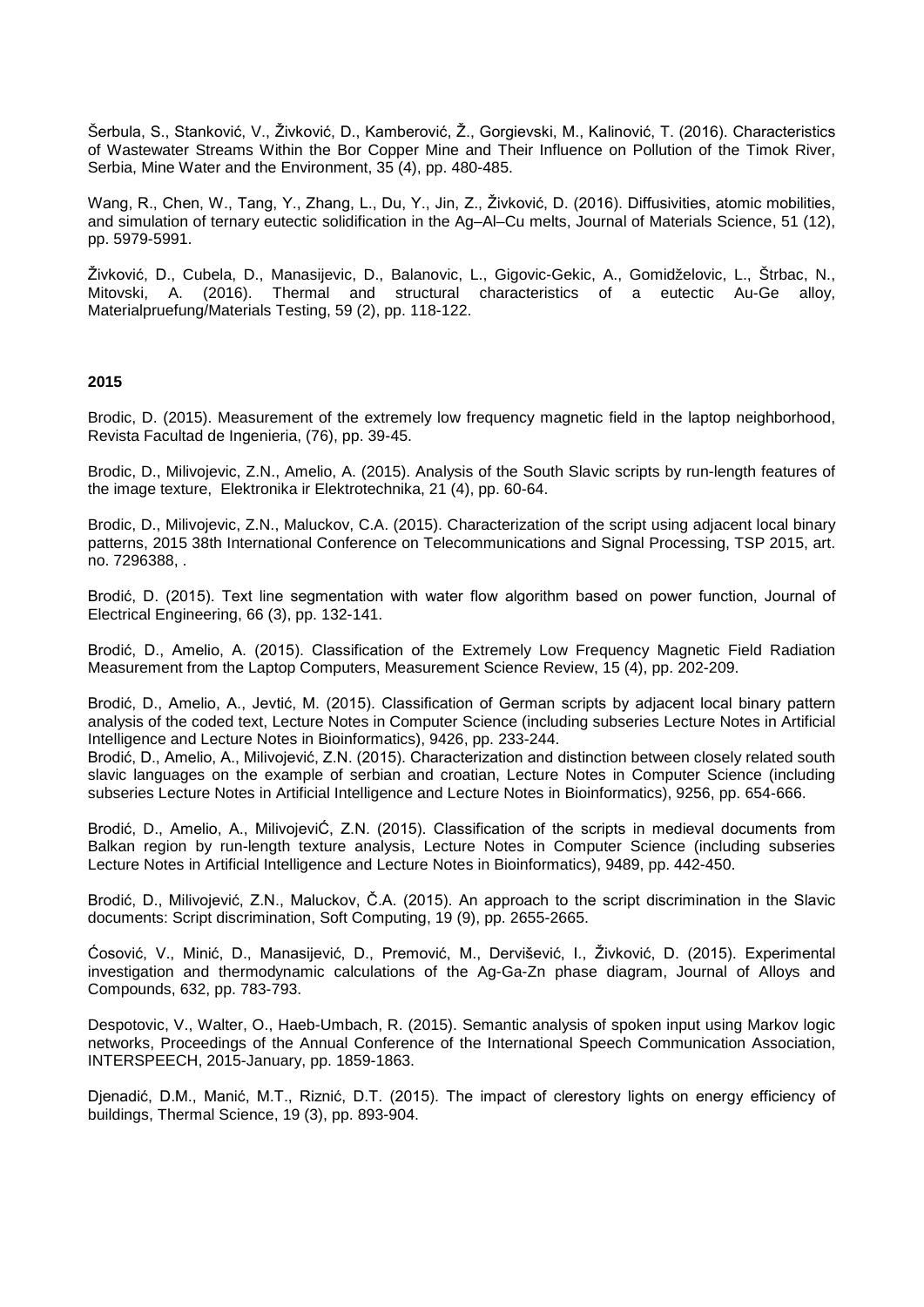Gomidzelović, L., Živković, D., Talijan, N., Ćosovićb, V., Balanović, L., Požega, E., Mitovski, A., Marjanovića, B. (2015). Characterization of the Ga-InSb system: Experimental investigation of thermal, structural, mechanical and electrical properties, Optoelectronics and Advanced Materials, Rapid Communications, 9 (7- 8), pp. 965-968.

Gomidželović, L., Požega, E., Kostov, A., Vuković, N., Krstić, V., Živković, D., Balanović, L. (2015). Thermodynamics and characterization of shape memory Cu-Al-Zn alloys, Transactions of Nonferrous Metals Society of China (English Edition), 25 (8), pp. 2630-2636.

Gomidželović, L., Živković, D., Požega, E., Ćosović, V., Balanović, L., Manasijević, D. (2015). Mechanical and electrical properties of Sb-Ga50Au10In40 alloys, Materialpruefung/Materials Testing, 57 (9), pp. 807- 810.

Gomidželović, L., Živković, D., Talijan, N., Ćosović, V. (2015). Properties of new gold based multicomponent alloys as innovative lead-free solder material, Materials Research Innovations, 19 (2), pp. 145-149.

Karabasevic, D., Stanujkic, D., Urosevic, S., Maksimovic, M. (2015). Selection of candidates in the mining industry based on the application of the SWARA and the MULTIMOORA methods, Acta Montanistica Slovaca, 20 (2), pp. 116-124.

Kocev, D. (2015) . Menger-Type Covering Properties of Topological Spaces, Filomat, 29 (1), pp. 99-106.

Malkowsky, E., Djolović, I., Petković, K. (2015). Two methods for the characterization of compact operators between BK spaces, Banach Journal of Mathematical Analysis, 9 (3), pp. 1-13.

Mihajlović, I., Otašević, M. (2015). Building the bridge between USA and countries of Eurasia, Serbian Journal of Management, 10 (2), pp. 269-277.

Milošević, I., Živković, D., Arsić, S., Manasijević, D. (2015). Facebook as virtual classroom - Social networking in learning and teaching among Serbian students, Telematics and Informatics, 32 (4), pp. 576- 585.

Milošević, I., Živković, D., Manasijević, D., Nikolić, D. (2015). The effects of the intended behavior of students in the use of M-learning, Computers in Human Behavior, 51 (PA), pp. 207-215.

Minic, D.M., Premovic, M.M., Živkovic, D.T., Manasijevic, D.M., Dimic, M.Z., Petrovic, Z.R., Markovic, S.M. (2015). Structural, mechanical and electrical properties of selected alloys in ternary Ag-Bi-Zn system are presented in this paper, Revista de Metalurgia, 51 (2), art. no. e042,

Minić, D., Premović, M., Manasijević, D., Ćosović, V., Živković, D., Marković, A. (2015). Experimental investigation and thermodynamic calculations of the Ag-Bi-Ga phase diagram, Journal of Alloys and Compounds, 646, pp. 461-471.

Mitovski, A., Štrbac, N., Manasijević, D., Sokić, M., Daković, A., Živković, D., Balanović, L.J. (2015). Thermal analysis and kinetics of the chalcopyrite-pyrite concentrate oxidation process, Metalurgija, 54 (2), pp. 311- 314.

Mitovski, A.M., Mihajlović, I.N., Štrbac, N.D., Sokić, M.D., Živković, D.T., Živković, Ž.D. (2015). Optimization of the arsenic removal process from enargite based complex copper concentrate, Hemijska Industrija, 69 (3), pp. 287-296.

Nikolić, D., Spasić, J., Živković, Z., Djordjević, P., Mihajlović, I., Kangas, J. (2015). SWOT - AHP model for prioritzation of strategies of the resort Stara Planina Serbian Journal of Management, 10 (2), pp. 141-150.

Papić, M., Vuković, M. (2015). Multivariate analysis of contamination of alluvial soils with heavy metals in Čačak, Serbia, Romanian Journal of Physics, 60 (7-8), pp. 1151-1162.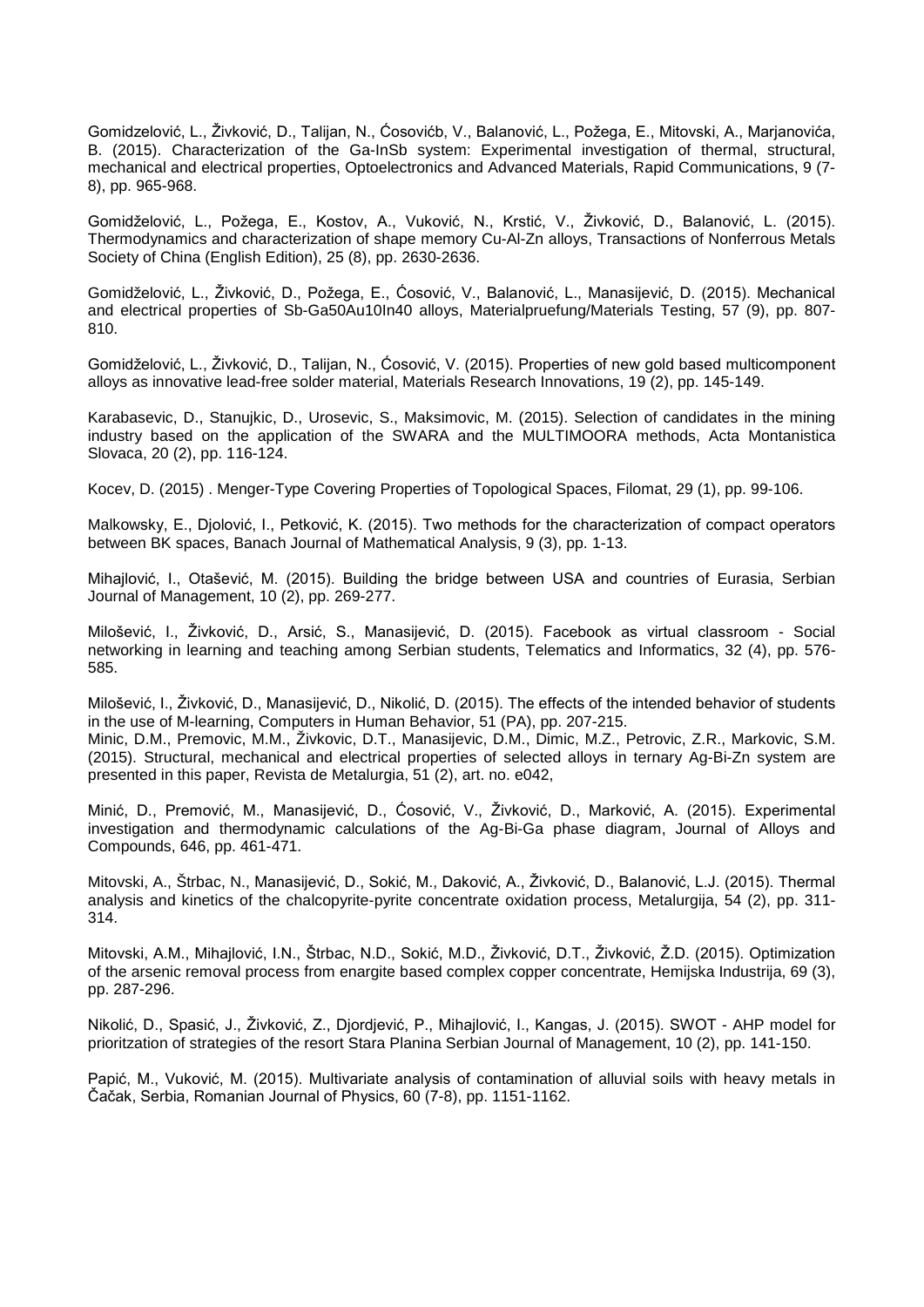Premović, M., Minić, D., Mitrovica, K., Manasijevic, I., Zivkovic, D. (2015). Electrical conductivity and hardness of ternary Ge-In-Sb allyos and calculation of the isothermal section at 300 °C, Materialpruefung/Materials Testing, 57 (10), pp. 883-888.

Savic, M., Nikolic, D., Mihajlovic, I., Zivkovic, Z., Bojanov, B., Djordjevic, P. (2015). Multi-criteria decision support system for optimal blending process in zinc production, Mineral Processing and Extractive Metallurgy Review, 36 (4), pp. 267-280.

Savic, M.V., Djordjevic, P.B., Mihajlovic, I.N., Zivkovic, Z.D. (2015). Statistical modeling of copper losses in the silicate slag of the sulfide concentrate smelting process, Polish Journal of Chemical Technology, 17 (3), pp. 62-69.

Sorak, M., Urošević, S., Dragic, M., Sorak, L. (2015). Improvement methodology of important clothing characteristics, by applying quality tools, Industria Textila, 66 (5), pp. 283-288.

Stojanovic, C., Bogdanovic, D., Urosevic, S. (2015). Selection of the optimal technology for surface mining by multi-criteria analysis, Kuwait Journal of Science, 42 (3), pp. 170-190.

Šerbula, S.M., Živković, D.T., Radojević, A.A., Kalinović, T.S., Kalinović, J.V. (2015). Emission of so2 and so4 2-from copper smelter and its influence on the level of totals in soil and moss in bor, serbia, and the surroundings, Hemijska Industrija, 69 (1), pp. 50-58.

Šimšić, Z.S., Manasijević, D., Živković, D., Grgurić, T.H., Kostov, A., Minić, D., Živković, Z. (2015). Experimental investigation and characterization of selected as-cast alloys in vertical Cu0.5Ag0.5-Al section in ternary Cu-Al-Ag system, Journal of Thermal Analysis and Calorimetry, 120 (1), pp. 149-155.

Voza, D., Vukovic, M., Takic, L., Nikolic, D., Mladenovic-Ranisavljevic, I. (2015). Application of multivariate statistical techniques in the water quality assessment of Danube river, Serbia, Archives of Environmental Protection, 41 (4), pp. 96-103.

Voza, D., Vuković, M., Takić, L., Arsić, M. (2015). Spatial and seasonal variations in the water quality of the Morava River system, Serbia, Fresenius Environmental Bulletin, 24 (3B), pp. 1119-1130.

Vuković, M., Branković, G., Marinković Stanojević, Z., Poleti, D., Branković, Z. (2015). Ultra-high breakdown field varistors prepared from individually synthesized nanoprecursors, Journal of the European Ceramic Society, 35 (6), pp. 1807-1814.

Wang, R., Zhang, L., Lu, Z., Du, Y., Jin, Z., Živković, D. (2015). Diffusivities and Atomic Mobilities in fcc Cu-Ag-Al Alloys, Journal of Phase Equilibria and Diffusion, 36 (5), pp. 510-517.

Živković, D., Manasijević, D., Štrbac, N., Niculović, M., Živadinović, J. (2015). Investigation of value innovation Potential under transitional conditions in Serbia, Management and Production Engineering Review, 6 (2), pp. 82-88.

Živković, D., Niculović, M., Manasijević, D., Minić, D., Ćosović, V., Sibinović, M. (2015). Bibliometric trend and patent analysis in Nano-alloys research for period 2000-2013, Recent Patents on Nanotechnology, 9 (2), pp. 126-138.

Živković, Ž., Nikolić, D., Djordjević, P., Mihajlović, I., Savić, M. (2015). Analytical network process in the framework of swot analysis for strategic decision making (Case study: Technical faculty in Bor, University of Belgrade, Serbia), Acta Polytechnica Hungarica, 12 (7), pp. 199-216.

# **2014**

[Savić, M.](http://www.scopus.com/authid/detail.url?authorId=36106405800&eid=2-s2.0-84920775547), [Mihajlović, I.](http://www.scopus.com/authid/detail.url?authorId=55915574200&eid=2-s2.0-84920775547), [Arsić, M.](http://www.scopus.com/authid/detail.url?authorId=49661032900&eid=2-s2.0-84920775547), [Živković, Ž.](http://www.scopus.com/authid/detail.url?authorId=7006208145&eid=2-s2.0-84920775547), Adaptive-network-based fuzzy inference system (ANFIS) modelbased prediction of the surface ozone concentration, [Journal of the Serbian Chemical Society,](http://www.scopus.com/source/sourceInfo.url?sourceId=21535&origin=recordpage) Volume 79, Issue 10, 2014, Pages 1323-1334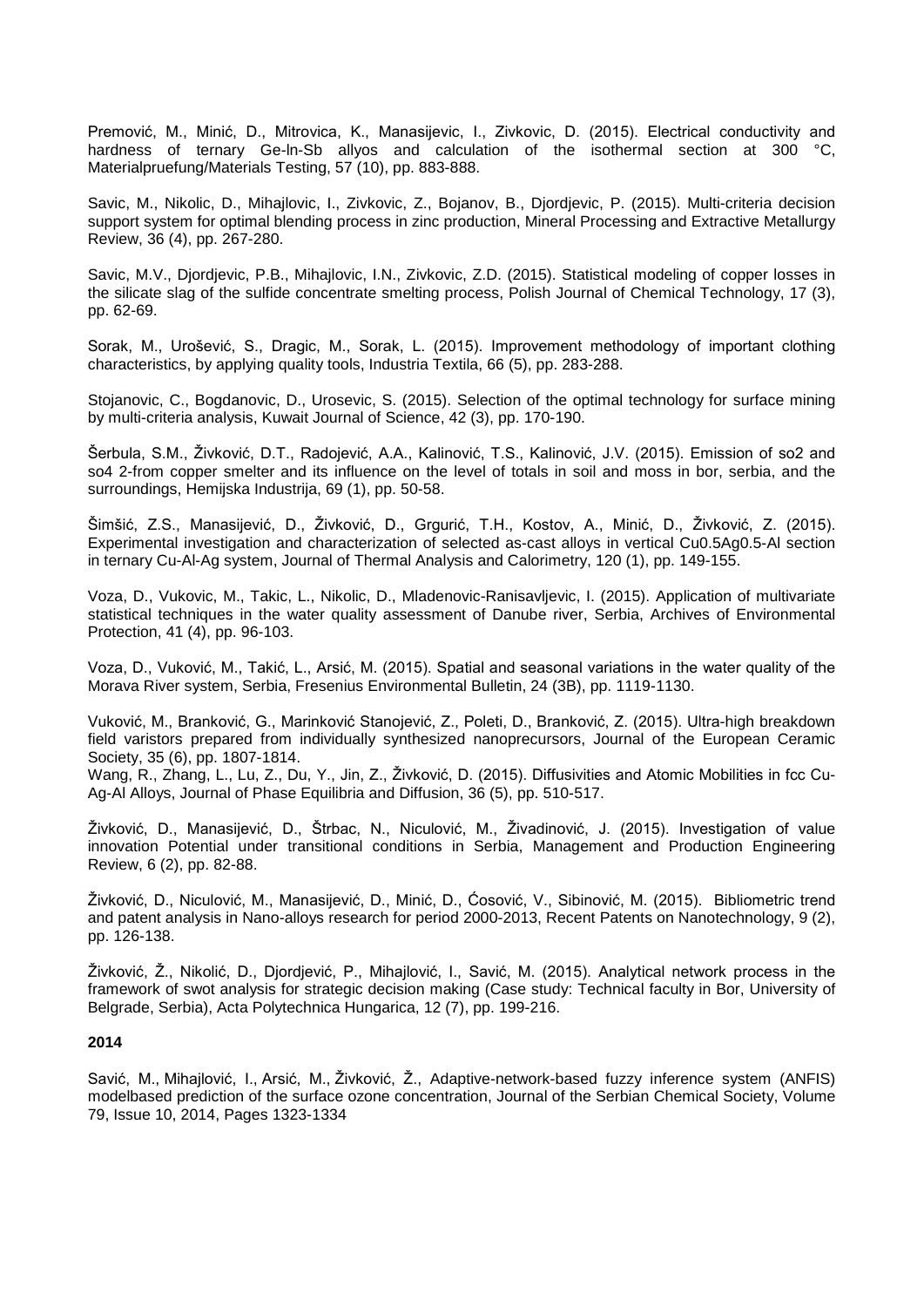[Djordjevic, P.](http://www.scopus.com/authid/detail.url?authorId=7003710951&eid=2-s2.0-84896713514) [,](mailto:pdjordjevic@tf.bor.ac.rs) [Mitevska, N.,](http://www.scopus.com/authid/detail.url?authorId=6506848230&eid=2-s2.0-84896713514) Mihajlovic, I., [Nikolic, D.,](http://www.scopus.com/authid/detail.url?authorId=7005493850&eid=2-s2.0-84896713514) [Zivkovic, Z.,](http://www.scopus.com/authid/detail.url?authorId=7006208145&eid=2-s2.0-84896713514) Effect of the slag basicity on the coefficient of distribution between copper matte and the slag for certain metals , [Mineral Processing and](http://www.scopus.com/source/sourceInfo.url?sourceId=27804&origin=recordpage)  [Extractive Metallurgy Review,](http://www.scopus.com/source/sourceInfo.url?sourceId=27804&origin=recordpage) Volume 35, Issue 3, 2014, Pages 202-207 [http://www.tandfonline.com/doi/abs/10.1080/08827508.2012.738731#.VOxE3DSG-dM](http://www.tandfonline.com/doi/abs/10.1080/08827508.2012.738731%23.VOxE3DSG-dM)

[Šesták, J.](http://www.scopus.com/authid/detail.url?authorId=56247858500&eid=2-s2.0-84897473667) , [Holba, P.,](http://www.scopus.com/authid/detail.url?authorId=24351892100&eid=2-s2.0-84897473667) [Živković, Ž.](http://www.scopus.com/authid/detail.url?authorId=7006208145&eid=2-s2.0-84897473667) Doubts on kissinger's method of kinetic evaluation based on several conceptual models showing the difference between the maximum of reaction rate and the extreme of a dta peak, [Journal of Mining and Metallurgy, Section B: Metallurgy,](http://www.scopus.com/source/sourceInfo.url?sourceId=8000153127&origin=recordpage) Volume 50, Issue 1, 2014, Pages 77-81 [http://www.doiserbia.nb.rs/Article.aspx?ID=1450-](http://www.doiserbia.nb.rs/Article.aspx?ID=1450-53391400006S&AspxAutoDetectCookieSupport=1%23.VOxERzSG-dM) [53391400006S&AspxAutoDetectCookieSupport=1#.VOxERzSG-dM](http://www.doiserbia.nb.rs/Article.aspx?ID=1450-53391400006S&AspxAutoDetectCookieSupport=1%23.VOxERzSG-dM)

[Arsic, M.,](http://www.scopus.com/authid/detail.url?authorId=49661032900&eid=2-s2.0-84906826765) [Nikolic, D.J.,](http://www.scopus.com/authid/detail.url?authorId=7005493850&eid=2-s2.0-84906826765) [Mihajlovic, I.,](http://www.scopus.com/authid/detail.url?authorId=55915574200&eid=2-s2.0-84906826765) [Zivkovic, Z.,](http://www.scopus.com/authid/detail.url?authorId=7006208145&eid=2-s2.0-84906826765) Monitoring of the surface ozone concentrations in the western Banat region (Serbia), [Applied Ecology and Environmental Research,](http://www.scopus.com/source/sourceInfo.url?sourceId=100147015&origin=recordpage) Volume 12, Issue 4, 2014, Pages 975-989 [http://www.aloki.hu/pdf/1204\\_975989.pdf](http://www.aloki.hu/pdf/1204_975989.pdf)

[Mihajlović, I.](http://www.scopus.com/authid/detail.url?authorId=55915574200&eid=2-s2.0-84898621749), [Durić, I.](http://www.scopus.com/authid/detail.url?authorId=55382647500&eid=2-s2.0-84898621749), [Živković, Ž.](http://www.scopus.com/authid/detail.url?authorId=7006208145&eid=2-s2.0-84898621749), ANFIS based prediction of the aluminum extraction from boehmite bauxite in the Bayer process, [Polish Journal of Chemical Technology,](http://www.scopus.com/source/sourceInfo.url?sourceId=17900156728&origin=recordpage) Volume 16, Issue 1, March 2014, Pages 103-109

http://www.degruyter.com/view/j/pjct.2014.16.issue-1/pjct-2014-0018/pjct-2014-0018.xml

[Milijić, N.](http://www.scopus.com/authid/detail.url?authorId=55991423200&eid=2-s2.0-84902171270) [,](mailto:nmilijic@tf.bor.ac.rs) [Mihajlović, I.](http://www.scopus.com/authid/detail.url?authorId=55915574200&eid=2-s2.0-84902171270), [Nikolić, D.](http://www.scopus.com/authid/detail.url?authorId=7005493850&eid=2-s2.0-84902171270), [Živković, T.](http://www.scopus.com/authid/detail.url?authorId=7006208145&eid=2-s2.0-84902171270) [,](http://www.scopus.com/record/display.url?eid=2-s2.0-84902171270&origin=resultslist&sort=plf-f&src=s&sid=0186D129AC17AE16104D41EEB7FF2701.aqHV0EoE4xlIF3hgVWgA%3a80&sot=autdocs&sdt=autdocs&sl=17&s=AU-ID%287006208145%29&relpos=4&relpos=4&citeCnt=0&searchTerm=%23corrAuthorFooter) Multicriteria analysis of safety climate measurements at workplaces in production industries in Serbia, [International Journal of Industrial Ergonomics,](http://www.scopus.com/source/sourceInfo.url?sourceId=12385&origin=recordpage) Volume 44, Issue 4, July 2014, Pages 510-519

<http://www.sciencedirect.com/science/article/pii/S0169814114000729>

[Živković, D.](http://www.scopus.com/authid/detail.url?authorId=56101982300&eid=2-s2.0-84910109727), [Štrbac, N.,](http://www.scopus.com/authid/detail.url?authorId=6508104423&eid=2-s2.0-84910109727) [Sokić, M.](http://www.scopus.com/authid/detail.url?authorId=6602801974&eid=2-s2.0-84910109727), [Andrić, V.](http://www.scopus.com/authid/detail.url?authorId=16302857600&eid=2-s2.0-84910109727), [Jovanović, I.](http://www.scopus.com/authid/detail.url?authorId=56334971000&eid=2-s2.0-84910109727), [Jovičić, M.](http://www.scopus.com/authid/detail.url?authorId=56335096600&eid=2-s2.0-84910109727), [Andjelić, B.](http://www.scopus.com/authid/detail.url?authorId=36132793700&eid=2-s2.0-84910109727), [Radosavljević, S.](http://www.scopus.com/authid/detail.url?authorId=6603448500&eid=2-s2.0-84910109727), Physicochemical investigation of some archaeometallurgical findings from locality Kmpije (Bor, Serbia), [Journal of Thermal Analysis and Calorimetry,](http://www.scopus.com/source/sourceInfo.url?sourceId=26983&origin=recordpage) Volume 118, Issue 2, 26 August 2014, Pages 1369-1373 <http://link.springer.com/article/10.1007%2Fs10973-014-4050-6>

[Mitovski, A.,](http://www.scopus.com/authid/detail.url?authorId=22981188400&eid=2-s2.0-84911992147) [Štrbac, N.,](http://www.scopus.com/authid/detail.url?authorId=6508104423&eid=2-s2.0-84911992147) [Mihajlović, I.](http://www.scopus.com/authid/detail.url?authorId=55915574200&eid=2-s2.0-84911992147), [Sokić, M.](http://www.scopus.com/authid/detail.url?authorId=6602801974&eid=2-s2.0-84911992147), [Stojanović, J.](http://www.scopus.com/authid/detail.url?authorId=6701608202&eid=2-s2.0-84911992147), Thermodynamic and kinetic analysis of the polymetallic copper concentrate oxidation process , [Journal of Thermal Analysis and Calorimetry,](http://www.scopus.com/source/sourceInfo.url?sourceId=26983&origin=recordpage) Volume 118, Issue 2, 28 May 2014, Pages 1277-1285 <http://link.springer.com/article/10.1007%2Fs10973-014-3838-8>

[Niculović, M.](http://www.scopus.com/authid/detail.url?authorId=55110464900&eid=2-s2.0-84904906058), [Živković, D.](http://www.scopus.com/authid/detail.url?authorId=56101982300&eid=2-s2.0-84904906058), [Manasijević, D.](http://www.scopus.com/authid/detail.url?authorId=6506156797&eid=2-s2.0-84904906058), [Štrbac, N.,](http://www.scopus.com/authid/detail.url?authorId=6508104423&eid=2-s2.0-84904906058) Study of pathological Internet use, behavior and attitudes among students population at Technical Faculty Bor, University of Belgrade, [Computers in Human](http://www.scopus.com/source/sourceInfo.url?sourceId=19419&origin=recordpage)  [Behavior,](http://www.scopus.com/source/sourceInfo.url?sourceId=19419&origin=recordpage) Volume 39, October 2014, Pages 78-87 <http://www.sciencedirect.com/science/article/pii/S0747563214003616>

[Vuković, M.](http://www.scopus.com/authid/detail.url?authorId=7003907319&eid=2-s2.0-84902974691), [Voza, D.,](http://www.scopus.com/authid/detail.url?authorId=56224467200&eid=2-s2.0-84902974691) [Štrbac, N.,](http://www.scopus.com/authid/detail.url?authorId=6508104423&eid=2-s2.0-84902974691) [Takić, L.](http://www.scopus.com/authid/detail.url?authorId=16176611700&eid=2-s2.0-84902974691), Cooperation over international water resources: A case from the Danube river basin , [Sociologia \(Slovakia\),](http://www.scopus.com/source/sourceInfo.url?sourceId=18032&origin=recordpage) Volume 46, Issue 3, 2014, Pages 320-342

[Brodić, D.](http://www.scopus.com/authid/detail.url?authorId=35726542400&eid=2-s2.0-84906423523), [Milivojević, Z.N.](http://www.scopus.com/authid/detail.url?authorId=35727080400&eid=2-s2.0-84906423523), [Maluckov, Č.A.](http://www.scopus.com/authid/detail.url?authorId=56490782200&eid=2-s2.0-84906423523), An approach to the script discrimination in the Slavic documents , [Soft Computing,](http://www.scopus.com/source/sourceInfo.url?sourceId=28554&origin=recordpage) 28 August 2014 <http://link.springer.com/article/10.1007%2Fs00500-014-1435-1>

[Brodić, D.](http://www.scopus.com/authid/detail.url?authorId=35726542400&eid=2-s2.0-84903783570), [Mello, C.A.B.,](http://www.scopus.com/authid/detail.url?authorId=55751744594&eid=2-s2.0-84903783570) [Maluckov, Č.A.](http://www.scopus.com/authid/detail.url?authorId=11240797600&eid=2-s2.0-84903783570), [Milivojević, Z.N.](http://www.scopus.com/authid/detail.url?authorId=35727080400&eid=2-s2.0-84903783570), An approach to skew detection of printed documents, [Journal of Universal Computer Science,](http://www.scopus.com/source/sourceInfo.url?sourceId=145537&origin=recordpage) Volume 20, Issue 4, 2014, Pages 488-506

[Riesen, K.,](http://www.scopus.com/authid/detail.url?authorId=23091941700&eid=2-s2.0-84911946485) [Brodić, D.](http://www.scopus.com/authid/detail.url?authorId=35726542400&eid=2-s2.0-84911946485), [Milivojević, Z.N.](http://www.scopus.com/authid/detail.url?authorId=35727080400&eid=2-s2.0-84911946485), [Maluckov, Č.A.](http://www.scopus.com/authid/detail.url?authorId=11240797600&eid=2-s2.0-84911946485), Graph based keyword spotting in medieval slavic documents – A project outline, [Lecture Notes in Computer Science \(including subseries Lecture Notes in](http://www.scopus.com/source/sourceInfo.url?sourceId=25674&origin=recordpage)  [Artificial Intelligence and Lecture Notes in Bioinformatics\),](http://www.scopus.com/source/sourceInfo.url?sourceId=25674&origin=recordpage) Volume 8740, 2014, Pages 724-731 <http://link.springer.com/book/10.1007%2F978-3-319-13695-0>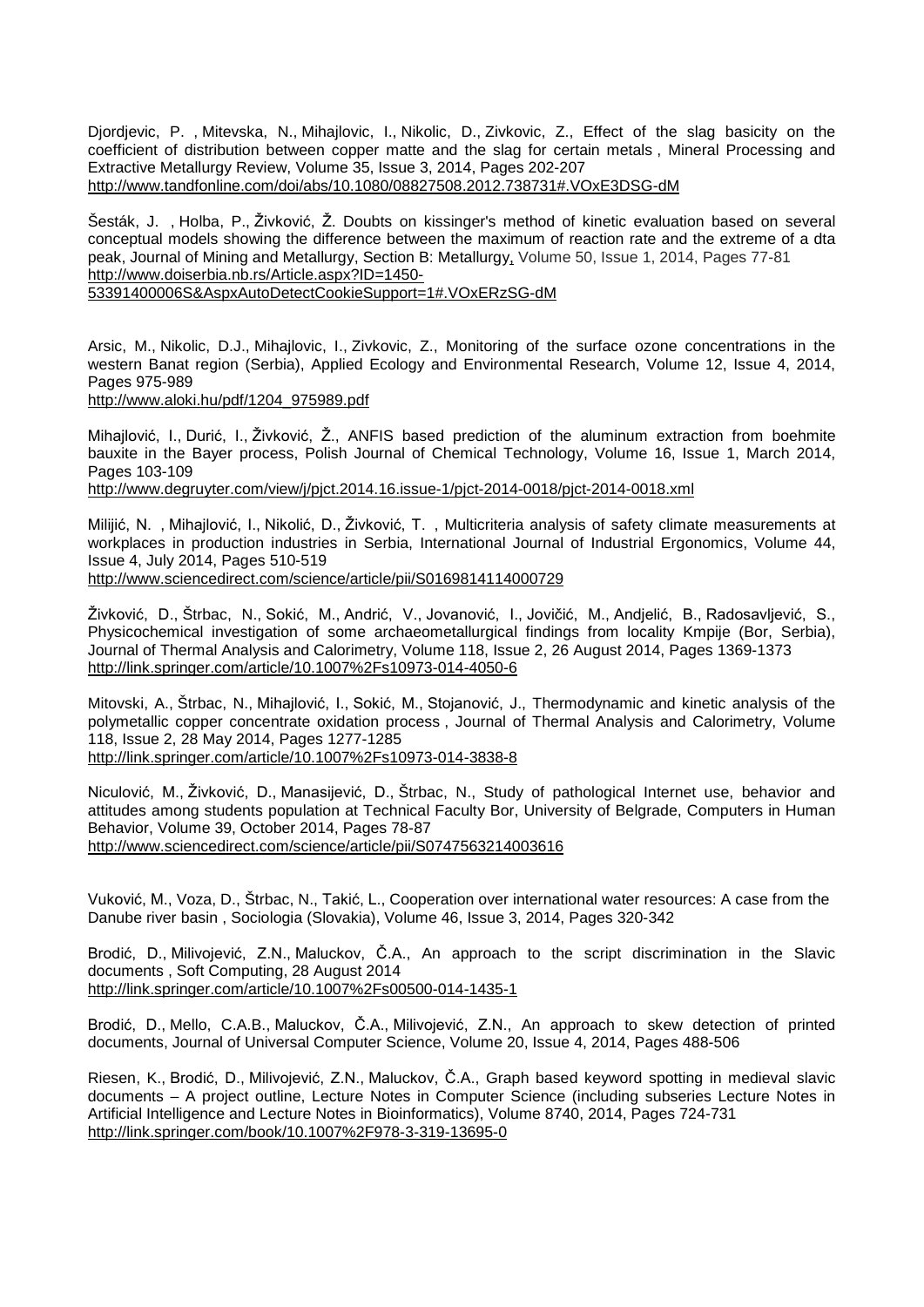[Milivojević, Z.N.](http://www.scopus.com/authid/detail.url?authorId=35727080400&eid=2-s2.0-84902331348), [Brodić, D.](http://www.scopus.com/authid/detail.url?authorId=35726542400&eid=2-s2.0-84902331348), [Milivojević, M.Z.](http://www.scopus.com/authid/detail.url?authorId=55342523700&eid=2-s2.0-84902331348),The effects of the active hypoxia to the speech signal inharmonicity, [Radioengineering,](http://www.scopus.com/source/sourceInfo.url?sourceId=17500155108&origin=recordpage) Volume 23, Issue 2, June 2014, Pages 665-670

[Brodić, D.](http://www.scopus.com/authid/detail.url?authorId=35726542400&eid=2-s2.0-84906920736), [Milivojević, Z.N.](http://www.scopus.com/authid/detail.url?authorId=35727080400&eid=2-s2.0-84906920736), [Maluckov, C.A.,](http://www.scopus.com/authid/detail.url?authorId=11240797600&eid=2-s2.0-84906920736) [Jevtić, M.](http://www.scopus.com/authid/detail.url?authorId=56349097200&eid=2-s2.0-84906920736), Discrimination between Serbian and Slovenian language by texture analysis, 37th International Convention on Information and Communication Technology, Electronics and Microelectronics, MIPRO 2014 – Proceedings, 2014, Article number 6859740, Pages 1142- 1146

<http://ieeexplore.ieee.org/xpl/articleDetails.jsp?arnumber=6859740>

[Tasić, V.](http://www.scopus.com/authid/detail.url?authorId=26657064800&eid=2-s2.0-84906895389), [Pavlov, M.,](http://www.scopus.com/authid/detail.url?authorId=7006751482&eid=2-s2.0-84906895389) [Brodić, D.](http://www.scopus.com/authid/detail.url?authorId=35726542400&eid=2-s2.0-84906895389), [Despotović, V.](http://www.scopus.com/authid/detail.url?authorId=35572969800&eid=2-s2.0-84906895389), [Milivojević, D.R.](http://www.scopus.com/authid/detail.url?authorId=35574251600&eid=2-s2.0-84906895389), The use of the Internet and wireless communications in the monitoring and control of industrial processes, 37th International Convention on Information and Communication Technology, Electronics and Microelectronics, MIPRO 2014 – Proceedings, 2014, Article number 6859713, Pages 993-996 <http://ieeexplore.ieee.org/xpl/articleDetails.jsp?arnumber=6859713>

Br[odić, D.](http://www.scopus.com/authid/detail.url?authorId=35726542400&eid=2-s2.0-84921762872), [Maluckov, Č.A.](http://www.scopus.com/authid/detail.url?authorId=11240797600&eid=2-s2.0-84921762872), [Milivojević, Z.N.](http://www.scopus.com/authid/detail.url?authorId=35727080400&eid=2-s2.0-84921762872), [Draganov, I.R.,](http://www.scopus.com/authid/detail.url?authorId=26667703400&eid=2-s2.0-84921762872) Differentiation of the script using adjacent local binary patterns , [Lecture Notes in Computer Science \(including subseries Lecture Notes in Artificial](http://www.scopus.com/source/sourceInfo.url?sourceId=25674&origin=recordpage)  [Intelligence and Lecture Notes in Bioinformatics\),](http://www.scopus.com/source/sourceInfo.url?sourceId=25674&origin=recordpage) Volume 8722, 2014, Pages 162-169 [http://link.springer.com/chapter/10.1007%2F978-3-319-10554-3\\_15](http://link.springer.com/chapter/10.1007%2F978-3-319-10554-3_15)

[Brodić, D.](http://www.scopus.com/authid/detail.url?authorId=35726542400&eid=2-s2.0-84903555124), [Milivojević, Z.N.](http://www.scopus.com/authid/detail.url?authorId=35727080400&eid=2-s2.0-84903555124), [Maluckov, Č.A.](http://www.scopus.com/authid/detail.url?authorId=56490782200&eid=2-s2.0-84903555124), Script characterization in the old slavic documents, [Lecture](http://www.scopus.com/source/sourceInfo.url?sourceId=25674&origin=recordpage)  [Notes in Computer Science \(including subseries Lecture Notes in Artificial Intelligence and Lecture Notes in](http://www.scopus.com/source/sourceInfo.url?sourceId=25674&origin=recordpage)  [Bioinformatics\),](http://www.scopus.com/source/sourceInfo.url?sourceId=25674&origin=recordpage) Volume 8509 LNCS, 2014, Pages 230-238 [http://link.springer.com/chapter/10.1007%2F978-3-319-07998-1\\_26](http://link.springer.com/chapter/10.1007%2F978-3-319-07998-1_26)

[Milijić, N.](http://www.scopus.com/authid/detail.url?authorId=55991423200&eid=2-s2.0-84902171270), [Mihajlović, I.](http://www.scopus.com/authid/detail.url?authorId=55915574200&eid=2-s2.0-84902171270), [Nikolić, D.](http://www.scopus.com/authid/detail.url?authorId=7005493850&eid=2-s2.0-84902171270), [Živković, T.](http://www.scopus.com/authid/detail.url?authorId=7006208145&eid=2-s2.0-84902171270), Multicriteria analysis of safety climate measurements at workplaces in production industries in Serbia, [International Journal of Industrial Ergonomics,](http://www.scopus.com/source/sourceInfo.url?sourceId=12385&origin=recordpage) Volume 44, Issue 4, July 2014, Pages 510-519

<http://www.sciencedirect.com/science/article/pii/S0169814114000729>

[Fedajev, A.,](http://www.scopus.com/authid/detail.url?authorId=44060987800&eid=2-s2.0-84906079298) [Nikolic, R.,](http://www.scopus.com/authid/detail.url?authorId=56328092300&eid=2-s2.0-84906079298) [Urosevic, S.,](http://www.scopus.com/authid/detail.url?authorId=55229215400&eid=2-s2.0-84906079298) The achieved level of competitiveness and characteristics of business environment in Western Balkan Countries, [Actual Problems of Economics,](http://www.scopus.com/source/sourceInfo.url?sourceId=19700167903&origin=recordpage) Volume 155, Issue 5, May 2014, Pages 46-57

[Vuković, M.](http://www.scopus.com/authid/detail.url?authorId=7003907319&eid=2-s2.0-84902974691), [Voza, D.,](http://www.scopus.com/authid/detail.url?authorId=56224467200&eid=2-s2.0-84902974691) [Štrbac, N.,](http://www.scopus.com/authid/detail.url?authorId=6508104423&eid=2-s2.0-84902974691) [Takić, L.](http://www.scopus.com/authid/detail.url?authorId=16176611700&eid=2-s2.0-84902974691), Cooperation over international water resources: A case from the Danube river basin, [Sociologia \(Slovakia\),](http://www.scopus.com/source/sourceInfo.url?sourceId=18032&origin=recordpage) Volume 46, Issue 3, 2014, Pages 320-342

Djolovic, I., & Malkowsky, E. (2014), Generalization of some results on pα-duals, Banach Journal of Mathematical Analysis, 8(2), 124-130.

Djordjevic, P., Mitevska, N., Mihajlovic, I., Nikolic, Dj., Zivkovic, Z. (2014). Effect of the slag basicity on the coefficient of distribution between copper matte and the slag for certain metals, Mineral Processing and Extractive Metallurgy Review 35 (3): 202-207. [http://www.tandfonline.com/doi/abs/10.1080/08827508.2012.738731#.UooKnOIli4o](http://www.tandfonline.com/doi/abs/10.1080/08827508.2012.738731%23.UooKnOIli4o)

Marković, B., Živković, D., Manasijeyić, D., Sokić, M., Minić, D., Talijan, N., Stajić-Trošić, J. (2014), Thermal, structural and electrical properties of some Bi-Cu-Ni alloys, Archives of Metallurgy and Materials, 59(1), 117- 120.

<http://www.degruyter.com/view/j/amm.2014.59.issue-1/amm-2014-0018/amm-2014-0018.xml>

[Žák, T.](http://www.scopus.com/authid/detail.url?authorId=24484327700&eid=2-s2.0-84902186209) [,](http://www.scopus.com/authid/detail.url?authorId=24484327700&eid=2-s2.0-84902186209) [David, B.,](http://www.scopus.com/authid/detail.url?authorId=13410091300&eid=2-s2.0-84902186209) [Ćosović, A.](http://www.scopus.com/authid/detail.url?authorId=55321907200&eid=2-s2.0-84902186209), [Ćosović, V.](http://www.scopus.com/authid/detail.url?authorId=8692406800&eid=2-s2.0-84902186209), [Živković, D.](http://www.scopus.com/authid/detail.url?authorId=56101982300&eid=2-s2.0-84902186209), [Talijan, N.](http://www.scopus.com/authid/detail.url?authorId=8692407100&eid=2-s2.0-84902186209) (2014), Structure and magnetic properties of nanocrystalline NiFe2O 4 prepared via precipitation route, [Acta Physica Polonica A,](http://www.scopus.com/source/sourceInfo.url?sourceId=26936&origin=recordpage) Volume 126, Issue 1, Pages 142-143

<http://przyrbwn.icm.edu.pl/APP/PDF/126/a126z1p067.pdf>

Minić, D., Premović, M., Čikara, D., Mitrovica, K., Manasijević, D., Živković, D. (2014),The Mechanical and Electrical Properties of the Ternary Bi-Ga-Sb System. Materials Testing, 56(9), 667-674. <http://www.hanser-elibrary.com/doi/abs/10.3139/120.110620>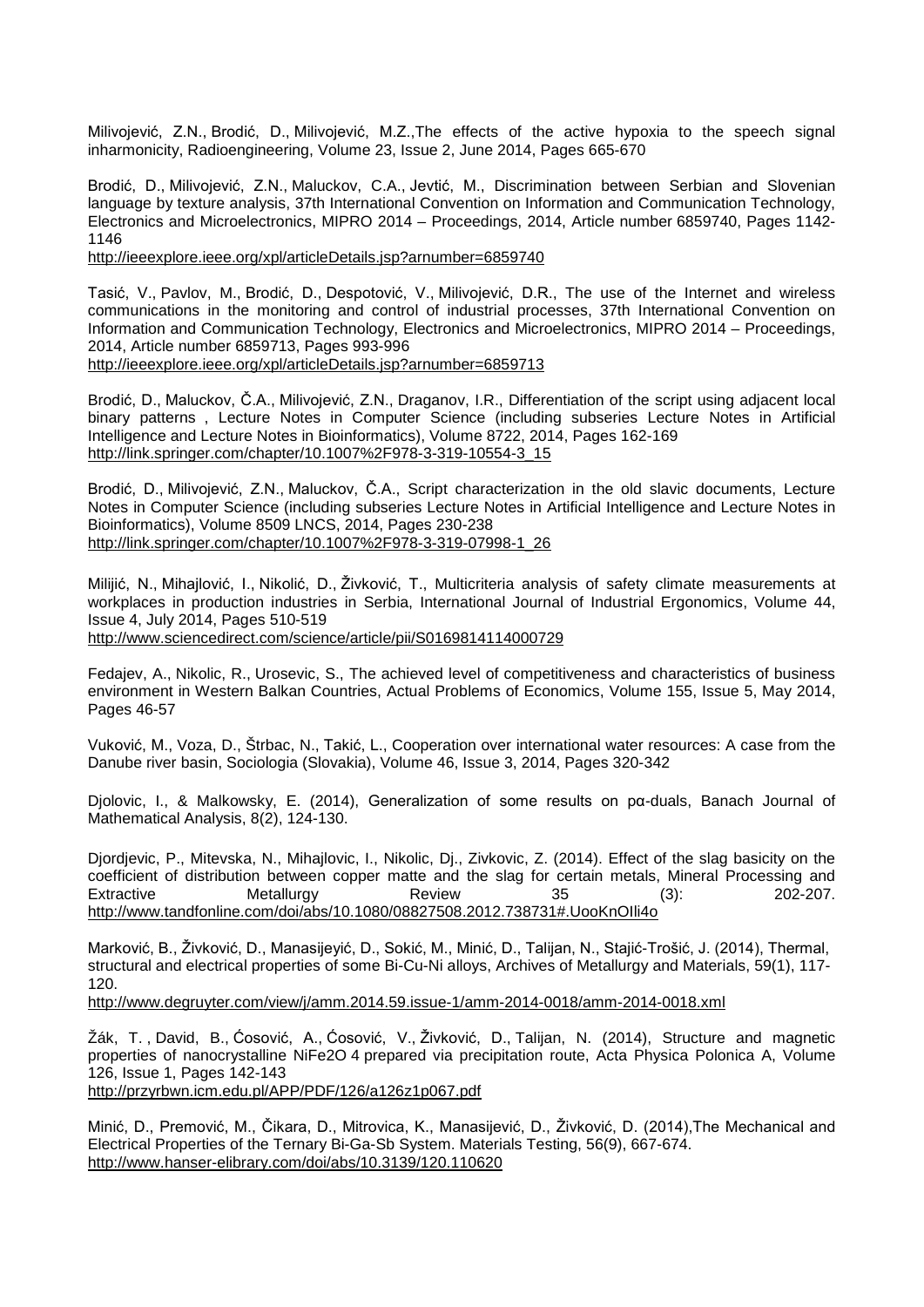Premović, M., Minić, D., Ćosović, V., Manasijević, D., Živković, D. (2014), Experimental Investigation and Thermodynamic Calculations of the Bi-Ge-Sb Phase Diagram, Metallurgical and Materials Transactions A, 45(11), 4829-4841.

<http://www.hanser-elibrary.com/doi/abs/10.3139/120.110620>

Premović, M., Manasijević, D., Minić, D., Živković, D. (2014), Experimental investigation and thermodynamic calculation of the Ge–In–Sb phase diagram, Materials Chemistry and Physics, 148(1), 356-363. <http://www.sciencedirect.com/science/article/pii/S0254058414004957>

Živković, D., Živković, Ž. (2014), 50th volume of JMM-B: First fifty years of continuous publishing activities, Journal of Mining and Metallurgy B: Metallurgy, 50(1), 1-3.

Costa, C., Delsante, S., Borzone, G., Zivkovic, D., Novakovic, R. (2014), Thermodynamic and surface properties of liquid Co–Cr–Ni alloys,The Journal of Chemical Thermodynamics, 69, 73-84. <http://www.sciencedirect.com/science/article/pii/S0254058414004957>

Premović, M., Minić, D., Manasijević, D., Ćosović, V., Živković, D., Dervišević, I., Talijan, N. (2014), Mechanical and Electrical Properties of the Ternary Ag–Sb–Zn System, Acta Metallurgica Sinica (English Letters), 27(1), 47-54.

<http://link.springer.com/article/10.1007%2Fs40195-013-0016-0>

Živković, D., Grgurić, T. H., Gojić, M., Ćubela, D., Šimišić, Z. S., Kostov, A., Kožuh, S. (2014), Calculation of Thermodynamic Properties of Cu–Al–(Ag, Au) Shape Memory Alloy Systems, Transactions of the Indian Institute of Metals, 67(2), 285-289. <http://link.springer.com/article/10.1007%2Fs12666-013-0328-9>

Balanović, L., Živković, D., Manasijević, D., Minić, D., Ćosović, V., Talijan, N. (2014). Calorimetric investigation of Al–Zn alloys using Oelsen method.Journal of Thermal Analysis and Calorimetry, 118(2), 1287-1292.

<http://link.springer.com/article/10.1007%2Fs10973-014-3990-1>

Živković, D., Štrbac, N., Sokić, M., Andrić, V., Jovanović, I., Jovičić, M., Radosavljević, S. (2014), Physicochemical investigation of some archaeometallurgical findings from locality Kmpije (Bor, Serbia), Journal of Thermal Analysis and Calorimetry, 118(2), 1369-1373. <http://link.springer.com/article/10.1007%2Fs10973-014-4050-6>

Premović, M., Manasijević, D., Minić, D., Živković, D. (2014), Experimental investigation and thermodynamic prediction of the Ag–Ge–Sb phase diagram., Journal of Alloys and Compounds, 610, 161-168. http://link.springer.com/article/10.1007%2Fs10973-014-4050-6

Šimšić, Z. S., Živković, D., Manasijević, D., Grgurić, T. H., Du, Y., Gojić, M., Todorović, R. (2014), Thermal analysis and microstructural investigation of Cu-rich alloys in the Cu–Al–Ag system, Journal of alloys and compounds,612, 486-492.

<http://www.sciencedirect.com/science/article/pii/S0925838814011451>

Minić, D., Premović, M., Ćosović, V., Manasijević, D., Nedeljkovic, L., Živković, D. (2014), Experimental investigation and thermodynamic calculations of the Cu–In–Ni phase diagram, Journal of Alloys and Compounds,617, 379-388.

<http://www.sciencedirect.com/science/article/pii/S0925838814017332>

Savic, M., Djordjevic, P., Nikolic, D., Mihajlovic, I., Zivkovic, Z. (2014), Modeling the influence of EFQM criteria on employees satisfaction and loyalty in transition economy: the study of banking sector in Serbia, Serbian Journal of Management, 9(1), 15-30. <http://scindeks.ceon.rs/Error.aspx?aspxerrorpath=/Article.aspx>

Vuković, M., Branković, Z., Poleti, D., Rečnik, A., Branković, G. (2014), Novel simple methods for the synthesis of single-phase valentinite Sb2O3, Journal of Sol-Gel Science and Technology, 72(3), 527-533.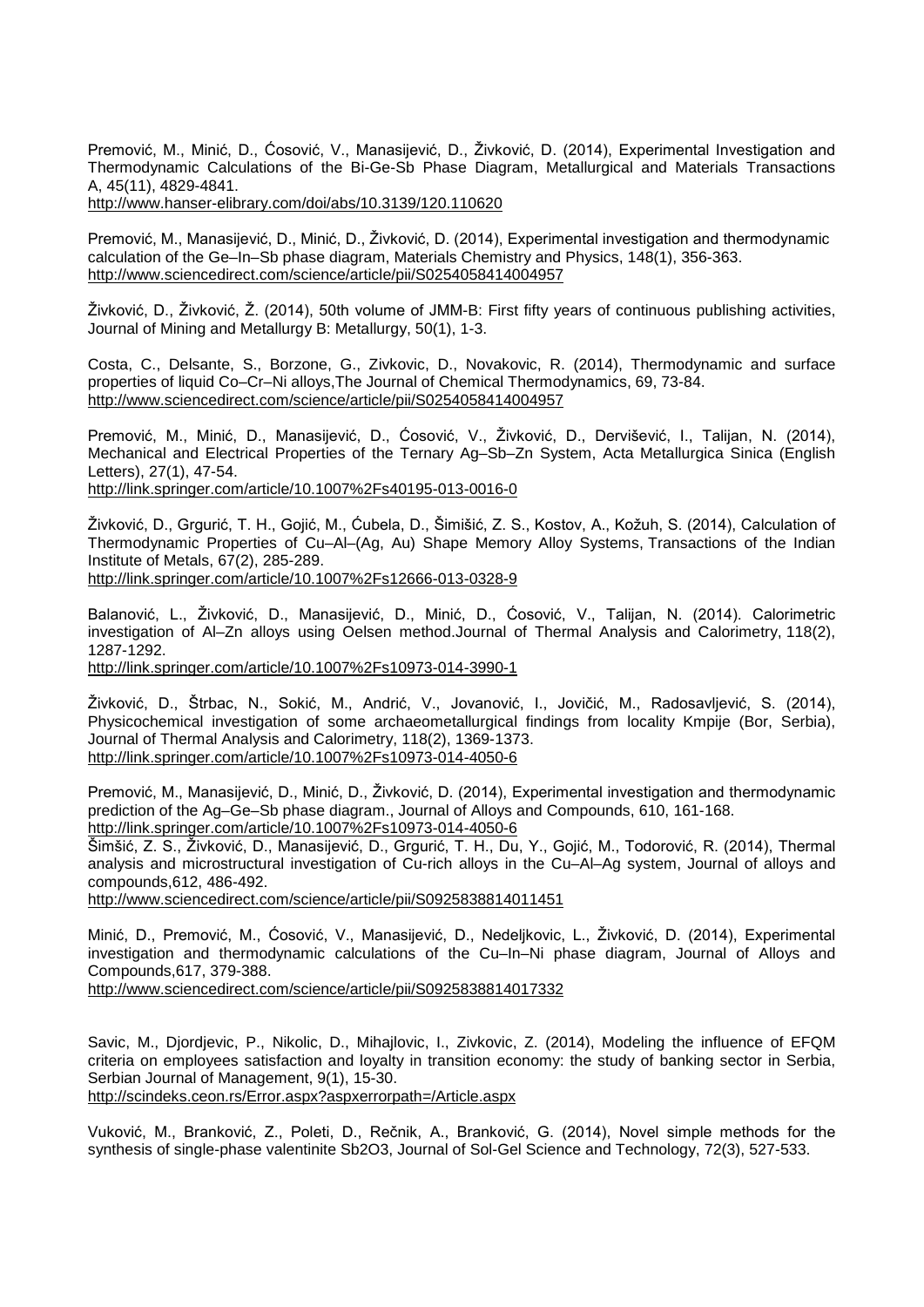<http://link.springer.com/article/10.1007%2Fs10971-014-3469-3>

Vuković, M., Štrbac, N., Sokić, M., Grekulović, V., Cvetkovski, V. (2014), Bioleaching of pollymetallic sulphide concentrate using thermophilic bacteria.Hemijska industrija, 68(5), 575-583. [http://www.doiserbia.nb.rs/Article.aspx?ID=0367-598X1300087V#.VO2jvzSG-dM](http://www.doiserbia.nb.rs/Article.aspx?ID=0367-598X1300087V%23.VO2jvzSG-dM)

Papić, M., Vuković, M., Bikit, I., MRĐA, D., Forkapić, S., Bikit, K., Nikolić, Đ. (2014), Multi-criteria analysis of soil radioactivity in Čačak basin, Serbia. Rom. Journ. Phys, 59, 7-8.

Djordjevic, N., Djordjevic, D., Miljkovic, M., Urosevic, S. (2014), Activated carbon from cotton waste as an adsorbent in the purification process of azo-dyes, [Bulgarian Chemical Communications,](http://www.scopus.com/source/sourceInfo.url?sourceId=19700175454&origin=recordpage) Volume 46, Issue 2, 277-282

# **2013**

Ivan Jovanović, Predrag Stanimirović, Živan Živković, (2013). Environmental and economic criteria in ranking of copper concentrates, Environmental Modeling and Assessment, 18(1), 73-83. doi: 10.1007/s10666-012-9327-1, Publisher: Springer, ISSN: 1420-2026 (Print); E-ISSN: 1573-2967 (Online), JCR-IF=0.977; 160/210 (2012), URL:<http://link.springer.com/article/10.1007/s10666-012-9327-1>

Predrag Đorđević, Đorđe Nikolić, Ivan Jovanović, Ivan Mihajlović, Marija Savić, Živan Živković, (2013). Episodes of extremely high concentrations of SO2 and particulate matter in the urban environment of Bor, Serbia, Environmental Research 126, 204–207. doi: 10.1016/j.envres.2013.05.002, Publisher: Elsevier, ISSN: 0013-9351, JCR-IF=3,238; 24/239 (2012), URL: <http://www.sciencedirect.com/science/article/pii/S0013935113000868>

E.Malkowsky, I. Djolović, Banach Algebras of Matrix Transformations Between Some Sequence Spaces Related to Λ-Strong Convergence and Boundedness, Applied Mathematics and Computation, 219(2013), No.16, 8779-8789

Rajic Tamara & Dado Jaroslav (2013) Modelling the relationships among retail atmospherics, service quality, satisfaction and customer behavioural intentions in an emerging economy context, Total Quality Management & Business Excellence, Vol.24 Issue 9-10, pp. 1096-1110 [\(http://www.tandfonline.com/doi/abs/10.1080/14783363.2013.776759#.Uonzp9JzGKY\)](http://www.tandfonline.com/doi/abs/10.1080/14783363.2013.776759%23.Uonzp9JzGKY)

Rajic Tamara, Dado Jaroslav, Taborecka-Petrovicova Janka (2013) Linking retail service quality, satisfaction and perceived value to customer behavioral intentions: Evidence from Serbia, E&M Ekonomie a Management, Vol.16 No.2, pp. 99-112 [\(http://www.ekonomie-management.cz/archiv/detail/938-linking-retail](http://www.ekonomie-management.cz/archiv/detail/938-linking-retail-service-quality-satisfaction-and-perceived-value-to-customer-behavioral-intentions-evidence-from-serbia/)[service-quality-satisfaction-and-perceived-value-to-customer-behavioral-intentions-evidence-from-serbia/\)](http://www.ekonomie-management.cz/archiv/detail/938-linking-retail-service-quality-satisfaction-and-perceived-value-to-customer-behavioral-intentions-evidence-from-serbia/)

Dado Jaroslav, Taborecka-Petrovicova Janka, Riznic Dejan, Rajic Tamara (2013) Linking service quality and satisfaction to behavioural intentions in higher education setting (2013) Ekonomicky casopis, Vol.61 No.6, pp. 578-596 [\(http://www.ceeol.com/aspx/issuedetails.aspx?issueid=cf189562-c644-4340-9923](http://www.ceeol.com/aspx/issuedetails.aspx?issueid=cf189562-c644-4340-9923-e0b8e3a1b159&articleId=30008d25-dae3-4bee-a7eb-19d2a644b5fc) [e0b8e3a1b159&articleId=30008d25-dae3-4bee-a7eb-19d2a644b5fc\)](http://www.ceeol.com/aspx/issuedetails.aspx?issueid=cf189562-c644-4340-9923-e0b8e3a1b159&articleId=30008d25-dae3-4bee-a7eb-19d2a644b5fc)

Nened Milijić, Ivan Mihajlović, Nada Štrbac and Živan Živković (2013). Developing a Questionnaire for Measuring Safety Climate in the Workplace in Serbia, International Journal of Occupational Safety and Ergonomics, 19(4), (In Press) [\(http://www.ciop.pl/31122.html#pre\\_milijic\\_19\\_4\)](http://www.ciop.pl/31122.html%23pre_milijic_19_4)

Brodic, D.; Maluckov, C. A.; Peng, L. [Estimation of the Text Skew in the Old Printed Documents. I](http://apps.webofknowledge.com.proxy.kobson.nb.rs:2048/full_record.do?product=WOS&search_mode=GeneralSearch&qid=2&SID=X2lMfQF26YHTJQRzRfr&page=1&doc=1)nternationl Journal of Computers, Communications and Control, Vol. 8, No.5, pp. 673-680, 2013. WEB:<http://univagora.ro/jour/index.php/ijccc/article/view/377>

Brodic, D.; Milivojevic, Z. N. [Text Line Segmentation with the Algorithm Based on the Oriented Anisotropic](http://apps.webofknowledge.com.proxy.kobson.nb.rs:2048/full_record.do?product=WOS&search_mode=GeneralSearch&qid=2&SID=X2lMfQF26YHTJQRzRfr&page=1&doc=2)  [Gaussian Kernel.](http://apps.webofknowledge.com.proxy.kobson.nb.rs:2048/full_record.do?product=WOS&search_mode=GeneralSearch&qid=2&SID=X2lMfQF26YHTJQRzRfr&page=1&doc=2) Journal of Electrical Engineering-Elektrotechnicky Casopis, Vol.64, No.4, pp.238-243,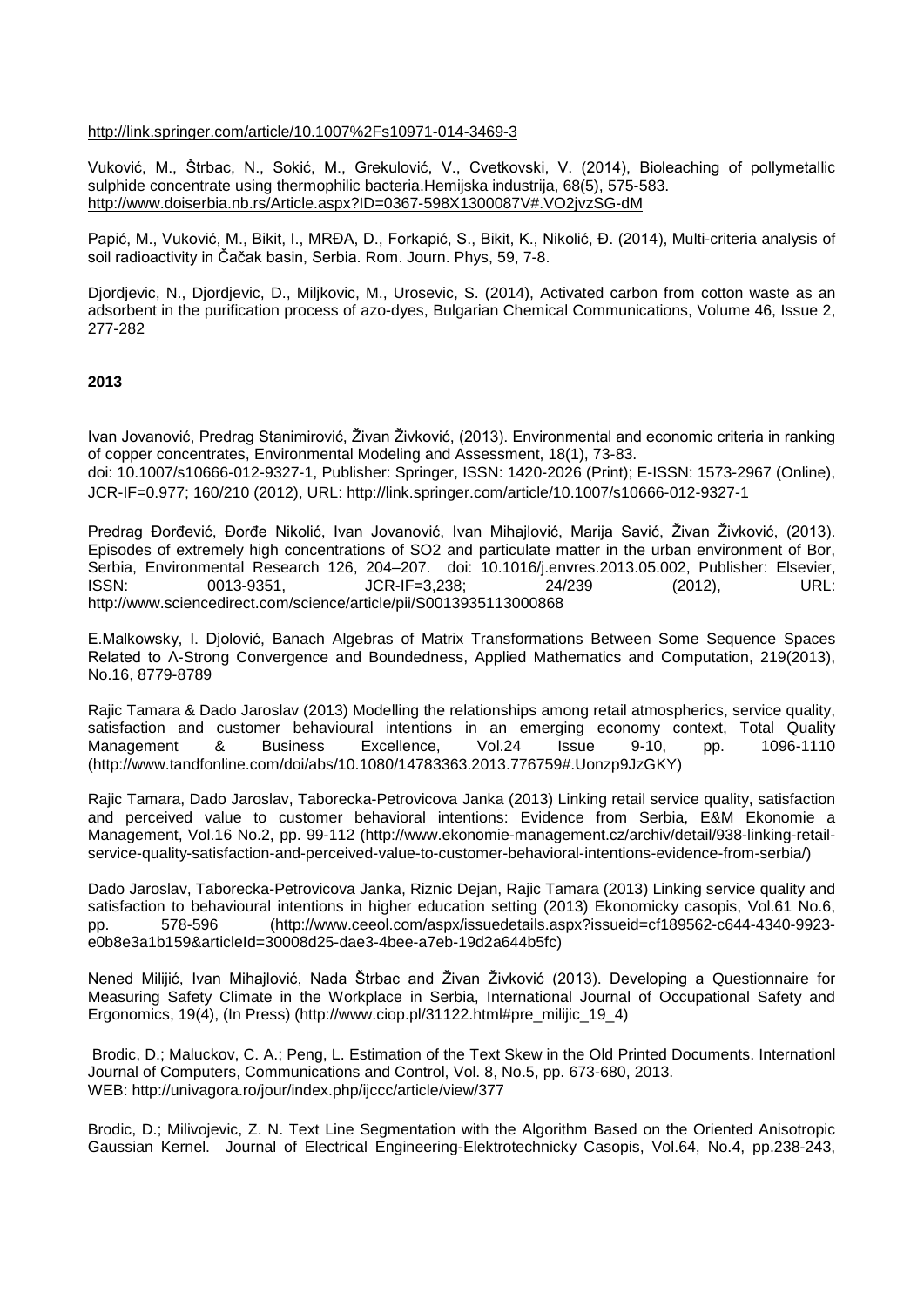2013. DOI:10.2478/jee-2013-0034 WEB: <http://www.degruyter.com/view/j/jee.2013.64.issue-4/jee-2013-0034/jee-2013-0034.xml>

Milivojevic, Z. N.; Brodic, D. [Estimation of the Fundamental Frequency of the Speech Signal Compressed by](http://apps.webofknowledge.com.proxy.kobson.nb.rs:2048/full_record.do?product=WOS&search_mode=GeneralSearch&qid=2&SID=X2lMfQF26YHTJQRzRfr&page=1&doc=3)  [MP3 Algorithm. A](http://apps.webofknowledge.com.proxy.kobson.nb.rs:2048/full_record.do?product=WOS&search_mode=GeneralSearch&qid=2&SID=X2lMfQF26YHTJQRzRfr&page=1&doc=3)rchives of Acoustics, Vol.38, No.3, pp.363-373, 2013. DOI:10.2478/aoa-2013-0043 WEB:<http://www.degruyter.com/view/j/aoa.2013.38.issue-3/aoa-2013-0043/aoa-2013-0043.xml>

Brodic, D.; Milivojevic, Z. N. [Log-polar Transformation as a Tool for Text Skew Estimation.](http://apps.webofknowledge.com.proxy.kobson.nb.rs:2048/full_record.do?product=WOS&search_mode=GeneralSearch&qid=2&SID=X2lMfQF26YHTJQRzRfr&page=1&doc=4) Elektronika Ir Elektrotechnika, Vol.19, No.2, pp.61-64, 2013. DOI:10.5755/j01.eee.19.2.3471 WEB:<http://www.eejournal.ktu.lt/index.php/elt/article/view/3471>

Radetic, R.; Milivojevic, D. R.; Pavlov, M.; Brodic, D. One Way of Output Voltage Hold Circuit Improvement at Low Resistance Comparator. Journal of Electrical Engineering-Elektrotechnicky Casopis, Vol.63, No.4, pp.266-269, 2013. DOI:10.2478/v10187-012-0038-2 WEB:<http://versita.metapress.com/content/w23585v0225p0gg0/>

# **2012**

I. Djolović, E.Malkowsky, On Matrix Mappings Into Some Strong Cesàro Sequence Spaces, Applied Mathematics and Computation, 218(2012), No.10, 6155-6163

Ivan Mihajlovic, Nada Štrbac, Predrag Djordjevic, Aleksandra Mitovski, Djordje Nikolic, Zivan Zivkovic (2012). Optimum conditions for copper extraction from the flotation waste using factorial experimental design. Environment Protection Engineering, 38(4): 171-184. [http://epe.pwr.wroc.pl/2012/4-2012/Mihajlovic\\_4-](http://epe.pwr.wroc.pl/2012/4-2012/Mihajlovic_4-2012.pdf) [2012.pdf](http://epe.pwr.wroc.pl/2012/4-2012/Mihajlovic_4-2012.pdf)

Riznić T. Dejan i Kovačević J. Bojan : "Water Temperature Adjustment in Spas by the Aid of Heat Pumps", THERMAL SCIENCE, (2012), vol. 16 br. 4, str. 1127-1136

Ivan Jovanović, Predrag Stanimirović, (2012). A blending problem in copper production. Environmental Modeling and Assessment, 17(5), 495-503.doi: 10.1007/s10666-012- 9309-3. Publisher: Springer. ISSN: JCR-IF=0.977; <http://link.springer.com/article/10.1007/s10666-012-9309-3>

Predrag Djordjevic, Natasa Mitevska, Ivan Mihajlovic, Djordje Nikolic, Dragan Manasijevic, Zivan Zivkovic (2012). The effect of copper content in the matte on the distribution coefficients between the slag and the matte for certain elements in the sulphide copper concentrate smelting process. Journal of Mining and Metallurgy Section B-Metallurgy, Technical Faculty Bor, 48(1): 143-151. DOI:10.2298/JMMB111115012D, <http://www.doiserbia.nb.rs/ft.aspx?id=1450-53391200012D>

Arsić, M., Nikolić, Đ., Mihajlovic, I., Živković, Ž., Đorđević, P., (2012). Monitoring of ozone concentrations in the Belgrade urban area. Journal of Environmental Protection and Ecology 13 (4), pp.2057-2063. [https://docs.google.com/a/jepe-](https://docs.google.com/a/jepe-journal.info/viewer?a=v&pid=sites&srcid=amVwZS1qb3VybmFsLmluZm98amVwZS1qb3VybmFsfGd4OjVhOTYzNTA3YzE3MTFkOGI)

[journal.info/viewer?a=v&pid=sites&srcid=amVwZS1qb3VybmFsLmluZm98amVwZS1qb3VybmFsfGd4OjVhO](https://docs.google.com/a/jepe-journal.info/viewer?a=v&pid=sites&srcid=amVwZS1qb3VybmFsLmluZm98amVwZS1qb3VybmFsfGd4OjVhOTYzNTA3YzE3MTFkOGI) [TYzNTA3YzE3MTFkOGI](https://docs.google.com/a/jepe-journal.info/viewer?a=v&pid=sites&srcid=amVwZS1qb3VybmFsLmluZm98amVwZS1qb3VybmFsfGd4OjVhOTYzNTA3YzE3MTFkOGI)

Arsić, M., Nikolić., Dj., Živković, Ž., Urošević, S., Mihajlović, I. (2012). The effects of TQM on employee loyalty in transition economy, Serbia. Total Quality Management and Business Excellence, Vol.23(5/6), pp.719-729. [http://web.ebscohost.com/ehost/detail?vid=4&sid=d2a951e9-cb0c-4057-b741](http://web.ebscohost.com/ehost/detail?vid=4&sid=d2a951e9-cb0c-4057-b741-f40b92fa5e9d%40sessionmgr15&hid=10&bdata=JnNpdGU9ZWhvc3QtbGl2ZQ%3d%3d%23db=buh&AN=77441471) [f40b92fa5e9d%40sessionmgr15&hid=10&bdata=JnNpdGU9ZWhvc3QtbGl2ZQ%3d%3d#db=buh&AN=7744](http://web.ebscohost.com/ehost/detail?vid=4&sid=d2a951e9-cb0c-4057-b741-f40b92fa5e9d%40sessionmgr15&hid=10&bdata=JnNpdGU9ZWhvc3QtbGl2ZQ%3d%3d%23db=buh&AN=77441471) [1471](http://web.ebscohost.com/ehost/detail?vid=4&sid=d2a951e9-cb0c-4057-b741-f40b92fa5e9d%40sessionmgr15&hid=10&bdata=JnNpdGU9ZWhvc3QtbGl2ZQ%3d%3d%23db=buh&AN=77441471)

Dejan Bogdanović, Đorđe Nikolić, Ivana Ilić. Mining method selection by integrated AHP and PROMETHEE method. Anais da Academia Brasileira de Ciências 84(1) (Annals of the Brazilian Academy of Sciences), Printed version ISSN 0001-3765 / Online version ISSN 1678-2690 (2012) p. 219-233. Print version ISSN 0001-3765[JCR – IF = 1.094 (2011) 15/56] <http://dx.doi.org/10.1590/S0001-37652012005000013>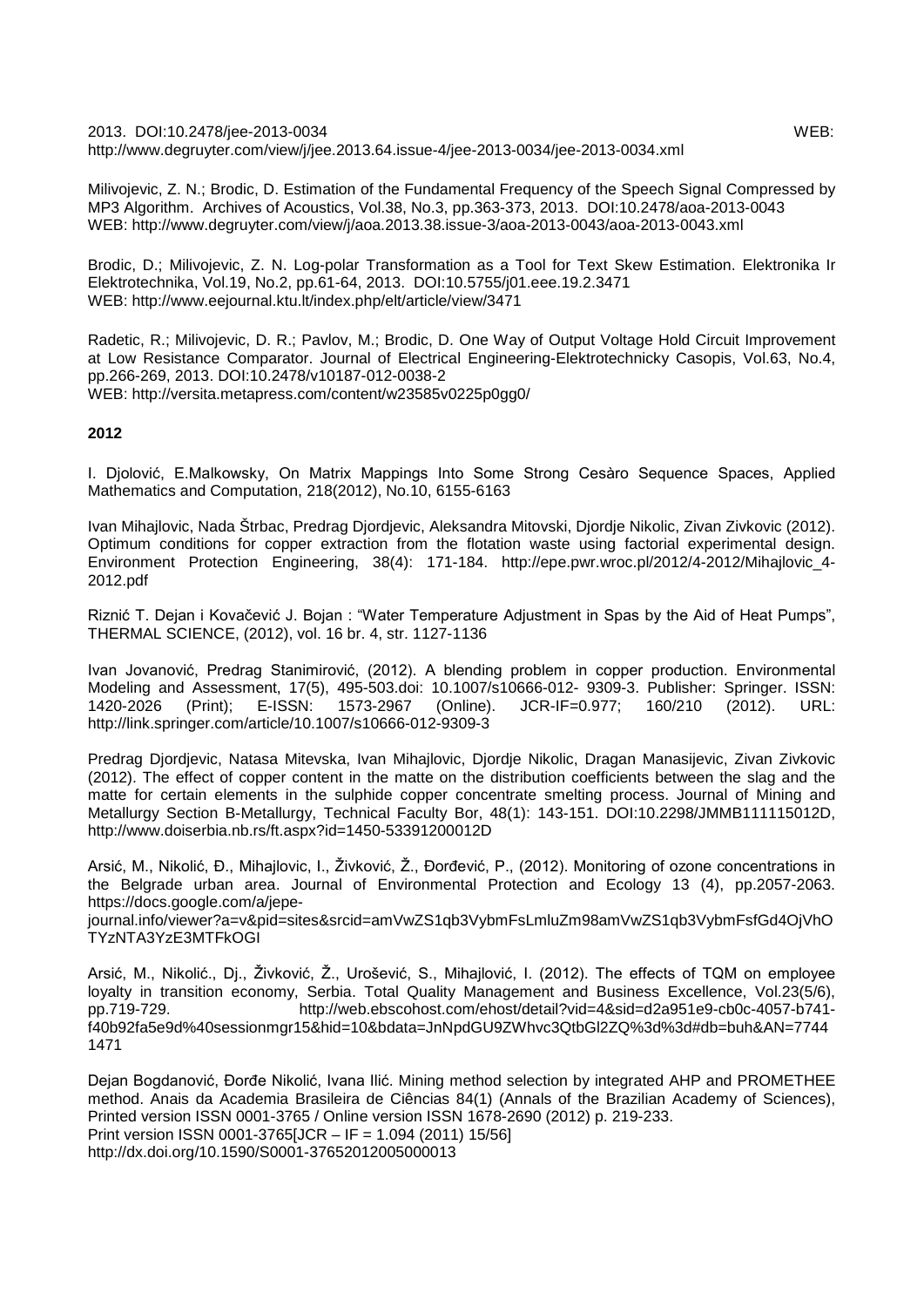Link:<http://www.scielo.br/pdf/aabc/v84n1/aop1612.pdf> [www.scielo.br/aabc](http://www.scielo.br/aabc)

Brodic, D.; Milivojevic, Z. N. [Estimation of the Handwritten Text Skew Based on Binary Moments.](http://apps.webofknowledge.com.proxy.kobson.nb.rs:2048/full_record.do?product=WOS&search_mode=GeneralSearch&qid=2&SID=X2lMfQF26YHTJQRzRfr&page=1&doc=6) Radioengineering, Vol.21, No.1, pp.162-169, 2012. WEB:<http://www.radioeng.cz/papers/2012-1.htm>

Brodic, D.; Milivojevic, Z. N.; Tanikic, Dejan; Milivojevic, Dragan R. [Optimization of the Extended Water Flow](http://apps.webofknowledge.com.proxy.kobson.nb.rs:2048/full_record.do?product=WOS&search_mode=GeneralSearch&qid=2&SID=X2lMfQF26YHTJQRzRfr&page=1&doc=7)  [Algorithm for the Text-Line Segmentation. E](http://apps.webofknowledge.com.proxy.kobson.nb.rs:2048/full_record.do?product=WOS&search_mode=GeneralSearch&qid=2&SID=X2lMfQF26YHTJQRzRfr&page=1&doc=7)ditor(s): Reljin, B; Stankovic, S., 11th Symposium on Neural Network Applications in Electrical Engineering (NEUREL), Belgrade, Serbia, pp.107-110, 2012. DOI[:10.1109/NEUREL.2012.6419975](http://dx.doi.org/10.1109/NEUREL.2012.6419975)

Brodic, D.; Milivojevic, D. R. [An Algorithm for the Estimation of the Initial Text Skew. I](http://apps.webofknowledge.com.proxy.kobson.nb.rs:2048/full_record.do?product=WOS&search_mode=GeneralSearch&qid=2&SID=X2lMfQF26YHTJQRzRfr&page=1&doc=8)nformation Technology and Control, Vol.41, No.3, pp.211-219, 2012. DOI:10.5755/j01.itc.41.3.1249 WEB: http://www.itc.ktu.lt/index.php/ITC/article/view/1249

Milivojevic, Z. N.; Milivojevic, M.; Brodic, D. [The Effects of the Acute Hypoxia to the Fundamental Frequency](http://apps.webofknowledge.com.proxy.kobson.nb.rs:2048/full_record.do?product=WOS&search_mode=GeneralSearch&qid=2&SID=X2lMfQF26YHTJQRzRfr&page=1&doc=9)  [of the Speech Signal. A](http://apps.webofknowledge.com.proxy.kobson.nb.rs:2048/full_record.do?product=WOS&search_mode=GeneralSearch&qid=2&SID=X2lMfQF26YHTJQRzRfr&page=1&doc=9)dvances in Electrical and Computer Engineering. Vol.12, No.2, pp.57-60, 2012. DOI:10.4316/AECE.2012.02010 WEB: http://www.aece.ro/abstractplus.php?year=2012&number=2&article=10

Brodic, D.; Milivojevic, Z. N.; Milivojevic, D. R. [Approach to the Improvement of the Text Line Segmentation](http://apps.webofknowledge.com.proxy.kobson.nb.rs:2048/full_record.do?product=WOS&search_mode=GeneralSearch&qid=2&SID=X2lMfQF26YHTJQRzRfr&page=1&doc=10)  [by Oriented Anisotropic Gaussian Kernel. E](http://apps.webofknowledge.com.proxy.kobson.nb.rs:2048/full_record.do?product=WOS&search_mode=GeneralSearch&qid=2&SID=X2lMfQF26YHTJQRzRfr&page=1&doc=10)lektronika Ir Elektrotechnika, Vol.18, No.2, pp.89-94, 2012. DOI: 10.5755/j01.eee.118.2.1181 WEB: http://www.eejournal.ktu.lt/index.php/elt/article/view/1181

Brodic, D. [Extended Approach to Water Flow Algorithm for Text Line Segmenation. J](http://apps.webofknowledge.com.proxy.kobson.nb.rs:2048/full_record.do?product=WOS&search_mode=GeneralSearch&qid=2&SID=X2lMfQF26YHTJQRzRfr&page=1&doc=11)ournal of Computer Science and Technology, Vol.27, No.1, pp.187-194, 2012. DOI: 10.1007/s11390-012-1216-1 WEB: http://jcst.ict.ac.cn:8080/jcst/EN/abstract/abstract9485.shtml

Brodic, D. [Methodology for the evaluation of the algorithms for text segmentation based on errors type.](http://apps.webofknowledge.com.proxy.kobson.nb.rs:2048/full_record.do?product=WOS&search_mode=GeneralSearch&qid=2&SID=X2lMfQF26YHTJQRzRfr&page=1&doc=12)  Przeglad Elektrotechniczny, Vol.88, No.1B, pp.259-263, 2012. WEB: http://pe.org.pl/issue.php?lang=1&num=01b/2012

Brodic, D.; Milivojevic, D. R.; Milivojevic, Z. N. [An Approach to a Comprehensive Test Framework for](http://apps.webofknowledge.com.proxy.kobson.nb.rs:2048/full_record.do?product=WOS&search_mode=GeneralSearch&qid=2&SID=X2lMfQF26YHTJQRzRfr&page=1&doc=13)  [Analysis and Evaluation of Text Line Segmentation Algorithms. Sensors, Vol.11, No.9, pp.8](http://apps.webofknowledge.com.proxy.kobson.nb.rs:2048/full_record.do?product=WOS&search_mode=GeneralSearch&qid=2&SID=X2lMfQF26YHTJQRzRfr&page=1&doc=13)782-8812, 2012. DOI:10.3390/s110908782 WEB: http://www.mdpi.com/1424-8220/11/9/8782

Milivojevic, Z. N.; Brodic, D. [Estimation of the Fundamental Frequency of the Speech Signal Compressed by](http://apps.webofknowledge.com.proxy.kobson.nb.rs:2048/full_record.do?product=WOS&search_mode=GeneralSearch&qid=2&SID=X2lMfQF26YHTJQRzRfr&page=1&doc=14)  [G.723.1 Algorithm Applying PCC Interpolation. J](http://apps.webofknowledge.com.proxy.kobson.nb.rs:2048/full_record.do?product=WOS&search_mode=GeneralSearch&qid=2&SID=X2lMfQF26YHTJQRzRfr&page=1&doc=14)ournal of Electrical Engineering-Elektrotechnicky Casopis, Vol.62, No.4, pp.181-189, 2012. DOI:10.2478/v10187-011-0030-2 WEB: http://iris.elf.stuba.sk/cgi-bin/jeeec?act=pr&no=4\_112

Brodic, D. The Evaluation of the Initial Skew Rate for Printed Text. Journal of Electrical Engineering-Elektrotechnicky Casopis, Vol.62, No.3, pp.134-140, 2012. DOI:10.2478/v10187-011-0022-2 WEB: [http://iris.elf.stuba.sk/cgi-bin/jeeec?act=pr&no=3\\_112](http://iris.elf.stuba.sk/cgi-bin/jeeec?act=pr&no=3_112)

Urošević Snežana, Đorđević D., Ćoćkalo D., "Analysis of finishing works aspects as development assumption of textile and clothing industry in Republic of Serbia", Tekstil ve konfeksyon, ISSN: 1300-3356, Volume: 22 Issue: 3/July –September, 2012, pp.190-196.

[http://www.tekstilvekonfeksiyon.com/en/analysis-of-finishing-works-aspects-as-development](http://www.tekstilvekonfeksiyon.com/en/analysis-of-finishing-works-aspects-as-development-assumption-of-textile-and-clothing-industry-in-republic-of-serbia-359.html)[assumption-of-textile-and-clothing-industry-in-republic-of-serbia-359.html](http://www.tekstilvekonfeksiyon.com/en/analysis-of-finishing-works-aspects-as-development-assumption-of-textile-and-clothing-industry-in-republic-of-serbia-359.html)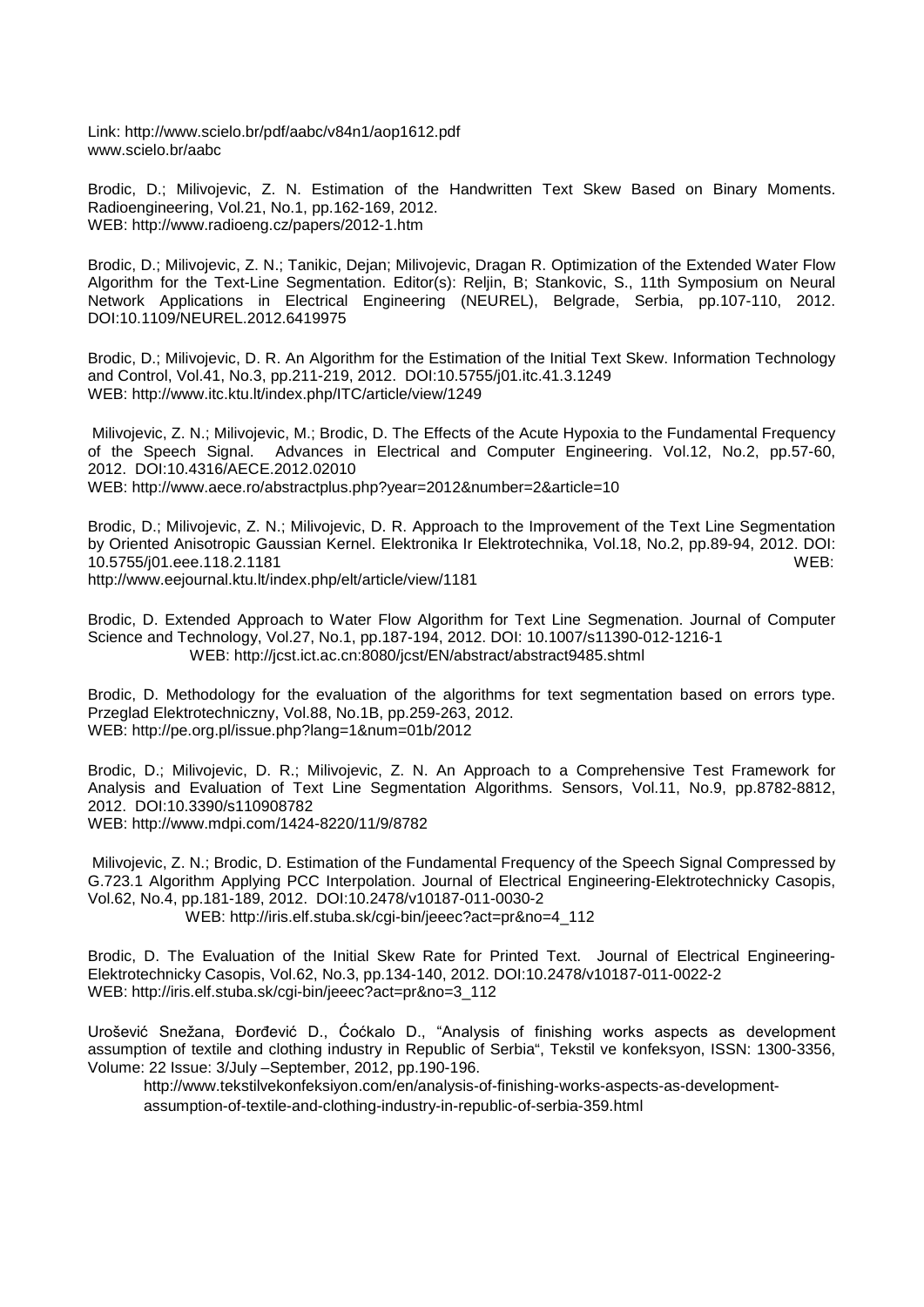Andevski M., Urošević Snežana, Stamatović M., "Discourse of sustainable development-a base of environmental education in Serbia", Environmental Engineering and Management Journal, EEMJ, ISSN 1582-9596, Vol. 11, No. 9/2012, pp. 1611-1636.

[http://omicron.ch.tuiasi.ro/EEMJ/pdfs/vol11/no9/11\\_365\\_Andevski\\_10.pdf](http://omicron.ch.tuiasi.ro/EEMJ/pdfs/vol11/no9/11_365_Andevski_10.pdf)

Đorđević S., Nikolić Lj. Urošević Snežana, Đorđević D., "Importance of polymer size rheology for efficient sizing of cotton warp yarns", Tekstil ve konfeksyon, ISSN: 1300-3356, Volume: 22 Issue: 2/April-June 2012, pp.77-82.

[http://www.tekstilvekonfeksiyon.com/en/importance-of-polymer-size-rheology-for-efficient-sizing-of](http://www.tekstilvekonfeksiyon.com/en/importance-of-polymer-size-rheology-for-efficient-sizing-of-cotton-warp-yarns-340.html)[cotton-warp-yarns-340.html](http://www.tekstilvekonfeksiyon.com/en/importance-of-polymer-size-rheology-for-efficient-sizing-of-cotton-warp-yarns-340.html)

Biočanin R., Stefanov S., Urošević Snežana, Mekić S., "Modeling of pollutants in the air in terms of fire on dumps", Journal Ecological Chemistry and Engineering S. ISNN 1898-6196, Volume 19, Issue 4/2012, pp. 609-616.

<http://www.degruyter.com/view/j/eces.2012.19.issue-4/v10216-011-0043-6/v10216-011-0043-6.xml>

Kocev, D. On weaker forms of relator Menger, relator Rothberger and relator Hurewicz properties, Filomat 26:3 (2012), 427-437. [ISSN: 0354-5180; IF(2012)=0.421; Mathematics 207/289, M23]

## **2011**

N. Štrbac, I. Mihajlović, V. Andrić, Ž. Živković, A. Rosić, Kinetic Investigations of Two Processes for Zinc Recovery from a Zinc Plant Residues, Canadian Metallurgical Quarterly, 50(1)2011.pp. 28-36. ISSN: 0008- 4433.

R. Smiljanić, D. Lazić, M. Gligorić, M. Jotanović, Ž. Živković, I. Mihajlović, Modeling the process of Al(OH)<sub>3</sub> crystallization from the industrial sodium aluminate solutions using the artificial neural networks, Journal of the Serbian Chemical Society, 76 (8) 1163–1175 (2011).

Mihajlovic, I., Štrbac, N., Nikolic, Dj., Živkovic, Z. (2011). Potential metallurgical treatment of copper concentrates with high arsenic contents. Journal of the Southern African Institute of Mining and Metallurgy111 (6): 409-416.<http://www.saimm.co.za/Journal/v111n06p409.pdf>

Nikolić, Dj., Milošević, N., Živković, Z., Mihajlović, I., Kovačević, R., Petrović, N. (2011). Multi-criteria analysis of soil pollution by heavy metals in the vicinity of the Copper Smelting Plant in Bor (Serbia).Journal of the Serbian Chemical Society 76 (4): 625-641. [http://www.doiserbia.nb.rs/Article.aspx?ID=0352-](http://www.doiserbia.nb.rs/Article.aspx?ID=0352-51391100054N&AspxAutoDetectCookieSupport=1) [51391100054N&AspxAutoDetectCookieSupport=1](http://www.doiserbia.nb.rs/Article.aspx?ID=0352-51391100054N&AspxAutoDetectCookieSupport=1)

E.Malkowsky, I. Djolović, Compact Operatos Into the Spaces of Strongly  $C_1$  Summable and Bounded Sequences, Nonlinear Analysis: Theory Methods and Applications, 74(2011), 3736-3750

I. Djolović, E.Malkowsky, Characterizations of Compact Operators on Some Euler Spaces of Difference Sequences of Order m, Acta Mathematica Scientia, 31(2011), No.4, 1465-1474

Đurić Isidora, Mihajlović Ivan, Živković Živan, Artificial neural network prediction of the aluminum extraction from bauxite in the Bayer process,(2011), JOURNAL OF THE SERBIAN CHEMICAL SOCIETY, 193-193, ISSN: 0352-5139. [http://journaldatabase.org/articles/artificial\\_neural\\_network\\_prediction\\_aluminum.html](http://journaldatabase.org/articles/artificial_neural_network_prediction_aluminum.html)

Ivana Ilić, Dejan Bogdanović, Novica Milošević, Boban Todorović. Optimization of heavy metals total emission, case study: Bor (Serbia), Atmospheric Research, 101 (2011), 450-459, ISSN - 0169-8095 [JCR – IF = 1.911 (2011) 32/71]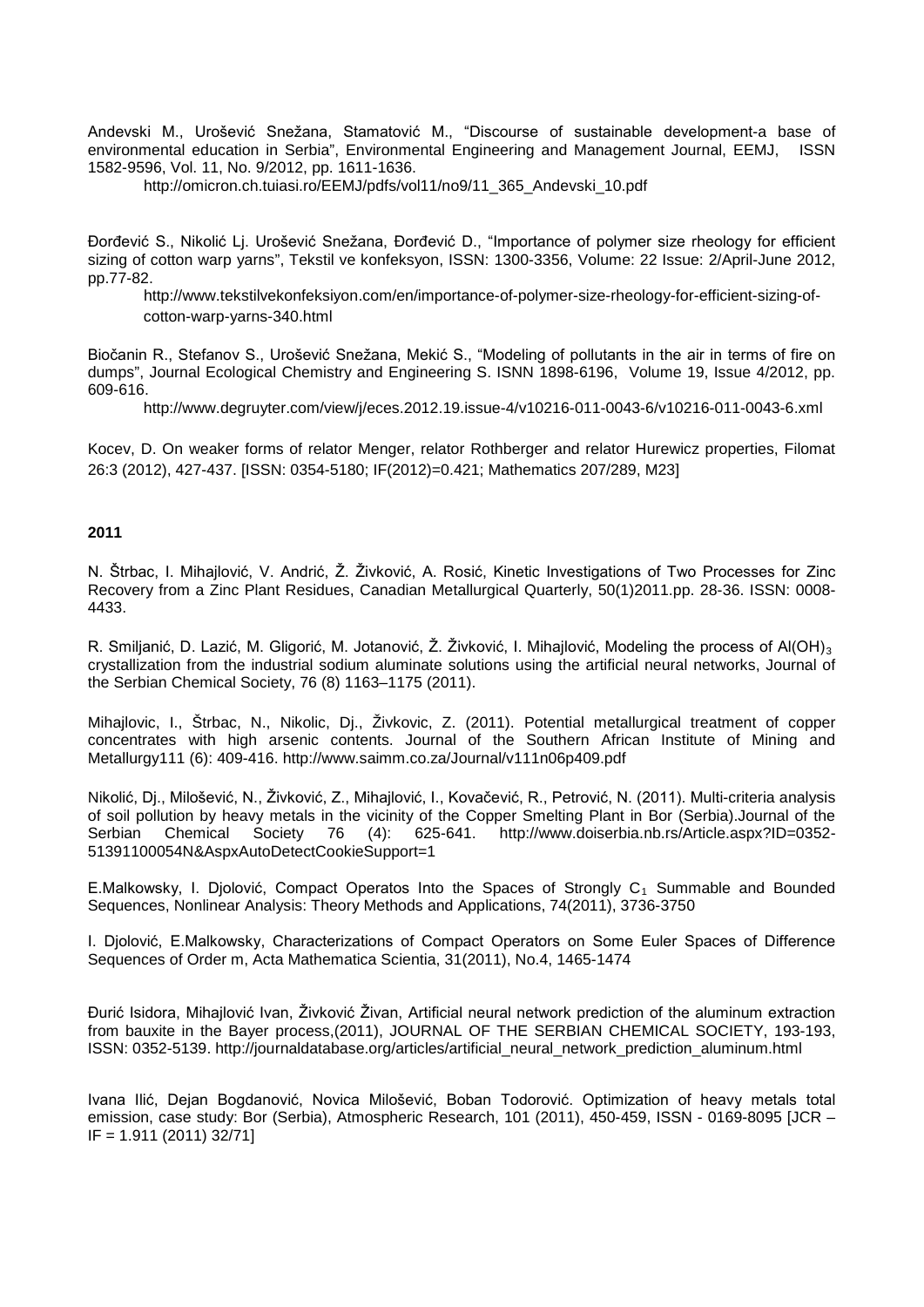Link: [http://ac.els-cdn.com/S0169809511000937/1-s2.0-S0169809511000937-main.pdf?\\_tid=10159510-](http://ac.els-cdn.com/S0169809511000937/1-s2.0-S0169809511000937-main.pdf?_tid=10159510-63a7-11e2-9679-00000aacb35e&acdnat=1358758175_be3b437371f3e4a5ca02dbb60c509632) [63a7-11e2-9679-00000aacb35e&acdnat=1358758175\\_be3b437371f3e4a5ca02dbb60c509632](http://ac.els-cdn.com/S0169809511000937/1-s2.0-S0169809511000937-main.pdf?_tid=10159510-63a7-11e2-9679-00000aacb35e&acdnat=1358758175_be3b437371f3e4a5ca02dbb60c509632)

Urošević Snežana, Fedajev A., Nikolić R., "Significance and perspectives of textile industry in Republic of Serbia in transitional environment", Industria textila, ISNN 1222-5347, Vol.62, No 3/ 2011 pages 134-140. <http://www.certex.ro/Certex/IndustriaTextila/RezumateArticole201103.pdf>

Urošević Snežana, Stamatović M., "Role of small and medium-sized enterprises in enhancement of the Serbian textile industy in times of crisis", Fibres & Textiles in Eastern Europe, ISNN 1230-3666, Issue 4 (87) 2011, pages 14–19.<http://fibtex.lodz.pl/article535.html>

Đorđević D., UroševićSnežana, Miljković M., Stamenković M., "Asorption bahaviour of direct dye on cotton without any additions", Tekstil Journal Croatia, ISSN 0492-5882, November 2011, Vol. 60. No. 11, pp. 573- 579[.http://www.tekstiljournal.org/index.php/Tekstil\\_Journal\\_Crovatia04925882/search/results](http://www.tekstiljournal.org/index.php/Tekstil_Journal_Crovatia04925882/search/results)

Đorđević D., Ćoćkalo D., Urošević Snežana, Đekić V., "Clusters and competitive ability of small and medium enterprises in the textile and clothing industry: Serbian economy reviev", Fibres & Textiles in Eastern Europe, ISNN 1230-3666, Issue 5 (88)/2011 pages 12–16. <http://fibtex.lodz.pl/article569.html>

Arsić, M., Nikolić, Đ., Đorđević, P., Mihajlovic, I., Živković, Ž. (2011) Episodes of extremely high concentrations of tropospheric ozone in the urban environment in Bor – Serbia. Atmospheric Environment, 45 (32); pp.5716-5724. [http://ac.els-cdn.com/S1352231011007497/1-s2.0-S1352231011007497](http://ac.els-cdn.com/S1352231011007497/1-s2.0-S1352231011007497-main.pdf?_tid=936c38f4-5057-11e3-8909-00000aab0f27&acdnat=1384782461_337ec30ffa5bb3896799f79a363bb359) main.pdf? tid=936c38f4-5057-11e3-8909-

[00000aab0f27&acdnat=1384782461\\_337ec30ffa5bb3896799f79a363bb359](http://ac.els-cdn.com/S1352231011007497/1-s2.0-S1352231011007497-main.pdf?_tid=936c38f4-5057-11e3-8909-00000aab0f27&acdnat=1384782461_337ec30ffa5bb3896799f79a363bb359)

Brodic, D. [Advantages of the Extended Water Flow Algorithm for Handwritten Text Segmentation. E](http://apps.webofknowledge.com.proxy.kobson.nb.rs:2048/full_record.do?product=WOS&search_mode=GeneralSearch&qid=2&SID=X2lMfQF26YHTJQRzRfr&page=1&doc=16)ditor(s): Kuznetsov, SO; Mandal, DP; Kundu, MK; et al. 4th International Conference on Pattern Recognition and Machine Intelligence (PReMI), Pattern Recognition and Machine Intelligence, Lecture Notes in Computer Science Vol.6744, pp.418-423, Moscow, Russia, 2011. DOI: 10.1007/978-3-642-21786-9 68. WEB: http://link.springer.com/chapter/10.1007%2F978-3-642-21786-9\_68

Brodic, D.; Milivojevic, Z. N. [A New Approach to Water Flow Algorithm for Text Line Segmentation.](http://apps.webofknowledge.com.proxy.kobson.nb.rs:2048/full_record.do?product=WOS&search_mode=GeneralSearch&qid=2&SID=X2lMfQF26YHTJQRzRfr&page=1&doc=17) Journal of Universal Computer Science, Vol.17, No.1, pp.30-47, 2011. DOI:10.3217/jucs-017-01-0030 . WEB: http://www.jucs.org/jucs\_17\_1/a\_new\_approach\_to

Brodic, D. [Methodology for the Evaluation of the Algorithms for Text Line Segmentation Based on Extended](http://apps.webofknowledge.com.proxy.kobson.nb.rs:2048/full_record.do?product=WOS&search_mode=GeneralSearch&qid=2&SID=X2lMfQF26YHTJQRzRfr&page=1&doc=18)  [Binary Classification. M](http://apps.webofknowledge.com.proxy.kobson.nb.rs:2048/full_record.do?product=WOS&search_mode=GeneralSearch&qid=2&SID=X2lMfQF26YHTJQRzRfr&page=1&doc=18)easurement Science Review, Vol.11, No.3, pp.71-78, 2011. DOI:10.2478/v10048-<br>011-0016-z WEB: http://www.degruvter.com/view/i/msr.2011.11.issue-3/v10048-011-0016-z/v10048-011-011-0016-z WEB: [http://www.degruyter.com/view/j/msr.2011.11.issue-3/v10048-011-0016-z/v10048-011-](http://www.degruyter.com/view/j/msr.2011.11.issue-3/v10048-011-0016-z/v10048-011-0016-z.xml) [0016-z.xml](http://www.degruyter.com/view/j/msr.2011.11.issue-3/v10048-011-0016-z/v10048-011-0016-z.xml)

# **2010**

Živković, Ž., Mitevska, N., Mihajlović, I., Nikolić, Dj.(2010). Copper losses in sulfide concentrate smelting slag are dependent on slag composition. Minerals and Metallurgical Processing 27 (3): 141-147. [http://www.smenet.org/minerals-and-metallurgical-processing-](http://www.smenet.org/minerals-and-metallurgical-processing-journal/201008/issue.cfm?CFID=13612859&CFTOKEN=59790626&jsessionid=f030dd1029024be2e42b276d59104930563b)

[journal/201008/issue.cfm?CFID=13612859&CFTOKEN=59790626&jsessionid=f030dd1029024be2e42b276](http://www.smenet.org/minerals-and-metallurgical-processing-journal/201008/issue.cfm?CFID=13612859&CFTOKEN=59790626&jsessionid=f030dd1029024be2e42b276d59104930563b) [d59104930563b](http://www.smenet.org/minerals-and-metallurgical-processing-journal/201008/issue.cfm?CFID=13612859&CFTOKEN=59790626&jsessionid=f030dd1029024be2e42b276d59104930563b)

Nikolić, Dj., Milošević, N., Mihajlović, I., Živković, Z., Tasić, V., Kovačević, R., Petrović, N. (2010). Multicriteria analysis of air pollution with  $SO<sub>2</sub>$  and PM<sub>10</sub> in urban area around the copper smelter in Bor, Serbia. Water, Air, and Soil Pollution 206 (1-4): 369-383. [http://link.springer.com/article/10.1007%2Fs11270-009-](http://link.springer.com/article/10.1007%2Fs11270-009-0113-x/fulltext.html) [0113-x/fulltext.html](http://link.springer.com/article/10.1007%2Fs11270-009-0113-x/fulltext.html)

I. Djolović, E.Malkowsky, The Hausdorff Measure of Noncompactness of Operators on the Matrix Domains of Triangles in the Spaces of Strongly  $C_1$  Summable and Bounded Sequences. Applied Mathematics and Computation, 216(2010), 1122-1130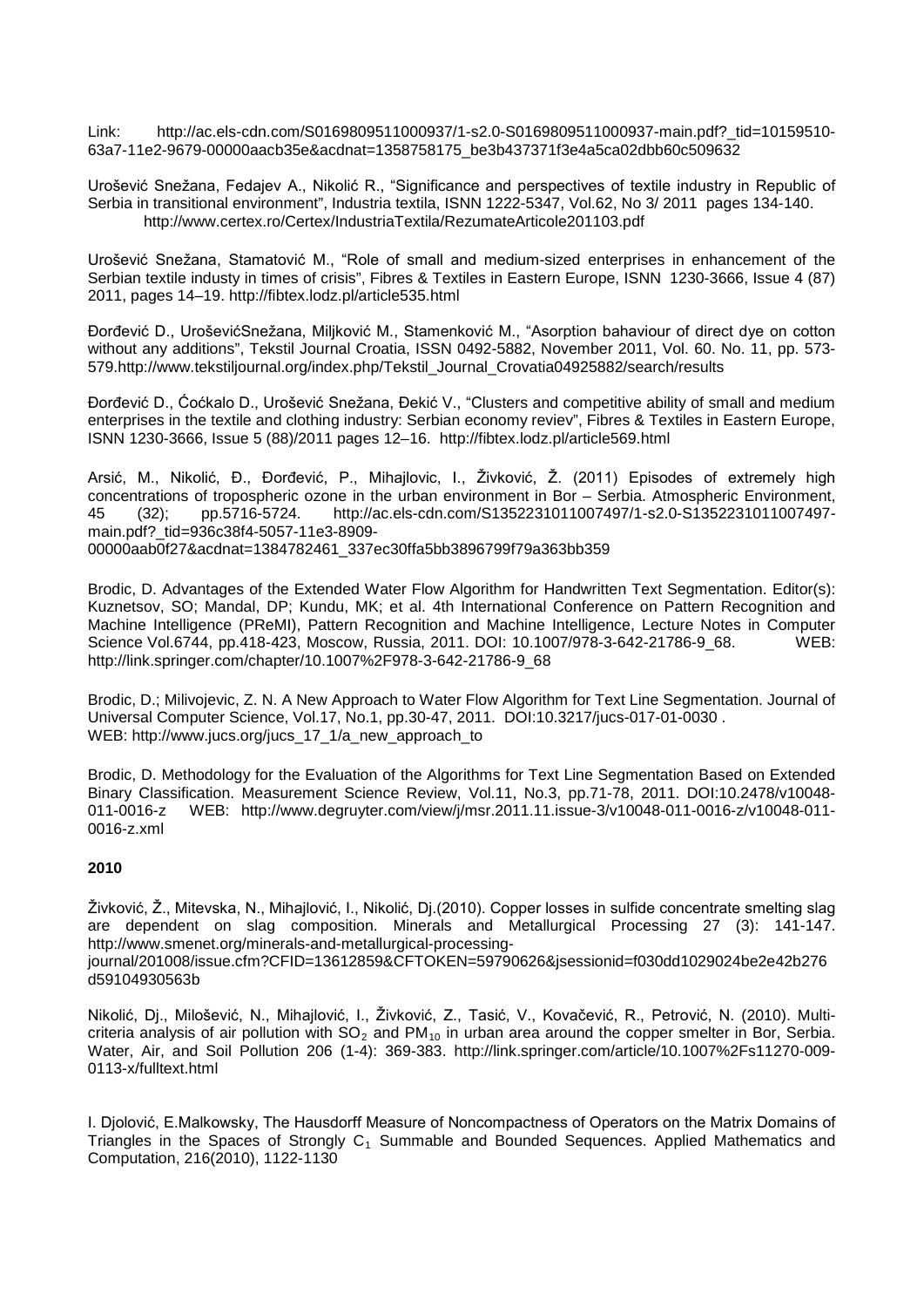I. Djolović, On Compact Operators on Some Spaces Related to Matrix B(r,s), Filomat, 24(2010), No.2, 41-51

Urošević Snežana, Đorđević D., Bešić C., "Education of skilled workers-the concurrence factor in textile and clothing industy", Technics Technologies Education Management (2010) ISSN 1840-1503, Vol. 5. No.1 str. 148-165. [http://www.ttem.ba/pdf/ttem\\_5\\_1\\_web.pdf](http://www.ttem.ba/pdf/ttem_5_1_web.pdf)

Predrag S. Stanimirović, Nebojša V. Stojković, Ivan M. Jovanović, (2010). Symbolic implementation of interior point method for linear programming problem.International Journal of Computer Mathematics, 87, 2173–2187. doi: 10.1080/00207160902721789. Publisher: Taylor & Francis. ISSN: 0020-7160 (Print); E-<br>ISSN: 152/236 (2010). URL: (Online). UR-IF=0,589; 152/236 (2010). URL: ISSN: 1029-0265 (Online). JCR-IF=0,589; 152/236 (2010). URL: <http://dx.doi.org/10.1080/00207160902721789>

[Djuric Isidora](http://www.kobson.nb.rs.proxy.kobson.nb.rs:2048/nauka_u_srbiji.132.html?autor=Djuric%20Isidora) , [Mihajlovic Ivan N,](http://www.kobson.nb.rs.proxy.kobson.nb.rs:2048/nauka_u_srbiji.132.html?autor=Mihajlovic%20Ivan%20N) [Zivkovic Zivan D,](http://www.kobson.nb.rs.proxy.kobson.nb.rs:2048/nauka_u_srbiji.132.html?autor=Mihajlovic%20Ivan%20N) Kinetic Modelling of Different Bauxite Types in the Bayer Leaching Process, CANADIAN METALLURGICAL QUARTERLY, (2010), vol. 49 br. 3, str. 209-217 <http://www.ingentaconnect.com/content/maney/cmq/2010/00000049/00000003/art00001>

[Djuric Isidora,](http://www.kobson.nb.rs.proxy.kobson.nb.rs:2048/nauka_u_srbiji.132.html?autor=Djuric%20Isidora) [Djordjevic P,](http://www.kobson.nb.rs.proxy.kobson.nb.rs:2048/nauka_u_srbiji.132.html?autor=Djuric%20Isidora) [Mihajlovic Ivan N,](http://www.kobson.nb.rs.proxy.kobson.nb.rs:2048/nauka_u_srbiji.132.html?autor=Mihajlovic%20Ivan%20N) [NikolicDjordje,](http://www.kobson.nb.rs.proxy.kobson.nb.rs:2048/nauka_u_srbiji.132.html?autor=Mihajlovic%20Ivan%20N) [ZivkovicZivan D,](http://www.kobson.nb.rs.proxy.kobson.nb.rs:2048/nauka_u_srbiji.132.html?autor=Zivkovic%20Zivan%20D) Prediction of Al(2)O(3) Leaching Recovery in the Bayer Process Using Statistical MultilinearRegresion Analysis, JOURNAL OF MINING AND METALLURGY SECTION B-METALLURGY, (2010), vol. 46 br. 2, str. 161- 16[9http://scindeks.ceon.rs/article.aspx?artid=1450-53391002161D](http://scindeks.ceon.rs/article.aspx?artid=1450-53391002161D)

[DjuricIsidora,](http://www.kobson.nb.rs.proxy.kobson.nb.rs:2048/nauka_u_srbiji.132.html?autor=Djuric%20Isidora) [Mihajlovic Ivan N,](http://www.kobson.nb.rs.proxy.kobson.nb.rs:2048/nauka_u_srbiji.132.html?autor=Djuric%20Isidora) [Bogdanovic D,](http://www.kobson.nb.rs.proxy.kobson.nb.rs:2048/nauka_u_srbiji.132.html?autor=Bogdanovic%20D) [ZivkovicZivan D,](http://www.kobson.nb.rs.proxy.kobson.nb.rs:2048/nauka_u_srbiji.132.html?autor=Bogdanovic%20D) Modelling the process of kaolinite leaching from a copper mine flotation waste, CLAY MINERALS, (2010), vol. 45 br. 1, str. 107-114. <http://claymin.geoscienceworld.org/content/45/1/107.abstract>

ZivkovicZivan D, Mihajlovic Ivan N, DjuricIsidora, [Strbac Nada D,](http://www.kobson.nb.rs.proxy.kobson.nb.rs:2048/nauka_u_srbiji.132.html?autor=Strbac%20Nada%20D) Statistical Modeling of the Industrial Sodium Aluminate Solutions Decomposition Process, METALLURGICAL AND MATERIALS Sodium Aluminate Solutions Decomposition Process, METALLURGICAL AND MATERIALS TRANSACTIONS B-PROCESS METALLURGY AND MATERIALS PROCESSING SCIENCE, (2010), vol. 41 br. 5, str. 1116-1122<http://link.springer.com/article/10.1007%2Fs11663-010-9407-z>

DjuricIsidora, Mihajlovic Ivan N, ZivkovicZivan D, FilipovicRadislav, Modeling the Compensation Effect for Different Bauxite Types Leaching in Naoh Solution, CHEMICAL ENGINEERING COMMUNICATIONS,<br>(2010), vol. 197 br. 12, str. 1485-1499 (2010), vol. 197 br. 12, str. 1485-1499 [http://www.tandfonline.com/doi/abs/10.1080/00986445.2010.484996?journalCode=gcec20#.Uon113Ce3NM](http://www.tandfonline.com/doi/abs/10.1080/00986445.2010.484996?journalCode=gcec20%23.Uon113Ce3NM)

Ivana Ilić, Dragana Živković, Nenad Vušović, Dejan Bogdanović. Optimizing the  $SO<sub>2</sub>$  total emission control strategy: case study-Bor (Serbia), Environmental monitoring and assessment, 169 (2010) pp 587-596, ISSN  $-1573-2959$  (on line), 0167-6369 (print). [JCR – IF = 1.400 (2011) 118/205] Link:<http://link.springer.com/content/pdf/10.1007%2Fs10661-009-1198-9>

Isidora Djurić, Ivan Mihajlović, Dejan Bogdanović, Živan Živković. Modelling the process of kaolinite leaching from a copper mine flotation waste.Clay Minerals, Volume 45, Number 1 (2010) pp. 107-114(8). ISSN – 0009-8558[JCR – IF = 1.341 (2010) 108/170] Publisher: Mineralogical Society DOI: 10.1180/claymin.2010.045.1.107Link:

<http://www.ingentaconnect.com/content/minsoc/cm/2010/00000045/00000001/art00008>

Brodic, D.; Milivojevic, Z. N. [Optimization of the Gaussian Kernel Extended by Binary Morphology for Text](http://apps.webofknowledge.com.proxy.kobson.nb.rs:2048/full_record.do?product=WOS&search_mode=GeneralSearch&qid=2&SID=X2lMfQF26YHTJQRzRfr&page=1&doc=19)  [Line Segmentation, Radioengineering, Vol.19, No.4, pp.718-724, 2010.](http://apps.webofknowledge.com.proxy.kobson.nb.rs:2048/full_record.do?product=WOS&search_mode=GeneralSearch&qid=2&SID=X2lMfQF26YHTJQRzRfr&page=1&doc=19)  [WEB: http://www.radioeng.cz/papers/2010-4.htm](http://apps.webofknowledge.com.proxy.kobson.nb.rs:2048/full_record.do?product=WOS&search_mode=GeneralSearch&qid=2&SID=X2lMfQF26YHTJQRzRfr&page=1&doc=19)

Brodic, D.; Milivojevic, D. R.; Milivojevic, Z. N. [Basic Test Framework for the Evaluation of Text Line](http://apps.webofknowledge.com.proxy.kobson.nb.rs:2048/full_record.do?product=WOS&search_mode=GeneralSearch&qid=2&SID=X2lMfQF26YHTJQRzRfr&page=1&doc=20)  [Segmentation and Text Parameter Extraction, Sensors, Vol.10, No.5, pp.5](http://apps.webofknowledge.com.proxy.kobson.nb.rs:2048/full_record.do?product=WOS&search_mode=GeneralSearch&qid=2&SID=X2lMfQF26YHTJQRzRfr&page=1&doc=20)263-5279, 2010. DOI:10.3390/s100505263 WEB: http://www.mdpi.com/1424-8220/10/5/5263

Brodic, D.; Milivojevic, Z. N. [An Approach to Modification of Water Flow Algorithm for Segmentation and Text](http://apps.webofknowledge.com.proxy.kobson.nb.rs:2048/full_record.do?product=WOS&search_mode=GeneralSearch&qid=2&SID=X2lMfQF26YHTJQRzRfr&page=1&doc=21)  [Parameters Extraction. E](http://apps.webofknowledge.com.proxy.kobson.nb.rs:2048/full_record.do?product=WOS&search_mode=GeneralSearch&qid=2&SID=X2lMfQF26YHTJQRzRfr&page=1&doc=21)ditor(s): CamarinhaMatos, LM; Pereira, P; Ribeiro, L, 1st IFIP Doctoral Conference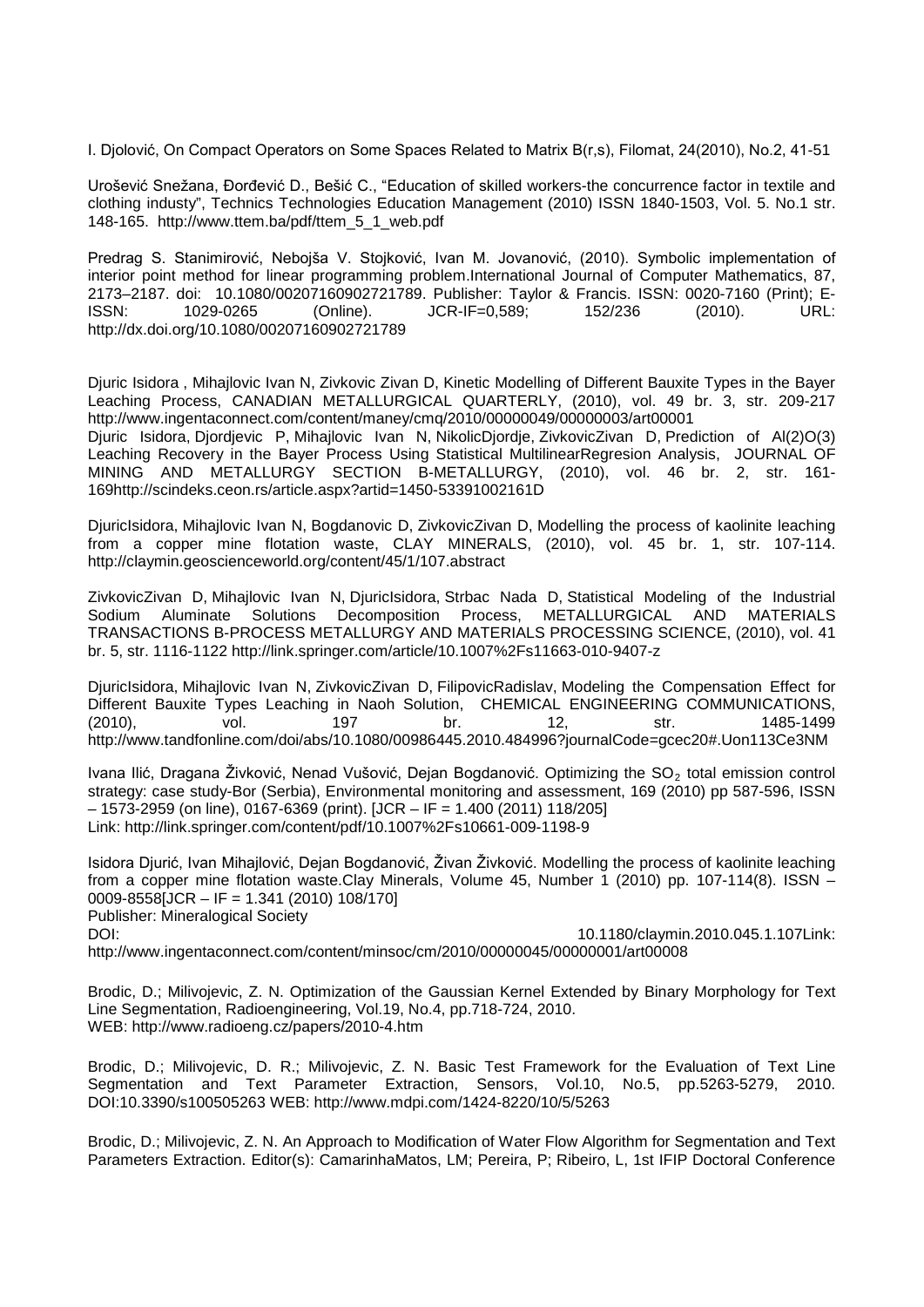on Computing, Electrical and Industrial Systems Location, Emerging Trends in Technological Innovation, IFIP Advances in Information and Communication Technology, Vol.314, pp.324-331, Costa de Caparica, Portugal, 2010. DOI:10.1007/978-3-642-11628-5\_35 WEB: [http://link.springer.com/chapter/10.1007%2F978-3-642-11628-5\\_35](http://link.springer.com/chapter/10.1007%2F978-3-642-11628-5_35)

Brodic, D. [Basic Experiments Set for the Evaluation of the Text Line Segmentation.](http://apps.webofknowledge.com.proxy.kobson.nb.rs:2048/full_record.do?product=WOS&search_mode=GeneralSearch&qid=2&SID=X2lMfQF26YHTJQRzRfr&page=1&doc=22) Przeglad Elektrotechniczny, Vol.86, No.11A, pp.353-357, 2010. WEB: http://pe.org.pl/issue.php?lang=1&num=11a/2010

Brodic, D. [Optimization of the Anisotropic Gaussian Kernel for Text Segmentation and Parameter Extraction.](http://apps.webofknowledge.com.proxy.kobson.nb.rs:2048/full_record.do?product=WOS&search_mode=GeneralSearch&qid=2&SID=X2lMfQF26YHTJQRzRfr&page=1&doc=23) Editor(s): Calude, CS; Sassone, V, 6th IFIP International Conference on Theoretical Computer Science, Theoretical Computer Science, IFIP Advances in Information and Communication Technology, Vol.323, pp.140-152, Brisbane, Australia, 2010. DOI:10.1007/978-3-642-15240-5\_WEB: [http://link.springer.com/chapter/10.1007%2F978-3-642-15240-5\\_11#page-1](http://link.springer.com/chapter/10.1007%2F978-3-642-15240-5_11%23page-1)

I. Mihajlović, N. Štrbac, Lj. Balanović, Ž. Živković, A. Jovanović, Numerical modelling of the vacuum degassing process of molten steel with advanced characteristics, Optoelectronics and Advanced Materials – rapid communications, 4 (3), (2010), 385 – 389. ISSN Print: 1842-6573.

Kocev, D. Selection principles in relator spaces, Acta Mathematica Hungarica 126 (1-2) (2010), 78-93. [ISSN: 0236-5294; IF(2011)=0,521; Mathematics 172/279, M23]

## **2009**

Živković, Ž., Mitevska, N., Mihajlović, I., Nikolić, Dj.(2009). The influence of the silicate slag composition on copper losses during smelting of the sulfide concentrates.Journal of Mining and Metallurgy, Section B: Metallurgy 45 (1): 23-34.<http://www.doiserbia.nb.rs/Article.aspx?ID=1450-53390901023Z>

Nikolić, Dj., Jovanović, I., Mihajlović, I., Živković, Z. (2009). Multi-criteria ranking of copper concentrates according to their quality - An element of environmental management in the vicinity of copper - Smelting complex in Bor, Serbia. Journal of Environmental Management 91 (2): 509-515. [http://www.sciencedirect.com/science/article/pii/S0301479709003144#](http://www.sciencedirect.com/science/article/pii/S0301479709003144)

I. Djolović, E.Malkowsky, A Note on Fredholm Operators on  $(c_0)_T$ , Applied Mathematics Letters, 22(2009), No.11, 1734-1739

## **2008**

I. Djolović, E.Malkowsky, A Note on Compact Operators on matrix domains, Journal of Mathematical Analysis and Applications, 340(2008), No.1, 291-303

I. Djolović, E.Malkowsky, Matrix transformations and compact operators on some new mth-order difference sequences,Applied Mathematics and Computation, 198(2008), No.2, 700-714

I. Mihajlović, Ž. Živković, S. Prvulović, N. Štrbac, D. Živković, Factors influencing job satisfaction in transitional economies, Journal of General Management, 34 (2) Winter, (2008), 71-87. ISSN 0306-3070.

#### **2006**

I. Djolović, Compact Operators on the Spaces a<sup>r</sup><sub>0</sub>( $\Delta$ ) and a<sup>r</sup><sub>c</sub> ( $\Delta$ ), Journal of Mathematical Analysis and Applications, 318(2006), No.2, 658-666

I. Djolović, On the space of bounded Euler difference sequences and some classes of compact operators, Applied Mathematics and Computation, 182(2006), No.2, 1803-1811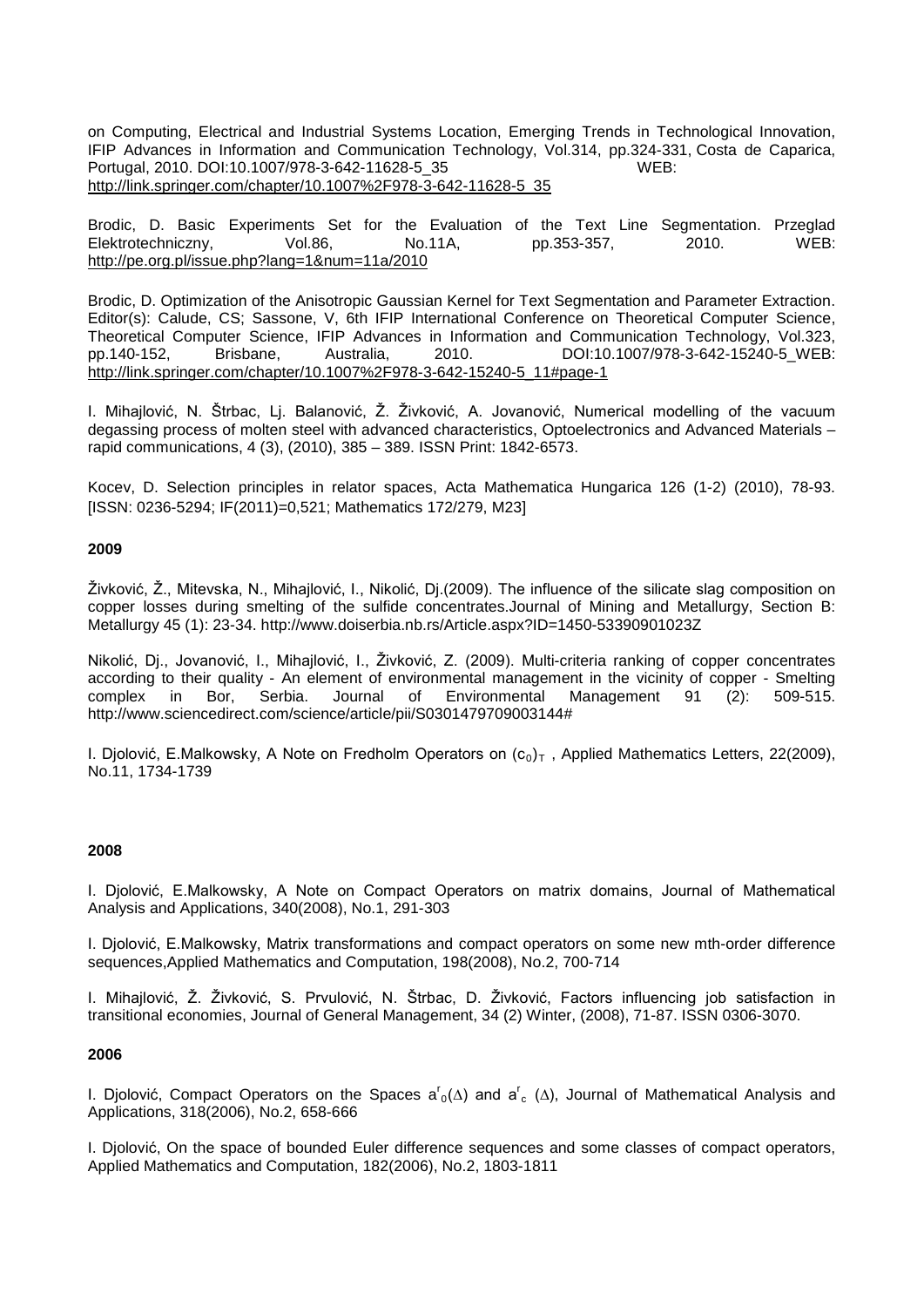I. Mihajlovic, Nada Strbac, Zivan Zivkovic, Renata Kovacevic and Mirjana Stehernik, A potential method for arsenic removal from copper concentrates, Minerals Engineering 20 (2007) 26-33. ISSN: 0892-6875

# **2005**

 $\overline{1}$ 

I. Mihajlović, Nada D. Štrbac, Živan D. Živković and Ilija ilić<sup>\*</sup>, Kinetics and mechanism of As<sub>2</sub>S<sub>2</sub> oxidation, Journal of the Serbian chemical society 70(6)(2005)869-877. ISSN: 0352-5139.

Ž.Živković, D. Živković, A. Jovanović, I. Mihajlović, Development of technology for reduction process of copper production, Materials Science Forum, 502(2005)361-366. ISSN: 0255-5476.

٦

# **SUGGESTIONS FOR CONSULTANT SERVICES, SEMINARS AND TRAININGS:**

| Responsible researcher - Dejan Bogdanović        |                                                                                                                                                                                                                                                                                                                                                                                                                                                                                                                                              |  |
|--------------------------------------------------|----------------------------------------------------------------------------------------------------------------------------------------------------------------------------------------------------------------------------------------------------------------------------------------------------------------------------------------------------------------------------------------------------------------------------------------------------------------------------------------------------------------------------------------------|--|
| <b>Subject</b>                                   | <b>Description</b>                                                                                                                                                                                                                                                                                                                                                                                                                                                                                                                           |  |
| Operations researches                            | Short description - Techniques and methods of operations<br>researches - Linear Programming, Non-linear Programming<br>and Dynamic programming.                                                                                                                                                                                                                                                                                                                                                                                              |  |
|                                                  | Potential users - Engineers of all specialties who work in<br>industry and services.                                                                                                                                                                                                                                                                                                                                                                                                                                                         |  |
|                                                  | Seminar duration-16h.                                                                                                                                                                                                                                                                                                                                                                                                                                                                                                                        |  |
| Portfolio project management                     | <b>Short description - Program Management, Portfolio</b><br>Characteristics Definitions. Methods and Techniques of<br>Portfolio Project. Multi-Project Company.<br>Potential users - Engineers of all specialties who work in<br>industry and services.<br>Seminar duration-16h.                                                                                                                                                                                                                                                             |  |
|                                                  |                                                                                                                                                                                                                                                                                                                                                                                                                                                                                                                                              |  |
| Responsible researcher - Ivica Nikolić           |                                                                                                                                                                                                                                                                                                                                                                                                                                                                                                                                              |  |
| <b>Subject</b>                                   | <b>Description</b>                                                                                                                                                                                                                                                                                                                                                                                                                                                                                                                           |  |
| Training for the statistical analysis<br>of data | Short description - The aim of the course is to provide a<br>review of basic and specific knowledge about the<br>possibilities of using a computer programs to process the<br>quantitative data that allows mastery of the knowledge,<br>presentation and interpretation of research results.<br>Classes are held in the form of lectures with practical<br>exercises on the computer.<br>The exam is taken in writing.Syllabus<br>The lecture on the course discusses the following topics:<br>- Preparation and organization of data entry |  |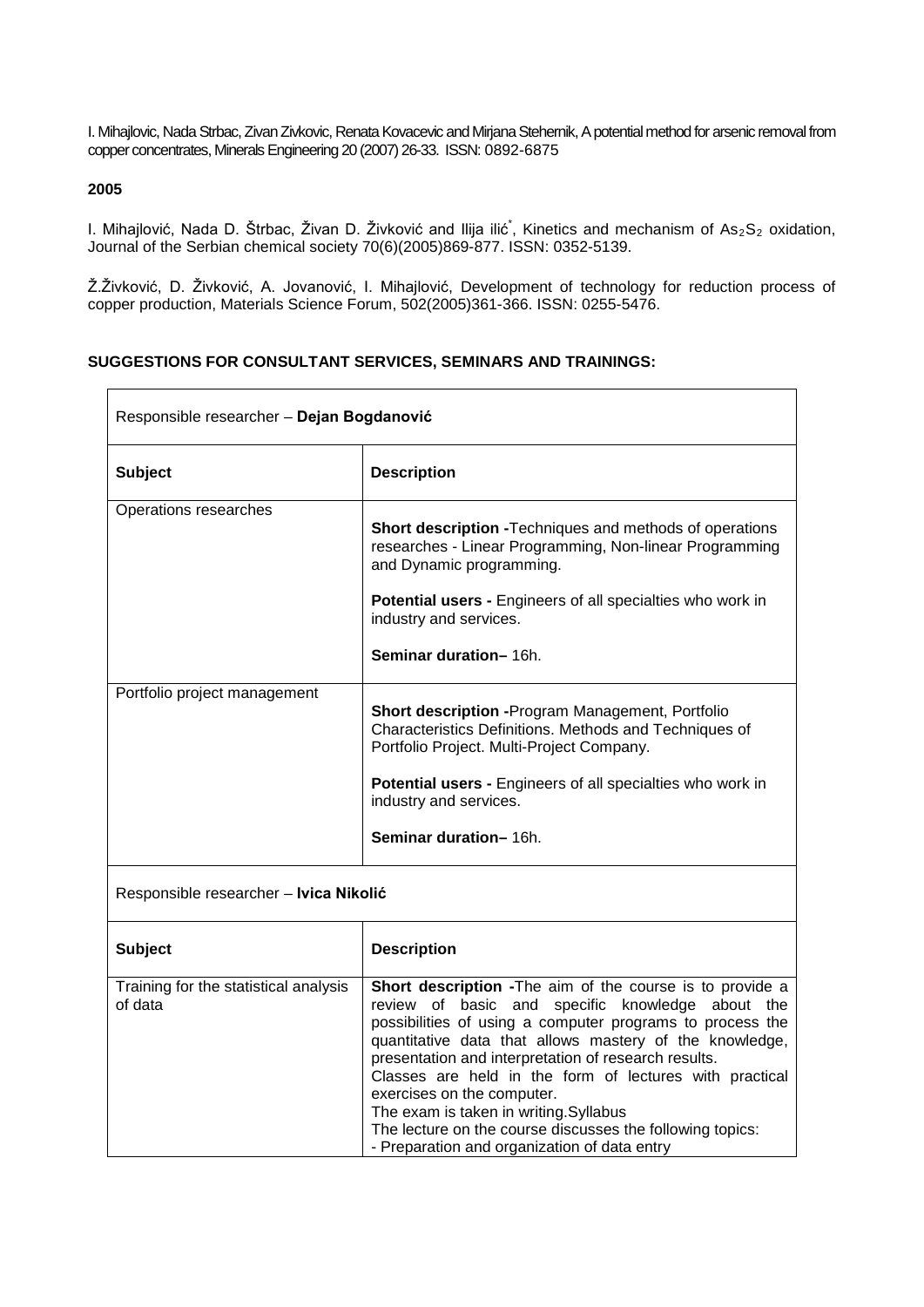|                                             | - Transforming the values of variables<br>- Choosing the appropriate statistical test and interpretation<br>of results<br>- Creation and graphic interpretation of results<br>- Calculation and tabulation:<br>• descriptive indicators<br>• correlation coefficients<br>• parametric statistical tests<br>• non-parametric statistical tests<br><b>Potential users - small and medium sized enterprises</b><br>Seminar duration-10h.                                                                                      |
|---------------------------------------------|----------------------------------------------------------------------------------------------------------------------------------------------------------------------------------------------------------------------------------------------------------------------------------------------------------------------------------------------------------------------------------------------------------------------------------------------------------------------------------------------------------------------------|
|                                             |                                                                                                                                                                                                                                                                                                                                                                                                                                                                                                                            |
| Techniques of quick learning and<br>reading | <b>Short description - It is a method by which the accelerated</b><br>reading, increases concentration, attention and recall.<br>Training consists of 10 hours during which the coach<br>demonstrates the technique, the participants, trains and test<br>its performance. Speed reading techniques are learned<br>through training to increase the speed of receiving and<br>decoding text, training concentration and learning<br>organization.<br><b>Potential users - students and pupils</b><br>Seminar duration-10h. |

| Responsible researcher - Danijela Voza |  |
|----------------------------------------|--|
|                                        |  |

| <b>Subject</b>                                                     | <b>Description</b>                                                                                                                                                                                               |
|--------------------------------------------------------------------|------------------------------------------------------------------------------------------------------------------------------------------------------------------------------------------------------------------|
| <b>Effective Public Speaking and</b><br><b>Presentation Skills</b> | <b>Short description -</b> Strategy and tips how to prepare, write<br>and deliver successful presentation; How to communicate<br>effectively and transfer the message that public listen,<br>understand and act. |
|                                                                    | <b>Potential users - managers, university students</b>                                                                                                                                                           |
|                                                                    | Seminar duration-6h.                                                                                                                                                                                             |
| <b>Communication Skills</b>                                        | <b>Short description - Improving interpersonal skills;</b><br>Promoting face-to-face conversation and professionally<br>written e-mail exchange;                                                                 |
|                                                                    | <b>Potential users</b> – university students, public servants,<br>managers                                                                                                                                       |
|                                                                    | Seminar duration-6h.                                                                                                                                                                                             |
| <b>Planning Careers</b>                                            | <b>Short description - Preparing students and graduates to</b><br>explore opportunities and own preferences, as well as to<br>plan career.                                                                       |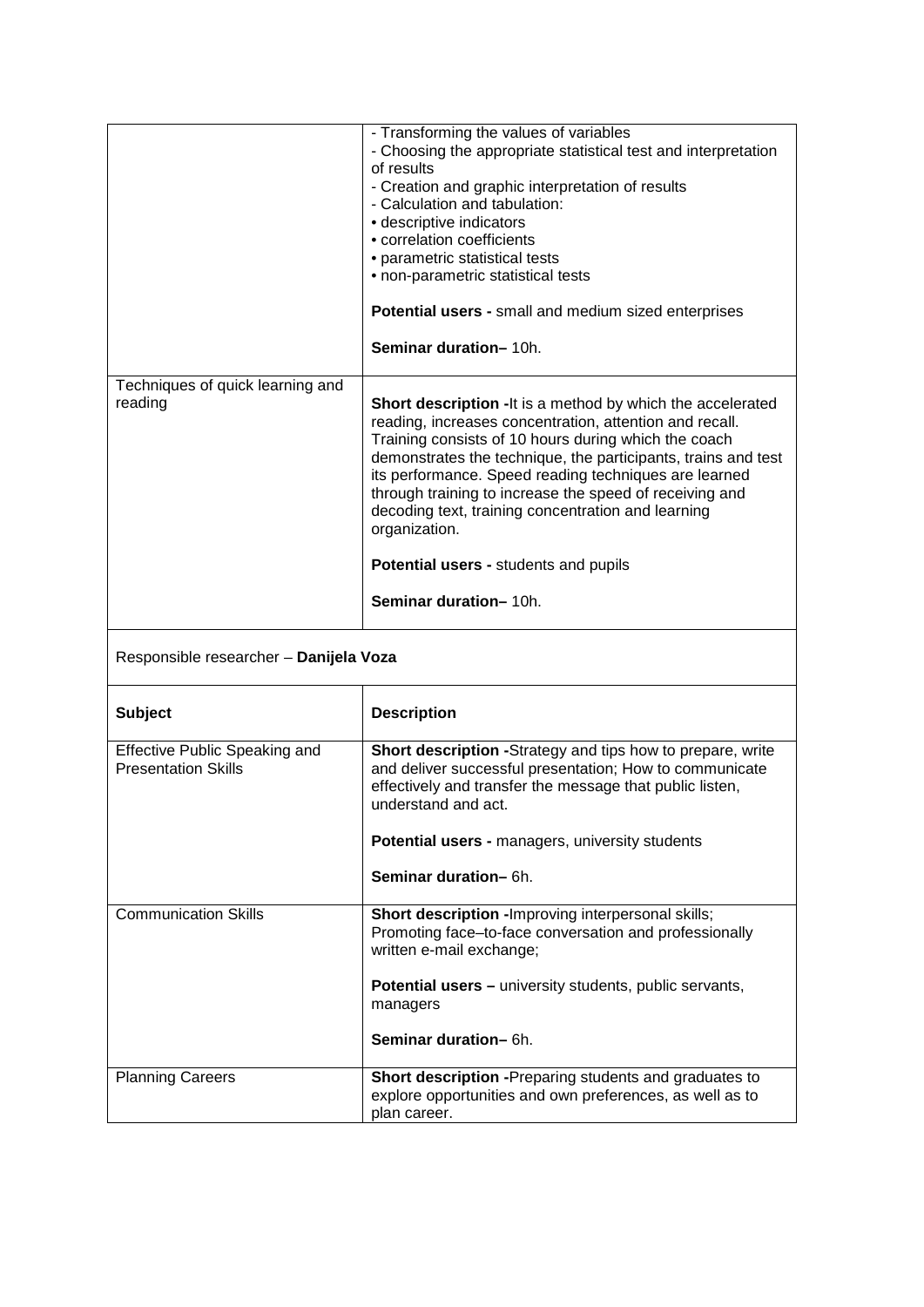|                                                               | <b>Potential users - high school students</b><br>Seminar duration-4h.                                                                                                                                                                                                                                                                           |  |
|---------------------------------------------------------------|-------------------------------------------------------------------------------------------------------------------------------------------------------------------------------------------------------------------------------------------------------------------------------------------------------------------------------------------------|--|
| Responsible researcher - Dragan Manasijević                   |                                                                                                                                                                                                                                                                                                                                                 |  |
| <b>Subject</b>                                                | <b>Description</b>                                                                                                                                                                                                                                                                                                                              |  |
| Statistical analysis of data using<br>SPSS program            | <b>Short description - Fundamentals of statistical data analysis</b><br>using SPSS software<br><b>Potential users - students, entrepreneurs, public officers</b><br>Seminar duration-20 hours.                                                                                                                                                  |  |
| Quantitative methods in<br>management using QM for<br>Windows | <b>Short description -Application of quantitative methods in</b><br>management using QM for Windows software<br><b>Potential users -- students, entrepreneurs, management</b><br>structures in public and private companies<br>Seminar duration-20 hours.                                                                                       |  |
| Responsible researcher - Nenad Milijić                        |                                                                                                                                                                                                                                                                                                                                                 |  |
| <b>Subject</b>                                                | <b>Description</b>                                                                                                                                                                                                                                                                                                                              |  |
| Application of MS Project in<br>operational planning          | Short description - Displaying of all activities on the project<br>and progress monitoring in real time. Management of all<br>types of resources. Using of different types of reports.<br>Potential users - managers, university students<br>Seminar duration-6h.                                                                               |  |
| The impact of human resource<br>potential on safety climate   | Short description -Using the potential of human resources<br>according to demographic factors. Analysis of safety factors<br>and safety issues and connection with the appropriate<br>subgroups of employees in order to achieve a higher level of<br>safety climate.<br>Potential users - different levels of managers<br>Seminar duration-6h. |  |
| Responsible researcher - Aleksandra Fedajev                   |                                                                                                                                                                                                                                                                                                                                                 |  |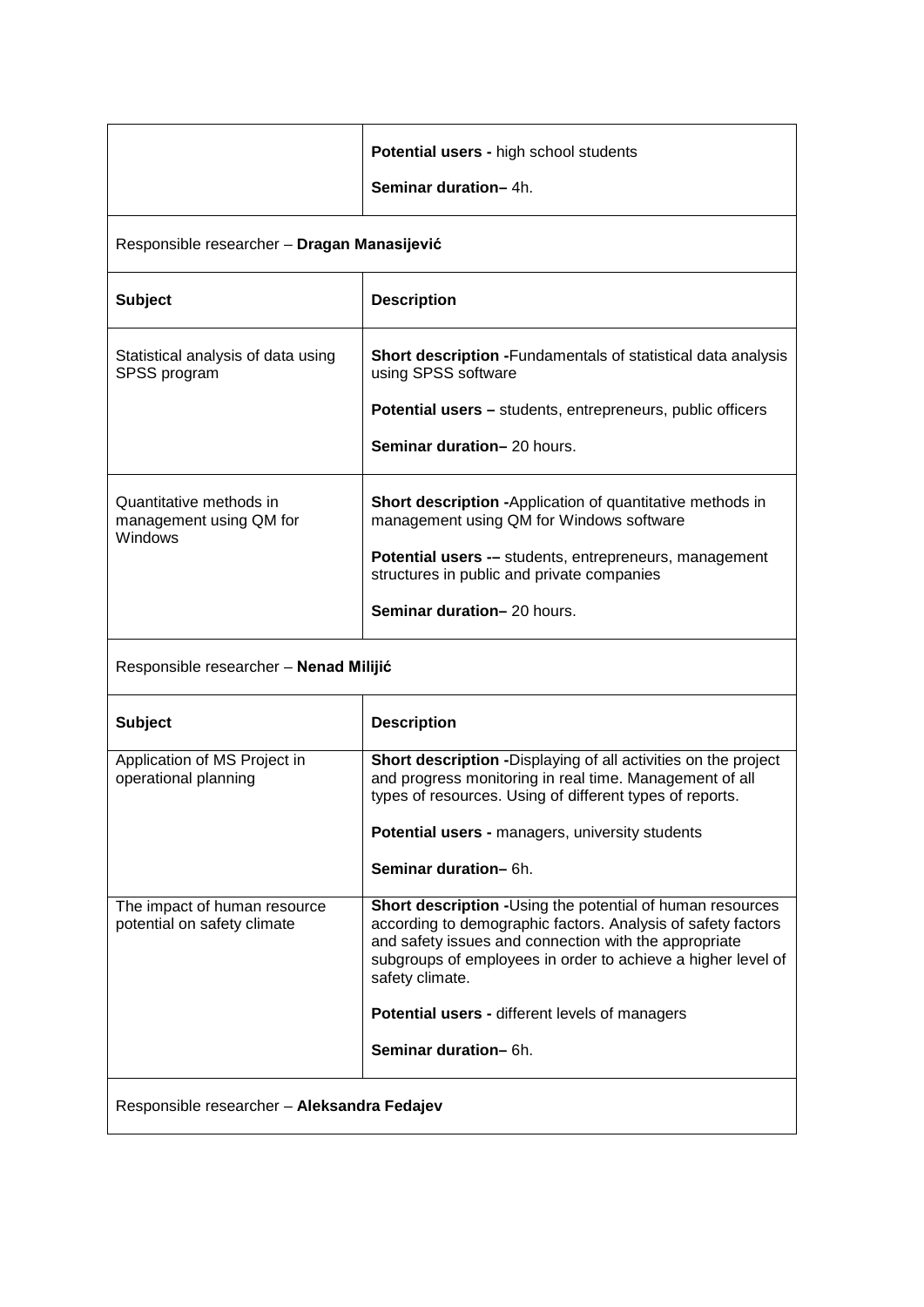| <b>Subject</b>                                                       | <b>Description</b>                                                                                                                                                                                                                                                                                                                                                                                                                                                                                                                                         |
|----------------------------------------------------------------------|------------------------------------------------------------------------------------------------------------------------------------------------------------------------------------------------------------------------------------------------------------------------------------------------------------------------------------------------------------------------------------------------------------------------------------------------------------------------------------------------------------------------------------------------------------|
| Accounting                                                           | Short description-Bookkeeping of business transactions<br>in the enterprise.                                                                                                                                                                                                                                                                                                                                                                                                                                                                               |
|                                                                      | <b>Potential</b><br><b>users</b> - students,<br>unemployed<br>people,<br>entrepreneurs.                                                                                                                                                                                                                                                                                                                                                                                                                                                                    |
|                                                                      | Seminar duration-12 h.                                                                                                                                                                                                                                                                                                                                                                                                                                                                                                                                     |
| Financial analysis of enterprises                                    | Short description - Ratio analysis of business operations.                                                                                                                                                                                                                                                                                                                                                                                                                                                                                                 |
|                                                                      | <b>Potential users - students, managers, unemployed people,</b><br>entrepreneurs.                                                                                                                                                                                                                                                                                                                                                                                                                                                                          |
|                                                                      | Seminar duration-10 h.                                                                                                                                                                                                                                                                                                                                                                                                                                                                                                                                     |
| Macroeconomic analysis                                               | Short description - Macroeconomic data collection and<br>comparative analysis of macroeconomic stability in chosen<br>economies.                                                                                                                                                                                                                                                                                                                                                                                                                           |
|                                                                      | Potential users - students, entrepreneurs.                                                                                                                                                                                                                                                                                                                                                                                                                                                                                                                 |
|                                                                      | Seminar duration-10 h.                                                                                                                                                                                                                                                                                                                                                                                                                                                                                                                                     |
| Regional development analysis                                        | Short description - Measuring and comparison of the<br>development in different regions in the country.                                                                                                                                                                                                                                                                                                                                                                                                                                                    |
|                                                                      | Potential users - public servants.                                                                                                                                                                                                                                                                                                                                                                                                                                                                                                                         |
|                                                                      | Seminar duration-6 h.                                                                                                                                                                                                                                                                                                                                                                                                                                                                                                                                      |
| Improvement of public<br>administration                              | Short description - Pointing out the possibilities of<br>administrative procedures improvement in the public service.                                                                                                                                                                                                                                                                                                                                                                                                                                      |
|                                                                      | Potential users - public servants.                                                                                                                                                                                                                                                                                                                                                                                                                                                                                                                         |
|                                                                      | Seminar duration-6 h.                                                                                                                                                                                                                                                                                                                                                                                                                                                                                                                                      |
|                                                                      |                                                                                                                                                                                                                                                                                                                                                                                                                                                                                                                                                            |
| Responsible researcher - Isidora Milošević                           |                                                                                                                                                                                                                                                                                                                                                                                                                                                                                                                                                            |
| <b>Subject</b>                                                       | <b>Description</b>                                                                                                                                                                                                                                                                                                                                                                                                                                                                                                                                         |
| Getting to know your own<br>business to exploit the<br>opportunities | Short description - The aim of the seminar is the training<br>and education of staff for the professional and collective<br>SWOT analysis to staff on the most appropriate way<br>perceive the market in which they operate, as well as the<br>climate within the company. The seminar would be based on<br>a detailed analysis of internal and external factors that will<br>enable the determination of the optimal strategy for<br>achieving company objectives in terms of decision-making in<br>the presence of uncertainty in a dynamic environment. |
|                                                                      | Potential users - Entrepreneurs, SMEs, NGO                                                                                                                                                                                                                                                                                                                                                                                                                                                                                                                 |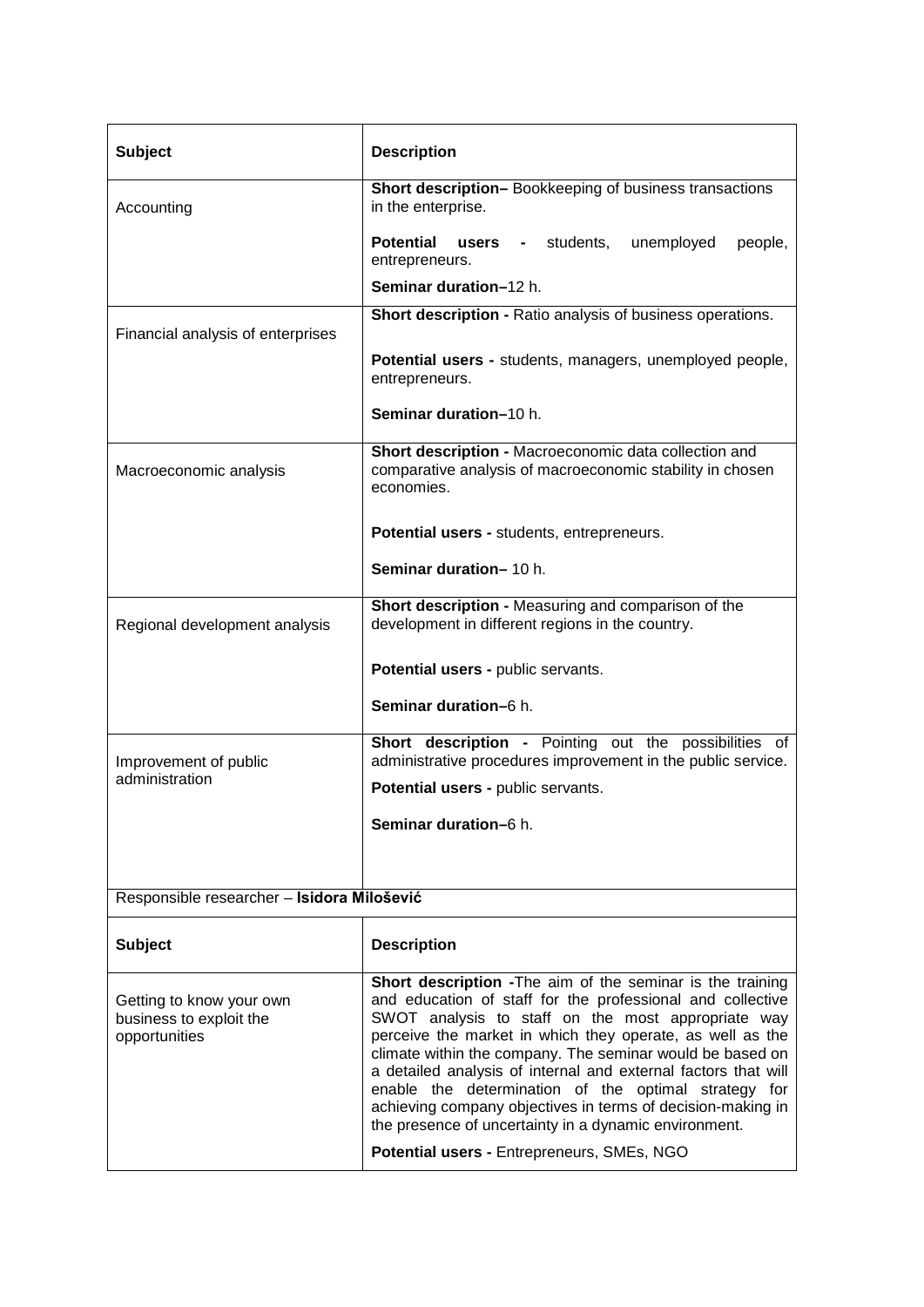|                                                                                                                          | <b>Seminar duration - 10-15h</b>                                                                                                                                                                                                                                                                                                                    |
|--------------------------------------------------------------------------------------------------------------------------|-----------------------------------------------------------------------------------------------------------------------------------------------------------------------------------------------------------------------------------------------------------------------------------------------------------------------------------------------------|
| Responsible researcher - Darko Brodić                                                                                    |                                                                                                                                                                                                                                                                                                                                                     |
| <b>Subject</b>                                                                                                           | <b>Description</b>                                                                                                                                                                                                                                                                                                                                  |
| Internet and Intranet in the Small<br>Companies                                                                          | Short description - Introduction in e-business activities on<br>Internet and Intranet for the Small Companies, Internet and<br>Intranet, B2B, B2C, e-banking                                                                                                                                                                                        |
|                                                                                                                          | <b>Potential users - Engineers of all specialties who work in</b><br>industry and services.                                                                                                                                                                                                                                                         |
|                                                                                                                          | Seminar duration: 20h                                                                                                                                                                                                                                                                                                                               |
| Responsible researcher - Ivana Đolović                                                                                   |                                                                                                                                                                                                                                                                                                                                                     |
| <b>Subject</b>                                                                                                           | <b>Description</b>                                                                                                                                                                                                                                                                                                                                  |
| Math Playground                                                                                                          | Short description - The aim of the project is promotion and<br>popularization of mathematics. This can be achieved by<br>solving many problems which surround us applying<br>mathematical tools, more or less easily, but interesting, for<br>sure.                                                                                                 |
|                                                                                                                          | <b>Potential users -all interested (pupils - primary school from</b><br>5. grade, secondary school, parents, students)                                                                                                                                                                                                                              |
|                                                                                                                          | Seminar duration -10h                                                                                                                                                                                                                                                                                                                               |
| <b>Subject</b>                                                                                                           | <b>Description</b>                                                                                                                                                                                                                                                                                                                                  |
| How to Write a Scientific Papar<br>and Use of LaTex                                                                      | Short description - How to write a paper in scientific journal<br>style and format (meaning of scientific style, SCI list, use of<br>LaTex)                                                                                                                                                                                                         |
|                                                                                                                          | <b>Potential users - students, gifted pupils (secondary school)</b><br>and young researchers                                                                                                                                                                                                                                                        |
|                                                                                                                          | Seminar duration - 10 h                                                                                                                                                                                                                                                                                                                             |
|                                                                                                                          |                                                                                                                                                                                                                                                                                                                                                     |
| Responsible researcher - Ivan Jovanović                                                                                  |                                                                                                                                                                                                                                                                                                                                                     |
| <b>Subject</b>                                                                                                           | <b>Description</b>                                                                                                                                                                                                                                                                                                                                  |
| Development of the concept of a<br>business plan as a baseline<br>document for starting a new<br>entrepreneurial venture | <b>Short description - Every business venture should first</b><br>carefully designed then it is possible to objectively plan, if we<br>are its efficient and effective implementation. Therefore, the<br>main aim of the seminar is the education and training of staff<br>to work independently when developing the concept of a<br>business plan. |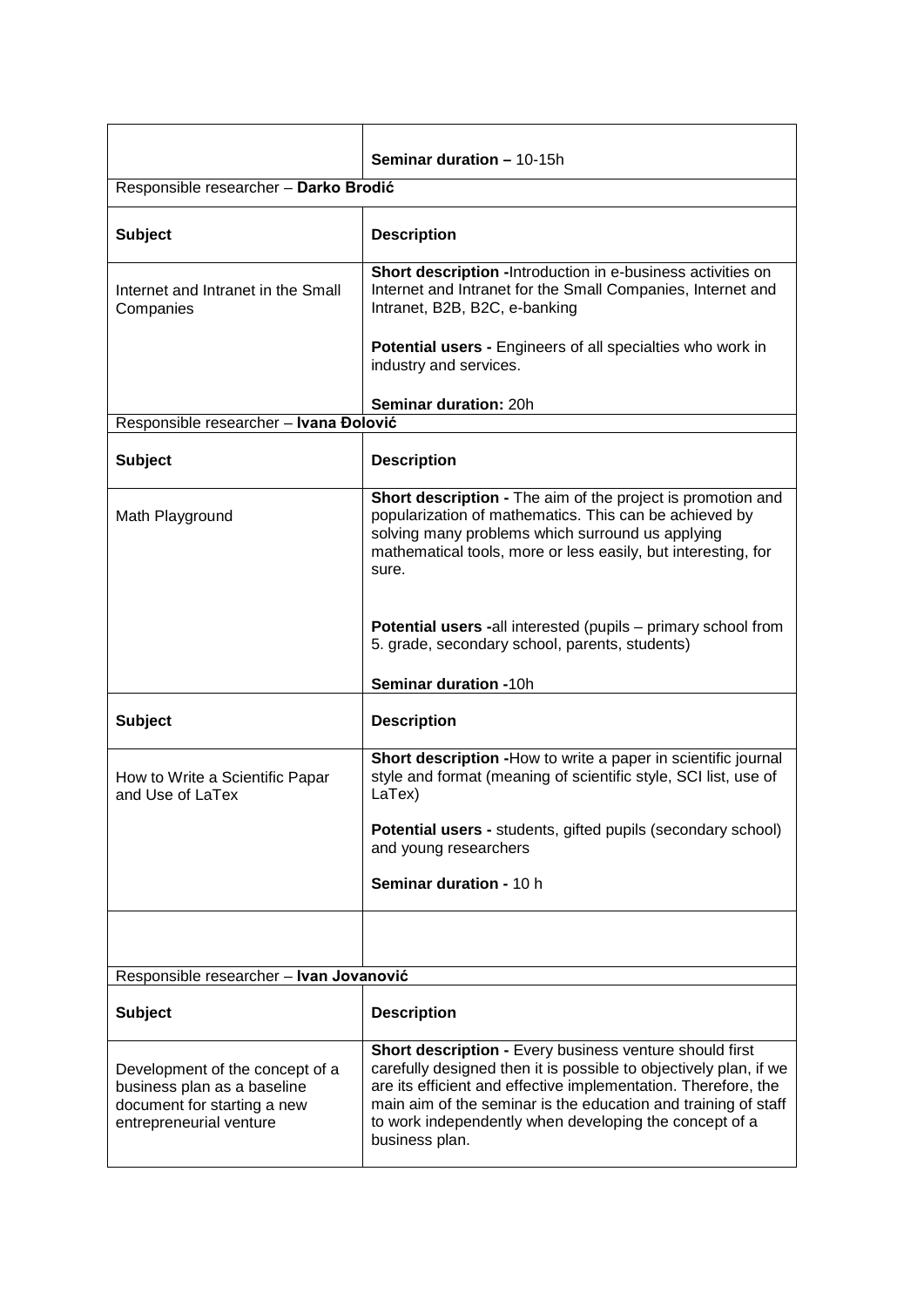|                                                                                                                      | <b>Potential users - students (graduate and unfinished),</b><br>engineers of all professions, managers in companies,<br>business people, entrepreneurs (existing and future).<br>Seminar duration -6 h                                                                                                                                                         |
|----------------------------------------------------------------------------------------------------------------------|----------------------------------------------------------------------------------------------------------------------------------------------------------------------------------------------------------------------------------------------------------------------------------------------------------------------------------------------------------------|
| Creating a business plan as a<br>binding document for starting a<br>new entrepreneurial venture                      | Short description - The aim of the seminar is to educate<br>and training of staff to independently prepare a business<br>plan. Definition, meaning, purpose, basic elements, and<br>implementation of the business plan. Market analysis,<br>production and sales plan, human resources plan, marketing<br>plan, plan financially, efficiency rating business. |
|                                                                                                                      | Potential users - students (graduate and unfinished),<br>engineers of all professions, managers in companies,<br>business people, entrepreneurs (existing and future).<br>Training duration -24 h                                                                                                                                                              |
| The application of techniques<br>Gantt-chart for planning,<br>monitoring and implementation of                       | Short description - The significance, design and<br>implementation Gantt-chart as a basic technique for<br>scheduling projects.                                                                                                                                                                                                                                |
| projects                                                                                                             | Potential users-students (graduate and unfinished),<br>engineers of all professions, managers in companies.                                                                                                                                                                                                                                                    |
|                                                                                                                      | Training duration -6h.                                                                                                                                                                                                                                                                                                                                         |
| The application of network<br>planning technique for optimizing<br>resources in projects                             | Short description - Analysis of the structure, the analysis<br>time, resource analysis, cost analysis, CPM, PERT, PERT-<br>COST, PDM.                                                                                                                                                                                                                          |
|                                                                                                                      | Potential users - students (graduate and unfinished),<br>engineers of all professions, managers in companies.                                                                                                                                                                                                                                                  |
|                                                                                                                      | Training duration -20 h.                                                                                                                                                                                                                                                                                                                                       |
| Using the software program<br>Microsoft Project for planning,<br>monitoring and implementation of<br>modern projects | Short description - The aim of the seminar is to, through<br>practical work on the computer, perform education and<br>training of of staff for the independent application of software<br>tools MS Project.                                                                                                                                                    |
|                                                                                                                      | <b>Potential users - students (graduate and unfinished),</b><br>engineers of all professions, managers in companies.                                                                                                                                                                                                                                           |
|                                                                                                                      | Training duration - 20 h                                                                                                                                                                                                                                                                                                                                       |
| Creating project plans as a<br>binding document for the project<br>implementation                                    | Short description - The aim of the seminar is to educate<br>and training of staff to independently prepare and implement<br>the Project Plan, the basic document when preparing of the<br>project for implementation.                                                                                                                                          |
|                                                                                                                      | <b>Potential users - students (graduate and unfinished),</b><br>engineers of all professions, managers in companies.                                                                                                                                                                                                                                           |
|                                                                                                                      | Training duration - 16 h<br>Short description - The aim of the seminar is to educate                                                                                                                                                                                                                                                                           |
| Histogram - a tool that is used for<br>resource allocation and resource<br>optimization in projects                  | and training of staff to independently prepare and implement<br>Histogram tool, which is used in the distribution of<br>homogeneous and non-homogeneous workforce on<br>projects.                                                                                                                                                                              |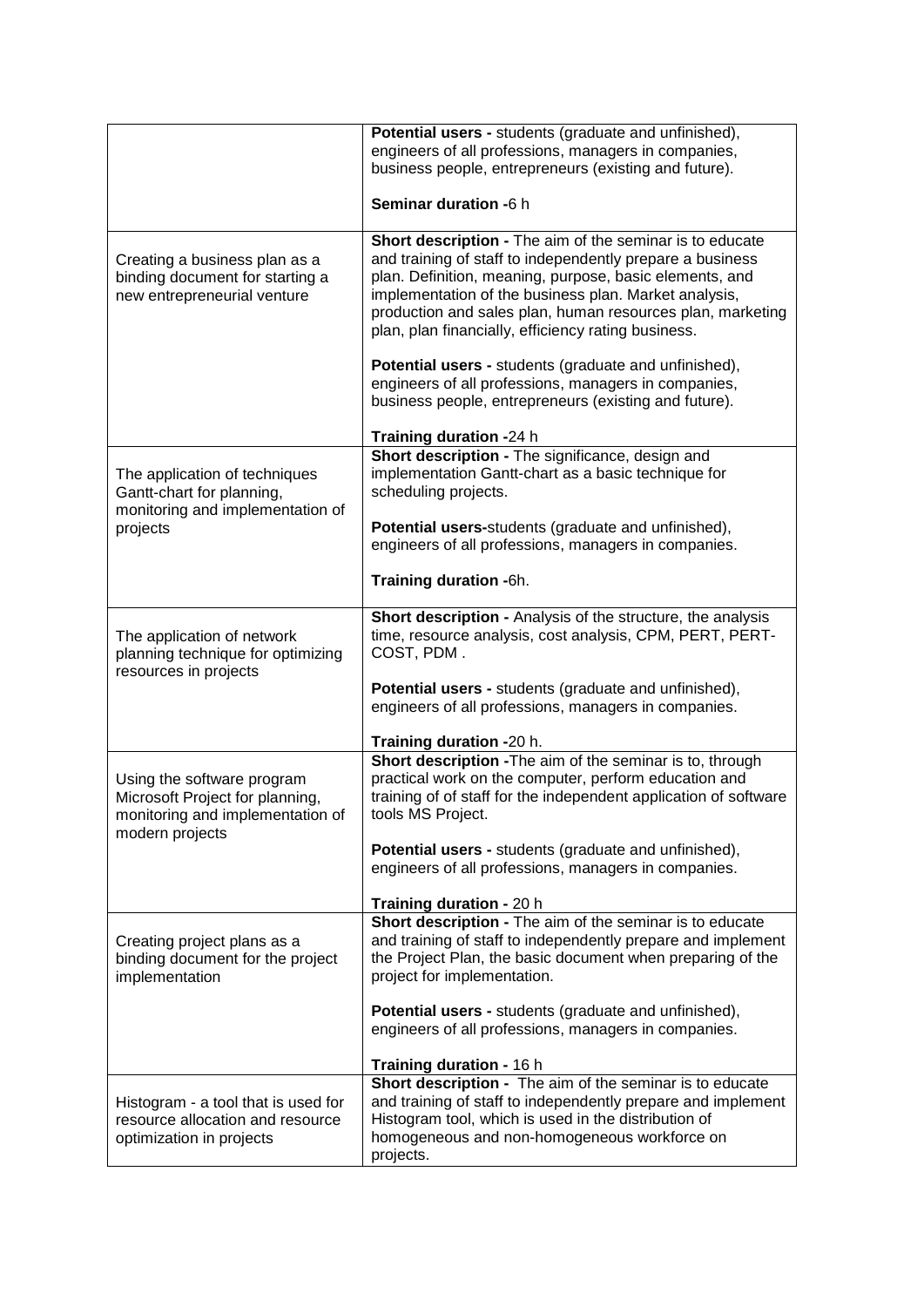|                                                                         | Potential users - students (graduate and unfinished),<br>engineers of all professions, managers in companies.<br>Training duration - 6 h                                                                                                                                                                                                                                  |
|-------------------------------------------------------------------------|---------------------------------------------------------------------------------------------------------------------------------------------------------------------------------------------------------------------------------------------------------------------------------------------------------------------------------------------------------------------------|
| Brainstorming - a technique for<br>solving problems                     | Short description - Brainstorming is a group or individual<br>creativity technique by which efforts are made to find a<br>conclusion for a specific problem by gathering a list of ideas<br>spontaneously contributed by its member (participants in<br>brainstorming). The aim of the seminar is to educate and<br>training of participants in mastering this technique. |
|                                                                         | Potential users - students (graduate and unfinished),<br>engineers of all professions, managers in companies.                                                                                                                                                                                                                                                             |
| Using a SWOT analysis for the<br>identification of strategic choices    | Training duration - 8 h<br>Short description - SWOT analysis is a structured planning<br>method used to evaluate the Strengths, Weaknesses,<br>Opportunities, and Threats involved in a project or in a<br>business venture. The aim of the seminar is to educate and<br>training of participants in mastering this method.                                               |
|                                                                         | Potential users - students (graduate and unfinished),<br>engineers of all professions, managers in companies.                                                                                                                                                                                                                                                             |
| Training duration - 8 h                                                 |                                                                                                                                                                                                                                                                                                                                                                           |
| Responsible researcher - Milica Arsić                                   |                                                                                                                                                                                                                                                                                                                                                                           |
| <b>Subject</b>                                                          | <b>Description</b>                                                                                                                                                                                                                                                                                                                                                        |
| How to write business plan?                                             | Short description - Understanding the need of writing a<br>business plan before starting any business activity.<br>Development of business ideas through the basic elements<br>of a business plan.                                                                                                                                                                        |
|                                                                         | Potential users - entrepreneurs, unemployed people.                                                                                                                                                                                                                                                                                                                       |
|                                                                         | Training duration: 10 h                                                                                                                                                                                                                                                                                                                                                   |
| Pro-active job search                                                   | <b>Short description - Introductions to strategies how to utilize</b><br>your time wisely in job search. Providing assistance in<br>writing an effective CV and cover letter. Answering the<br>questiones: How to prepare for interview and how to act<br>during the interview?                                                                                           |
|                                                                         | Potential users - students, unemployed people.                                                                                                                                                                                                                                                                                                                            |
|                                                                         | Training duration - 6 h                                                                                                                                                                                                                                                                                                                                                   |
| Responsible researcher - Predrag Đorđević                               |                                                                                                                                                                                                                                                                                                                                                                           |
| <b>Subject</b>                                                          | <b>Description</b>                                                                                                                                                                                                                                                                                                                                                        |
| The application of quality tools to<br>increase the efficiency of small | Short description - This training workshop provides an<br>opportunity for its participants to get familiar with effective<br>problem solving tools in order to find the causes of the<br>problems, improve product quality, productivity and process                                                                                                                      |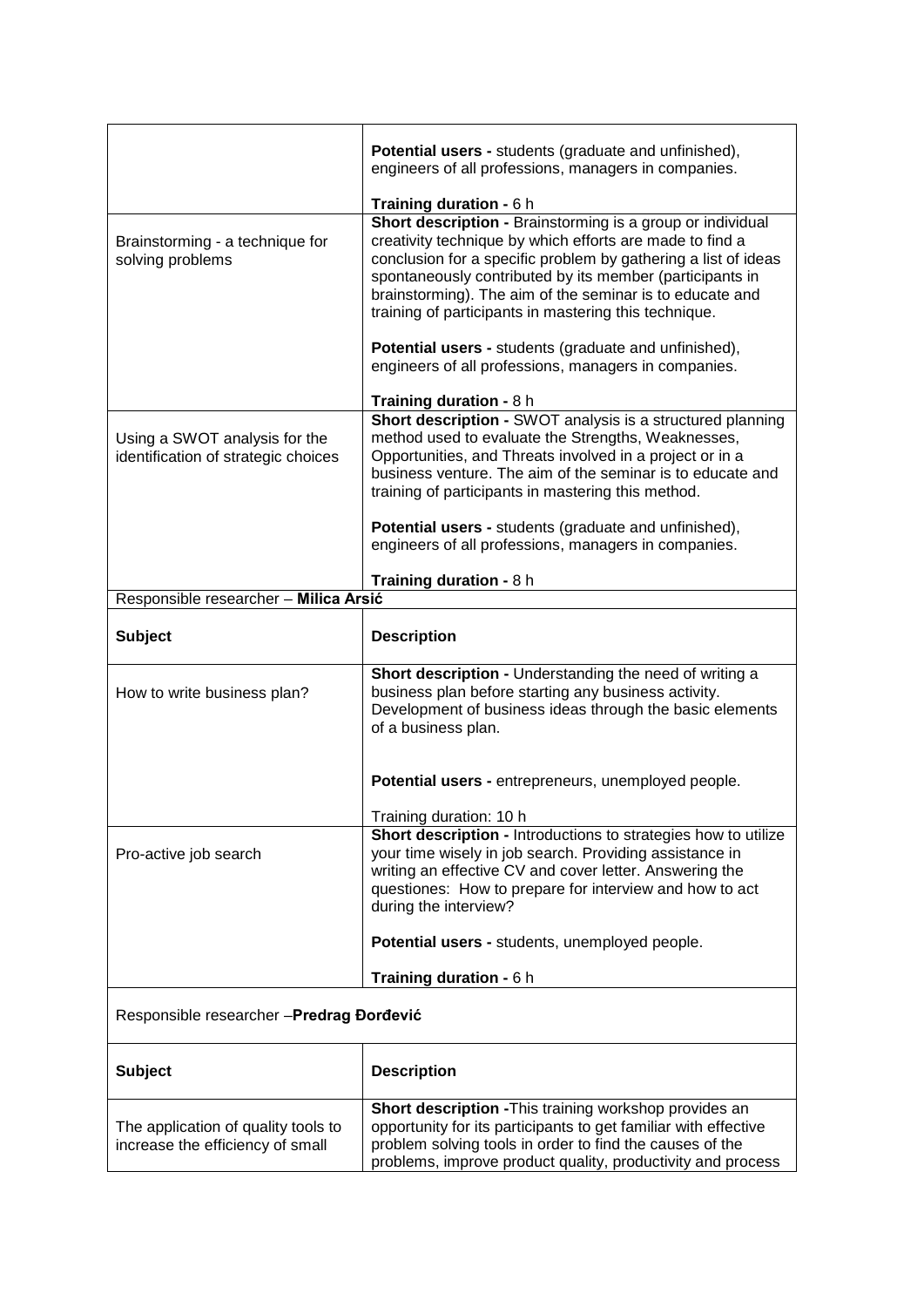| and medium enterprises                                                                         | management. The training program contains discussion on<br>all of the seven basic tools of Quality Control, such as<br>Pareto Diagram, Scatter Diagram and Correlation Analysis,<br>Ishikawa Diagram, Control Charts, etc. with illustrative<br>examples of real industrial application of these tools.<br><b>Potential users - entrepreneurs, managers of SMEs,</b>                                                                                                                                                                                                                                                                                                                                                                                                                                                                                                                                                                                                                                                      |  |
|------------------------------------------------------------------------------------------------|---------------------------------------------------------------------------------------------------------------------------------------------------------------------------------------------------------------------------------------------------------------------------------------------------------------------------------------------------------------------------------------------------------------------------------------------------------------------------------------------------------------------------------------------------------------------------------------------------------------------------------------------------------------------------------------------------------------------------------------------------------------------------------------------------------------------------------------------------------------------------------------------------------------------------------------------------------------------------------------------------------------------------|--|
|                                                                                                | graduate students.                                                                                                                                                                                                                                                                                                                                                                                                                                                                                                                                                                                                                                                                                                                                                                                                                                                                                                                                                                                                        |  |
| Training duration - 6h<br>Responsible researcher - Snežana Urošević                            |                                                                                                                                                                                                                                                                                                                                                                                                                                                                                                                                                                                                                                                                                                                                                                                                                                                                                                                                                                                                                           |  |
|                                                                                                |                                                                                                                                                                                                                                                                                                                                                                                                                                                                                                                                                                                                                                                                                                                                                                                                                                                                                                                                                                                                                           |  |
| <b>Subject</b>                                                                                 | <b>Description</b>                                                                                                                                                                                                                                                                                                                                                                                                                                                                                                                                                                                                                                                                                                                                                                                                                                                                                                                                                                                                        |  |
| Seminar<br>employees<br>for<br>and<br>to<br>improve<br>their<br>managers<br>managerial skills: | Short description -By attending this session, participants<br>will gain the skills to create descriptions and advertisements<br>for the position, adopt the techniques of selection of<br>candidates, get concrete tools to test the candidate answers                                                                                                                                                                                                                                                                                                                                                                                                                                                                                                                                                                                                                                                                                                                                                                    |  |
| Successful<br>recruitment,<br>interviewing<br>skills<br>and<br>techniques and testing          | and to the evaluation of candidates.<br>This training will help managers create a more dynamic,<br>loyal and productive team. The training is designed                                                                                                                                                                                                                                                                                                                                                                                                                                                                                                                                                                                                                                                                                                                                                                                                                                                                    |  |
| Motivation of employees                                                                        | specifically for managers to recognize what employees<br>want, and training participants will learn how to motivate<br>employees                                                                                                                                                                                                                                                                                                                                                                                                                                                                                                                                                                                                                                                                                                                                                                                                                                                                                          |  |
|                                                                                                | Potential users - Managers and employees                                                                                                                                                                                                                                                                                                                                                                                                                                                                                                                                                                                                                                                                                                                                                                                                                                                                                                                                                                                  |  |
|                                                                                                | Training duration - 2x6-hour course                                                                                                                                                                                                                                                                                                                                                                                                                                                                                                                                                                                                                                                                                                                                                                                                                                                                                                                                                                                       |  |
| Responsible researcher - Dorde Nikolić                                                         |                                                                                                                                                                                                                                                                                                                                                                                                                                                                                                                                                                                                                                                                                                                                                                                                                                                                                                                                                                                                                           |  |
| <b>Subject</b>                                                                                 | <b>Description</b>                                                                                                                                                                                                                                                                                                                                                                                                                                                                                                                                                                                                                                                                                                                                                                                                                                                                                                                                                                                                        |  |
| How to make right decisions                                                                    | Short description - The aim of this training course is to<br>introduce decision making process and also to presents<br>examples of the decision-making methods in action and<br>recommends sources of additional information on decision-<br>making methods. Furthermore, during this seminar<br>participants will learn how to build different models which will<br>assist them in making decisions that solve business<br>problems. The modeling techniques that<br>will be studied throughout this seminar, are:<br>Module 1: Linear Programming optimization<br>$\bullet$<br>technics (Modeling and Solving LP Problems in a<br>MS Excel spreadsheet),<br>Module 2: Regression Analysis and Forecasting<br>$\bullet$<br>techniques (Time Series)<br>Module 3: Decision Analysis (Decision making<br>$\bullet$<br>under risk and Multi-criteria decision making, Group<br>decision making)<br><b>Potential users - Persons who are involved in different</b><br>decision-making processes. (Entrepreneurs, Managers in |  |
|                                                                                                | SMEs, Public sector employees)                                                                                                                                                                                                                                                                                                                                                                                                                                                                                                                                                                                                                                                                                                                                                                                                                                                                                                                                                                                            |  |
| Responsible researcher - Ivan Mihajlović                                                       | Training duration - at least 12h for each course module.                                                                                                                                                                                                                                                                                                                                                                                                                                                                                                                                                                                                                                                                                                                                                                                                                                                                                                                                                                  |  |
|                                                                                                |                                                                                                                                                                                                                                                                                                                                                                                                                                                                                                                                                                                                                                                                                                                                                                                                                                                                                                                                                                                                                           |  |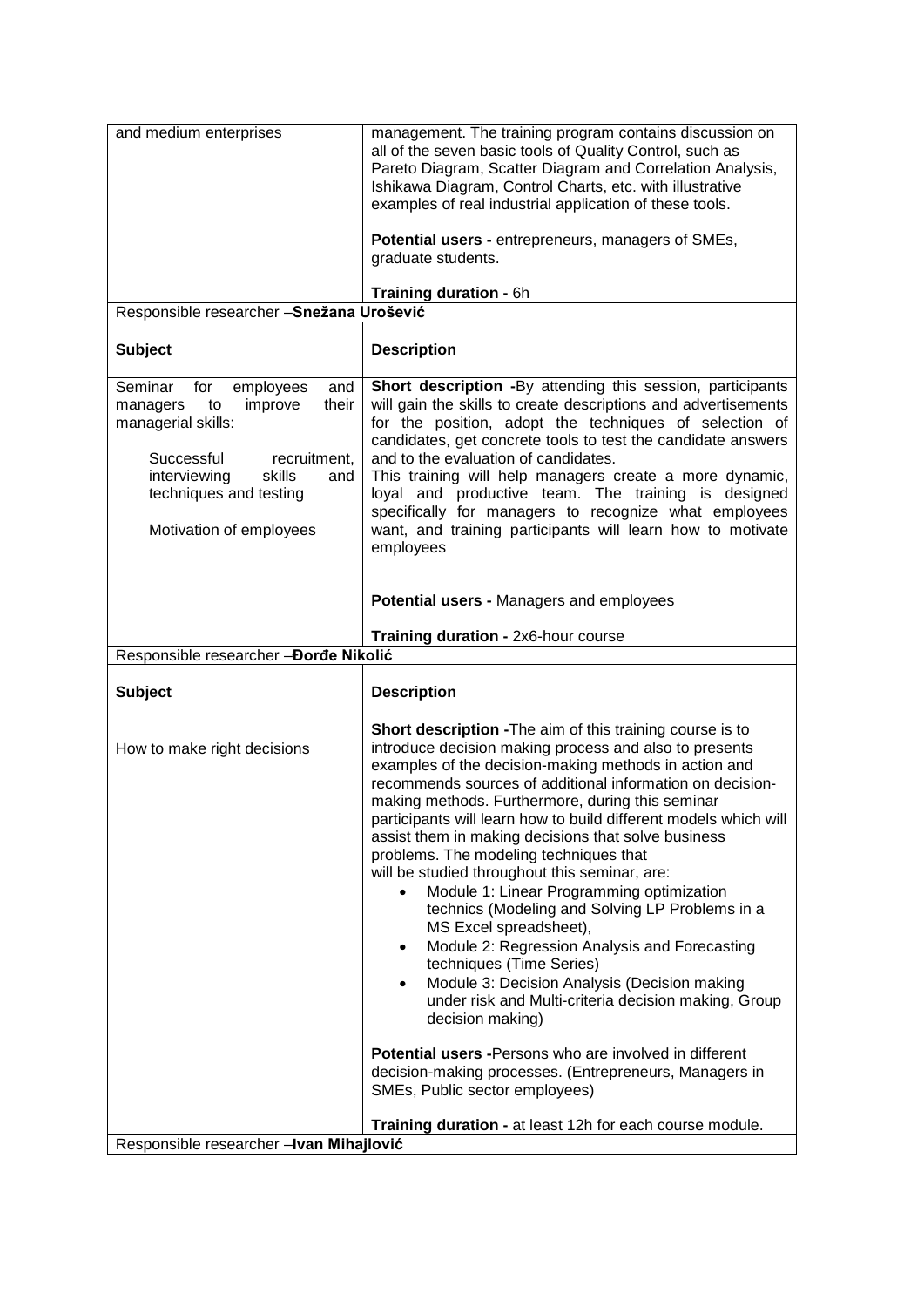| Quantitative techniques for<br>manufacturing amangement and<br>business process management | <b>Short description - quantitative elements of production</b><br>management and management of a business process. The<br>course includes five modules. The first module is dealing<br>with definition of production program of a company. Second<br>module is about different types of production setups. The<br>third module is describing the organization of the production<br>process immediately before its starting phase. Fourth<br>module is scheduling and time management and fifth<br>module is quality control of the products.<br>Potential users - Entrepreneurs, Managers in SMEs, Public<br>companies employees and managers                                                                                                                                                                                                                                                                                                                                                                                                                                                                                                                                                                                                                   |
|--------------------------------------------------------------------------------------------|-----------------------------------------------------------------------------------------------------------------------------------------------------------------------------------------------------------------------------------------------------------------------------------------------------------------------------------------------------------------------------------------------------------------------------------------------------------------------------------------------------------------------------------------------------------------------------------------------------------------------------------------------------------------------------------------------------------------------------------------------------------------------------------------------------------------------------------------------------------------------------------------------------------------------------------------------------------------------------------------------------------------------------------------------------------------------------------------------------------------------------------------------------------------------------------------------------------------------------------------------------------------|
|                                                                                            | Training duration-10 hours                                                                                                                                                                                                                                                                                                                                                                                                                                                                                                                                                                                                                                                                                                                                                                                                                                                                                                                                                                                                                                                                                                                                                                                                                                      |
| Guidence Course for the HP<br>Microenterprise Development<br>Program (GET - IT) HP LIFE    | Short description -HP LIFE program is continuance of a<br>"Graduate Entrepreneurship Training through IT" (GET-IT),<br>which is helping young un- or underemployed people and<br>graduates -to acquire the business and IT skills to enter<br>professional life, or to start their own businesses. (HP LIFE<br>official site: http://www.lifegl o b a l . o r g / e n / A B O U T-<br>THE-PROGRAM/Find-a-Center).<br>HP LIFE training consists of interactive courses that deal<br>with practical IT solutions for daily business challenges. The<br>core element is a curriculum called Technology Tools (T-<br>Tools) that bridges the divide between pure business skills<br>courses and technical skills courses. T-Tools fills the gap<br>between business and standard IT courses. The modules<br>explore how different IT solutions can address common<br>business challenges in the areas of Management and<br>Operations, Finances, Communication, and Marketing.<br>Students are also in a better position to evaluate their skills<br>and to identify their own needs for further training and<br>development.<br>Potential users - students, highschool students, young un-<br>or underemployed people and graduates.<br>Training duration-16 hours |

| For concrete projects proposal / project rational – depending on type of project call |
|---------------------------------------------------------------------------------------|
|                                                                                       |

| E) Project implementation / Award criteria     |                                                          |  |
|------------------------------------------------|----------------------------------------------------------|--|
| E) 1. The project rationale*                   |                                                          |  |
| Please describe briefly the reasons why the    | For educational projects (Erasmus KA1 and                |  |
| (the I<br>proposed project is important<br>for | KA2): Proposed project is of great interest for          |  |
| development of) your organization:             | Technical faculty in Bor. The experience that will be    |  |
|                                                | developed during this project's realization will further |  |
|                                                | sustain our skills and knowledge in development of       |  |
|                                                | contemporary educational<br>process on<br>our            |  |
|                                                | departments. This will also be a benefit for our         |  |
|                                                | students who will be direct beneficiaries of this        |  |
|                                                | project results.                                         |  |
|                                                |                                                          |  |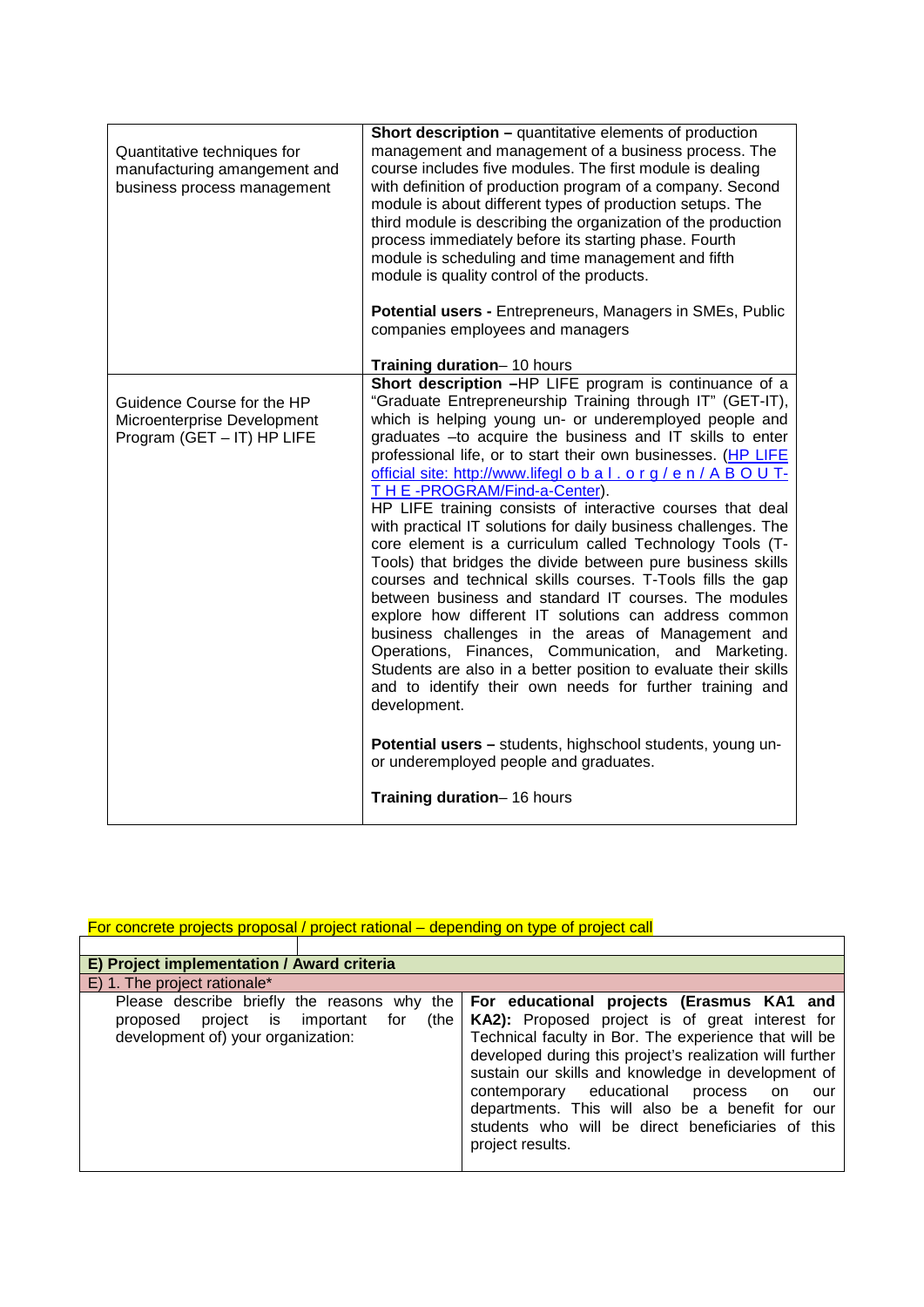|                                                                                                                                                                                                                                                                                                                      | For technology based projects (Horizon 2020):<br>In potental project proposal, apart from the analysis<br>of the state of pollution of the area around the<br>emission sources, we can also aim at activities for<br>prevention of further pollution of the environment<br>from such operations of the fossil fuel power plants,<br>fuel processing plants and<br>industrial<br>plants,<br>producing: copper, steel, cement<br>bulk<br>and<br>chemicals, by predicting the potential excess<br>pollutant emission according to the developed<br>model. Considering that one of the outcomes of the<br>research on this project will be the Registry of<br>polluters in Serbia, which was not previously<br>developed in this region (the data that is available in<br>Serbia, considering the air, water and soil pollution<br>are scarce: http://www.sepa.gov.rs/index.php), the<br>knowledge that will be gained during the research<br>will be a new type of knowledge for our scientific<br>community and our organization. Also, cooperation<br>with partners who are experts in environmental<br>modeling and research, greenhouse gas research,<br>carbon dioxide footprint, material flow management<br>and sustainable development, will increase our                                                                                                                                                                                                                                                                                                                                                                                                                                                                                        |
|----------------------------------------------------------------------------------------------------------------------------------------------------------------------------------------------------------------------------------------------------------------------------------------------------------------------|-------------------------------------------------------------------------------------------------------------------------------------------------------------------------------------------------------------------------------------------------------------------------------------------------------------------------------------------------------------------------------------------------------------------------------------------------------------------------------------------------------------------------------------------------------------------------------------------------------------------------------------------------------------------------------------------------------------------------------------------------------------------------------------------------------------------------------------------------------------------------------------------------------------------------------------------------------------------------------------------------------------------------------------------------------------------------------------------------------------------------------------------------------------------------------------------------------------------------------------------------------------------------------------------------------------------------------------------------------------------------------------------------------------------------------------------------------------------------------------------------------------------------------------------------------------------------------------------------------------------------------------------------------------------------------------------------------------------------------------------------------|
| E) 2. Quality of the partnership:                                                                                                                                                                                                                                                                                    | further potentials and knowledge base.                                                                                                                                                                                                                                                                                                                                                                                                                                                                                                                                                                                                                                                                                                                                                                                                                                                                                                                                                                                                                                                                                                                                                                                                                                                                                                                                                                                                                                                                                                                                                                                                                                                                                                                |
| Please outline, why your organisation<br>is<br>particularly qualified to participate in the project<br>at hand (e.g. specific competences, specific staff<br>and/or other resources relevant for the project,<br>relevant references, specific experience with the<br>target groups or other relevant institutions): | For educational projects (Erasmus KA1 and<br>KA2): Management Department of Technical faculty<br>in Bor is actively involved in educational activities for<br>past 15 years. During this period of time we have<br>developed completely new curriculum, which was not<br>present in such form in Serbia before. Also, during<br>the time, our curriculum is constantly evolving toward<br>best world practice in the scientific field of<br>Engineering<br>Our<br>management.<br>department<br>isparticipating in International academic networks, for<br>students and professors exchange. One of the<br>networks, created with contribution of Technical<br>Faculty in Bor is Resita - International Network for<br>Entrepreneurship and Innovation<br>(http://www.resitanet.ro/index.php?id=2).<br>Member<br>Universities of this network are: Germany (University<br>of Applied Science Worms), Slovenia (GEA College,<br>Ljubljana), Bulgaria (RUSE University), Romania<br>(University Eftimie Murgy, Resita), Montenegro<br>(University of Podgorica), Macedonia (American<br>College), Bosnia and Herzegovina (University of<br>Zenica), Albania (University of Tirana) and Serbia<br>(University of Belgrade, Technical faculty in Bor).<br>This network is financially supported by DAAD<br>foundation.As the activities of this Network,<br>Technical faculty in Bor is organizing International<br>summer schools (for students) and International<br>summer academies (for professors). Also, this<br>network provides<br>Management department of Technical Faculty in Bor<br>is organizing International May Conference on<br>Strategic Management (http://mksm.sjm06.com/),<br>each year, staring form 2005. This is an international |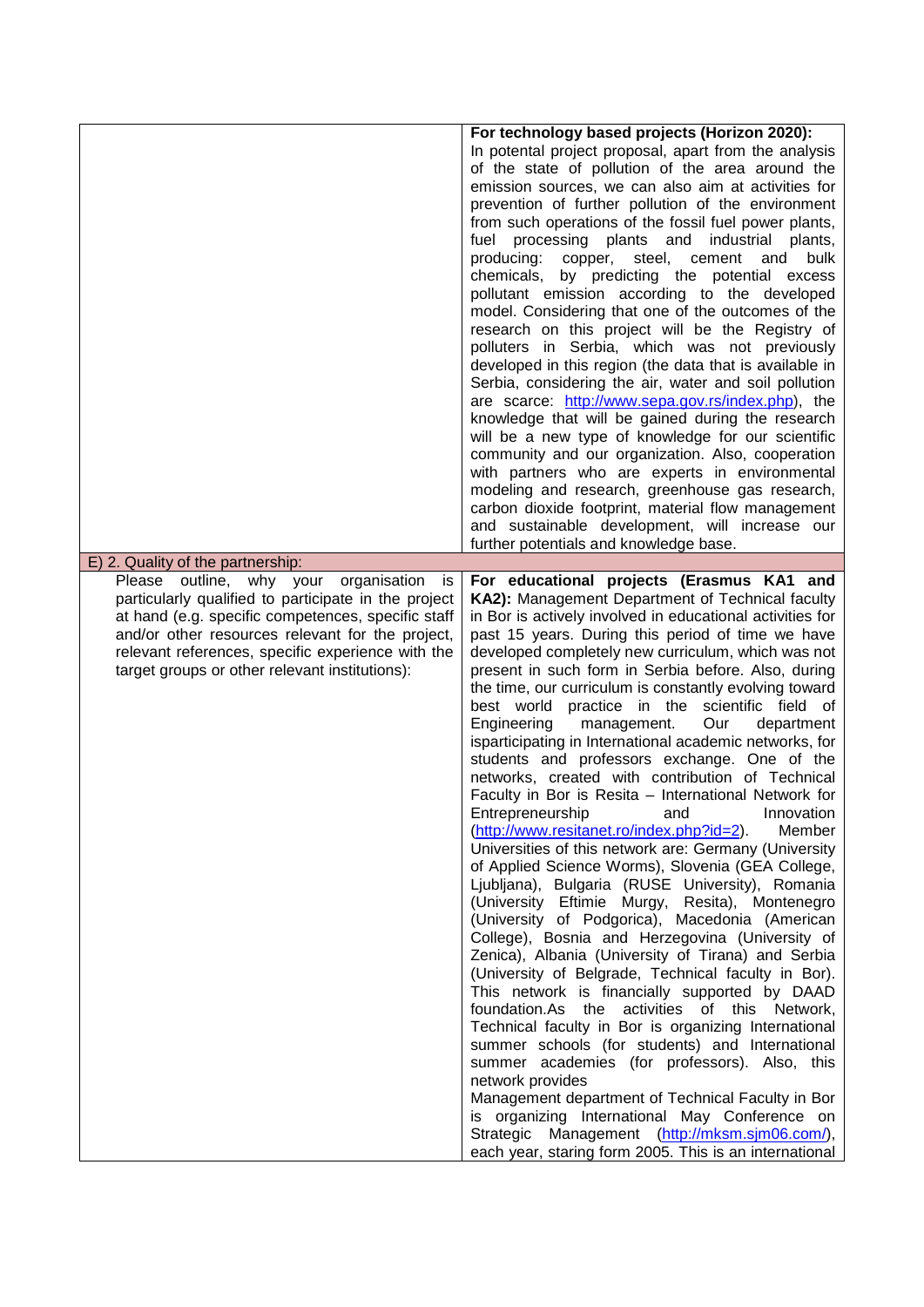|                                                                                                                                        | conference with more than 200 attendants each<br>year. In the frame of this conference, International<br>Students symposium on strategic management is<br>also organized.<br>Technical faculty in Bor is publishing<br>two<br>International Scientific Journals: Journal of Mining<br>and Metallurgy, Section B: Metallurgy (Which is<br>indexed<br>Thompson<br>on<br>Reuters<br>List)<br>Serbian<br>www.jmmab.com<br>and<br>Journal<br>of<br>Management (which is indexed<br>by EBSCO<br>Publishing) www.sim06.com                                                                                                                                                                                                                                                                                                                                                                                                                                                                                                                                                                                                                                                                                                                                                                                                                                                                                                                                                                                                                                                                                                                                                                                                                                                                                                                                                                                                                                                                                                     |
|----------------------------------------------------------------------------------------------------------------------------------------|-------------------------------------------------------------------------------------------------------------------------------------------------------------------------------------------------------------------------------------------------------------------------------------------------------------------------------------------------------------------------------------------------------------------------------------------------------------------------------------------------------------------------------------------------------------------------------------------------------------------------------------------------------------------------------------------------------------------------------------------------------------------------------------------------------------------------------------------------------------------------------------------------------------------------------------------------------------------------------------------------------------------------------------------------------------------------------------------------------------------------------------------------------------------------------------------------------------------------------------------------------------------------------------------------------------------------------------------------------------------------------------------------------------------------------------------------------------------------------------------------------------------------------------------------------------------------------------------------------------------------------------------------------------------------------------------------------------------------------------------------------------------------------------------------------------------------------------------------------------------------------------------------------------------------------------------------------------------------------------------------------------------------|
|                                                                                                                                        | For technology based projects (Horizon 2020):<br>Members of EMD have more than 100 references<br>published in international journals (SCI and SCIe list)<br>and presented at international meetings, which are<br>form the field of research proposed in frame of this<br>project. The complete list of references published by<br>the members of EMD, during last 10 years, is<br>available in the appendix of this document.                                                                                                                                                                                                                                                                                                                                                                                                                                                                                                                                                                                                                                                                                                                                                                                                                                                                                                                                                                                                                                                                                                                                                                                                                                                                                                                                                                                                                                                                                                                                                                                          |
| Describe the specific circumstances/facts which<br>lead to your organisation's relevant contribution<br>to the success of the project? | For educational projects (Erasmus KA1 and<br>KA2): The employees of EMD at technical faculty in<br>Bor, do have large experience in Academic networks<br>building and operation. Also, Technical faculty in Bor<br>is the only accredited partner of the HP LIFE<br>program in Serbia (http://www.life-global.org/).<br>This program is based on most contemporary<br>approach of integrating the ICT in entrepreneurship.<br>Special interest of this project is in acceleration of<br>youth entrepreneurship in the form of SME and<br>microenterprises development. The program was<br>originally developed as the GET IT project, managed<br>by Micro Enterprise Acceleration Institute - MEA I<br>(Switzerland). During 2012 this project continued as<br>HP LIFE program. Education according to the HP<br>LIFE program is organized in 49 countries around<br>the world. As a participating organization, Technical<br>faculty in Bor, received HP equipment, the T-Tools<br>Guidance course for their trainers and the T-Tools<br>training materials. One professor from Technical<br>faculty in Bor, who is the project manager of HP LIFE<br>Serbia, participated in a GET-IT Master training<br>course and received: Practical, hands-on training in<br>how to use information and communications<br>technology to be more productive; Access to an<br>online learning community with resources and tools<br>to help sustain the trainees business's growth<br>With obtained equipment and skills, members of<br>EMD, developed the GET IT curriculum in Serbian<br>language and integrated it in the $3^{rd}$ year subjects of<br>EMD: Management informational systems and<br>Entrepreneurship. Also, 12 assistants from EMD on<br>Technical faculty in Bor, obtained training and<br>become certificated GET IT trainers. Subsequently,<br>after the GET IT has become the LIFE program,<br>Technical faculty in Bor continued with the<br>partnership.<br>During the year 2012, Technical faculty in Bor |